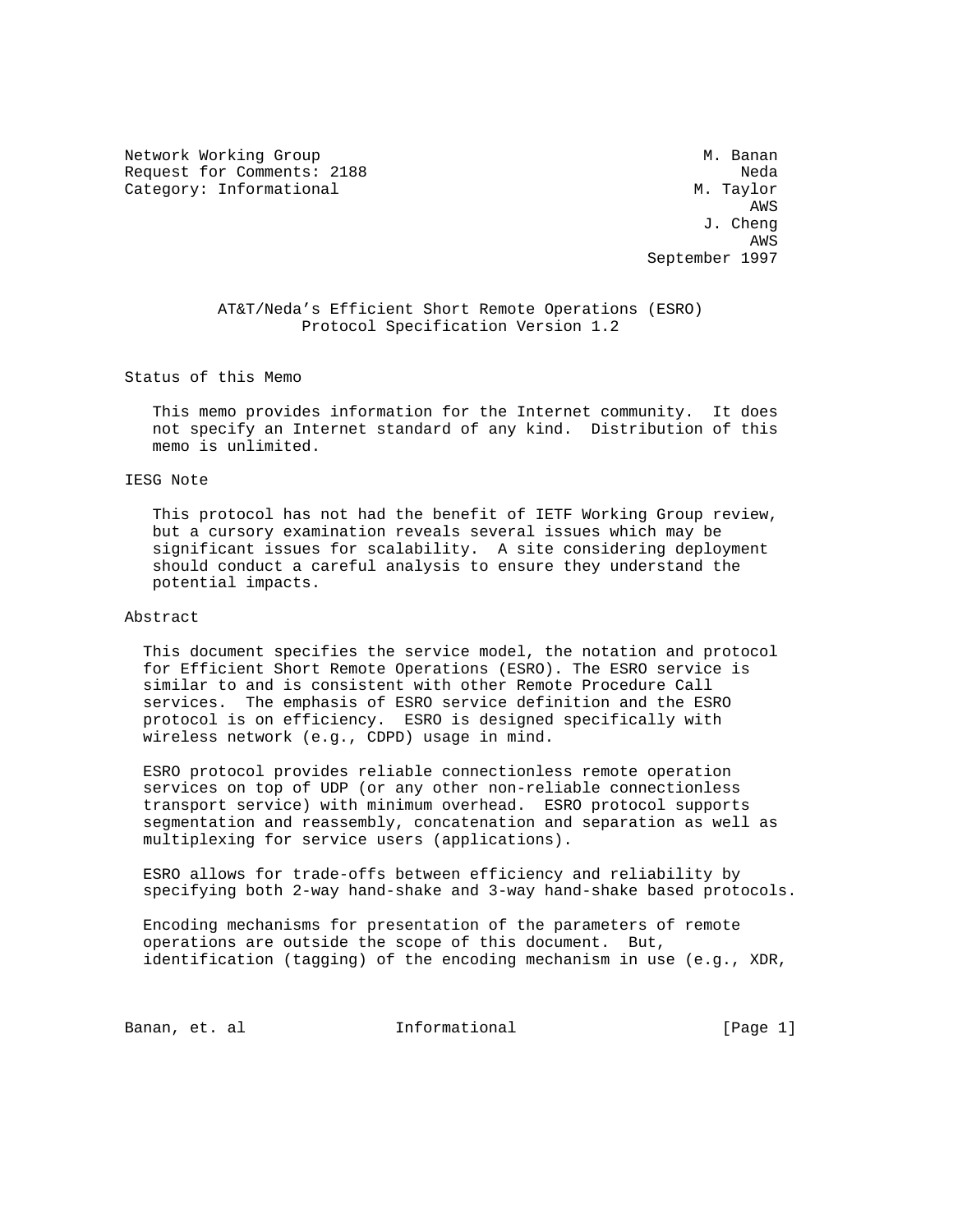BER, PER) is supported by ESRO protocol.

 A variety of applications can use the ESRO protocol. Some early applications using ESRO include efficient short message submission and delivery, credit card authorization and white pages lookup.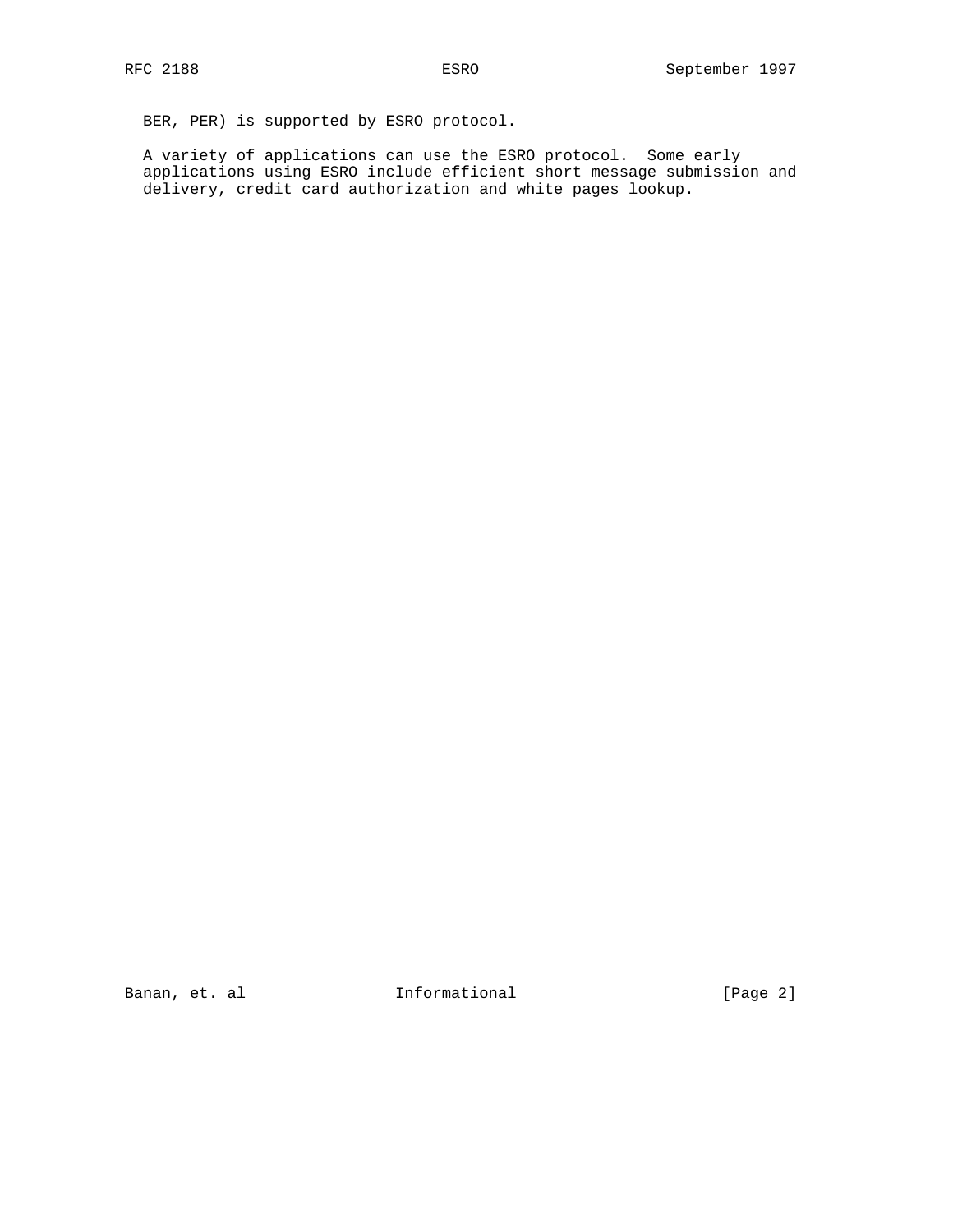Contents

| 1 | INTRODUCTION                                                                                                                                                                                                                   |
|---|--------------------------------------------------------------------------------------------------------------------------------------------------------------------------------------------------------------------------------|
|   | 1.1 Relationship To Existing Remote Operation Services                                                                                                                                                                         |
|   |                                                                                                                                                                                                                                |
|   | 1.1.1 ESRO and RPC $\cdot \cdot \cdot \cdot \cdot \cdot \cdot \cdot \cdot$<br>1.1.2 ESRO and ROSE $\cdot \cdot \cdot \cdot \cdot \cdot \cdot \cdot \cdot \cdot \cdot \cdot$                                                    |
|   | 1.2 Overview of ESROS<br>1.3 The Remote Operation Model                                                                                                                                                                        |
|   |                                                                                                                                                                                                                                |
| 2 | ESRO SERVICE DEFINITIONS                                                                                                                                                                                                       |
|   | 2.1 Acknowledged Result Service Mode                                                                                                                                                                                           |
|   | 2.1.1 Performer side                                                                                                                                                                                                           |
|   | $2.1.2$ Invoker side                                                                                                                                                                                                           |
|   |                                                                                                                                                                                                                                |
|   |                                                                                                                                                                                                                                |
|   |                                                                                                                                                                                                                                |
|   | 2.2.2 Invoker side<br>2.3 Serialized Use of ESRO Services                                                                                                                                                                      |
|   |                                                                                                                                                                                                                                |
|   | 2.3.1 Invoker<br>$\mathbf{L}^{\text{max}}$<br>$\mathbf{L}^{\text{max}}$<br>$\ddot{\phantom{0}}$                                                                                                                                |
|   | 2.3.2 Performer .<br>$\mathcal{A}^{\mathcal{A}}_{\mathcal{A}}$ , where $\mathcal{A}^{\mathcal{A}}_{\mathcal{A}}$ , $\mathcal{A}^{\mathcal{A}}_{\mathcal{A}}$ , and<br>$\sim 10^{-11}$<br>$\mathbf{L}^{\text{max}}$             |
|   | 2.4 ESROS-INVOKE Service.<br>$\sim$ $\sim$<br>$\mathcal{L}(\mathcal{A})$ and $\mathcal{L}(\mathcal{A})$<br>$\mathbf{L}$<br>$\mathbf{L}$                                                                                        |
|   | $\mathcal{L}^{\text{max}}$<br>$\ddot{\phantom{a}}$<br>$\ddot{\phantom{0}}$                                                                                                                                                     |
|   | 2.4.1 Operation-value<br>2.4.2 Performer-address                                                                                                                                                                               |
|   | 2.4.3 Invoker-address .<br>$\mathcal{L}(\mathcal{L})$ and $\mathcal{L}(\mathcal{L})$<br>$\sim$ $\sim$<br>$\sim$                                                                                                                |
|   | 2.4.4 Invoke-argument-encoding-type .<br>$\sim$ $\sim$<br>$\mathbf{L}^{\text{max}}$<br>$\mathbf{L}^{\text{max}}$                                                                                                               |
|   | 2.4.5 Invoke-argument<br>2.4.6 Invoke-ID<br>$\ddot{\phantom{0}}$<br>$\ddot{\phantom{a}}$                                                                                                                                       |
|   |                                                                                                                                                                                                                                |
|   | 2.4.7 Failure-value<br>$\mathcal{A}^{\mathcal{A}}_{\mathcal{A}}$ , $\mathcal{A}^{\mathcal{A}}_{\mathcal{A}}$ , $\mathcal{A}^{\mathcal{A}}_{\mathcal{A}}$ , $\mathcal{A}^{\mathcal{A}}_{\mathcal{A}}$ ,<br>$\ddot{\phantom{a}}$ |
|   | 2.5 ESROS-RESULT Service<br>$\sim$ $\sim$<br>$\mathbf{L}$                                                                                                                                                                      |
|   | 2.5.1 Result-argument-encoding-type .<br>$\mathcal{L}^{\text{max}}$<br>$\ddot{\phantom{a}}$<br>$\mathbf{L}$                                                                                                                    |
|   |                                                                                                                                                                                                                                |
|   | 2.5.2 Result-argument<br>2.5.3 Invoke-ID<br>$\ddot{\phantom{a}}$                                                                                                                                                               |
|   | $\ddot{\phantom{0}}$<br>$\ddot{\phantom{0}}$                                                                                                                                                                                   |
|   | 2.6 ESROS-ERROR Service<br>$\ddot{\phantom{0}}$                                                                                                                                                                                |
|   |                                                                                                                                                                                                                                |
|   | 2.6.2 Error-argument-encoding-type<br>$\sim$ $-$<br>$\sim$                                                                                                                                                                     |
|   |                                                                                                                                                                                                                                |
|   |                                                                                                                                                                                                                                |
|   | 2.6.5 Failure-value .                                                                                                                                                                                                          |
|   | $\mathcal{A}(\mathcal{A})$ , and $\mathcal{A}(\mathcal{A})$ , and<br>$\mathcal{L}_{\text{max}}$<br>$\mathbf{A}^{(1)}$ and                                                                                                      |
|   | 2.7 ESROS-FAILURE Service<br>$\mathbf{L}$<br>$\mathbf{r}$<br>$\mathbf{L} = \mathbf{L} \mathbf{L}$<br>$\sim$ $\sim$<br>$\mathbf{L}$                                                                                             |
|   | $2.7.1$ Failure-value<br>$\mathcal{L}^{\text{max}}$<br>$\sim 10^{-11}$<br>$\sim 10^{-10}$ km s $^{-1}$                                                                                                                         |
|   | 2.7.2 Invoke-ID.<br>$\mathbf{r}^{\prime}$ , $\mathbf{r}^{\prime}$ , $\mathbf{r}^{\prime}$ , $\mathbf{r}^{\prime}$ , $\mathbf{r}^{\prime}$ , $\mathbf{r}^{\prime}$<br>$\sim$ $-$<br>$\mathbf{L}^{\text{max}}$<br>$\sim$         |
| 3 | ESRO SERVICE NOTATION                                                                                                                                                                                                          |
|   | 3.1 ES-OPERATION Notation                                                                                                                                                                                                      |
|   |                                                                                                                                                                                                                                |
|   |                                                                                                                                                                                                                                |
|   | 3.2.2 Reply of an Operation $\cdot$                                                                                                                                                                                            |
| 4 | REMOTE OPERATIONS PROTOCOL                                                                                                                                                                                                     |
|   | 4.1 Overview of the Protocol                                                                                                                                                                                                   |
|   | 4.1.1 Service Provision (Invoker User)                                                                                                                                                                                         |

Banan, et. al **Informational** [Page 3]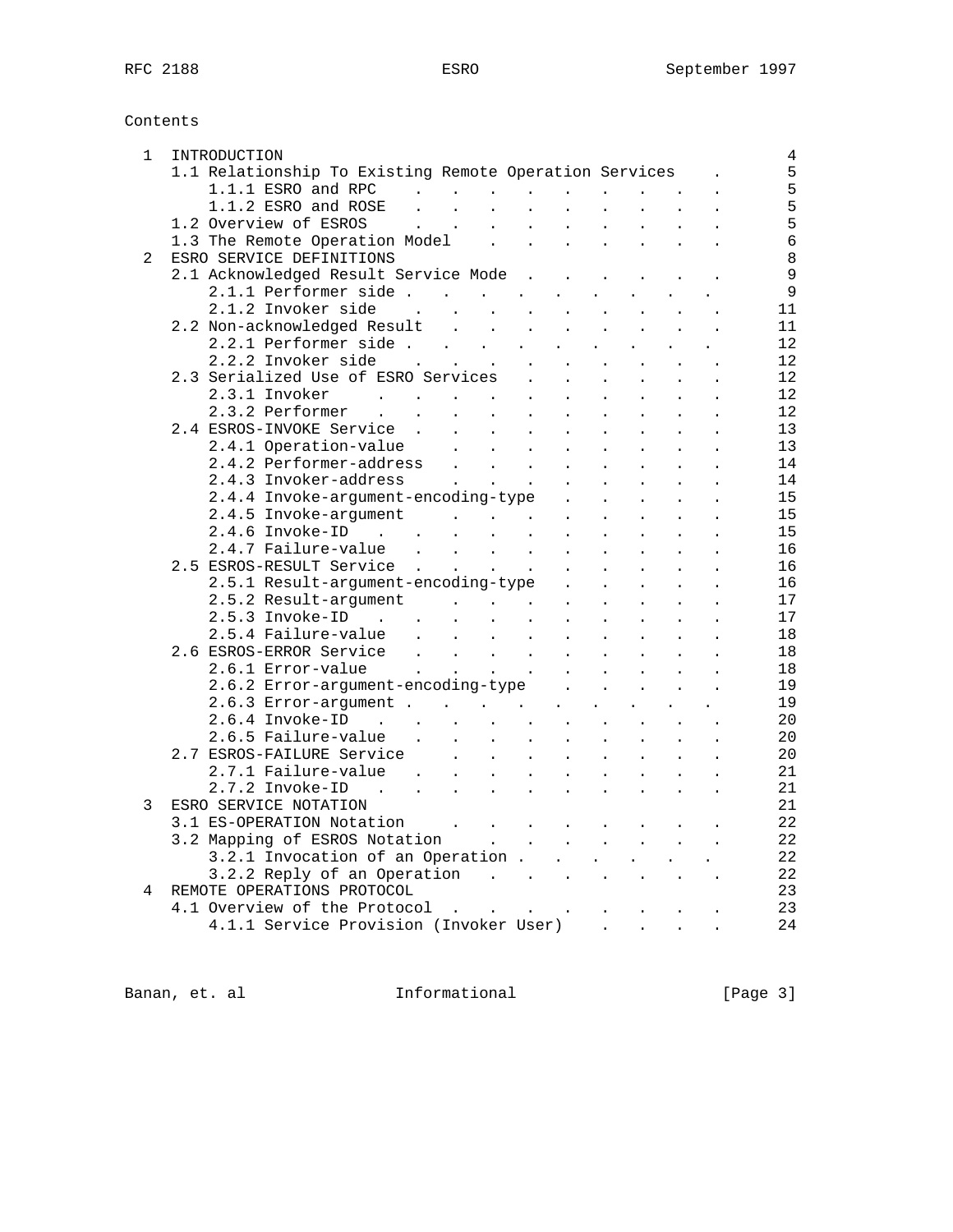|   | 4.1.2 Service Provision (Performer User)                                                                                                                                                 | 24                         |
|---|------------------------------------------------------------------------------------------------------------------------------------------------------------------------------------------|----------------------------|
|   |                                                                                                                                                                                          |                            |
|   | 4.2 Protocol Procedures .<br>$\mathbf{r}$ , and $\mathbf{r}$ , and $\mathbf{r}$<br>$\mathbf{L}$ and $\mathbf{L}$                                                                         | 25                         |
|   | 4.2.1 Service Access Point (SAP) Bind Procedure                                                                                                                                          | 25                         |
|   | 4.2.2 Invoke Service Procedure                                                                                                                                                           | 25                         |
|   | 4.2.3 Invoke ID Assignment Procedure                                                                                                                                                     | 25                         |
|   | 4.2.4 Functional Unit Selection Procedure<br>$\mathbf{r} = \mathbf{r} \cdot \mathbf{r}$                                                                                                  | 26                         |
|   | 4.3 Connectionless PDU Transfer For Small PDUs<br><b>Contract Contract</b>                                                                                                               | 26                         |
|   | 4.3.1 Overview<br><b><i>Company of the Company of the Company</i></b><br>the contract of the contract of the contract of the contract of the contract of the contract of the contract of | 26                         |
|   | 4.3.2 3-Way Handshake Functional Unit<br>$\mathbf{r} = \mathbf{r}$ and $\mathbf{r} = \mathbf{r}$                                                                                         | 28                         |
|   | 4.3.3 2-Way Handshake Functional Unit<br>$\mathbf{L}$<br>$\mathbf{r} = \mathbf{r}$                                                                                                       | 35                         |
|   | 4.3.4 Segmentation and Reassembly<br>$\mathbf{r}$ , $\mathbf{r}$ , $\mathbf{r}$ , $\mathbf{r}$ , $\mathbf{r}$                                                                            | 40                         |
|   | 4.4 Structure and Encoding of ESROS PDUs                                                                                                                                                 | 43                         |
|   | 4.4.1 ESRO-INVOKE-PDU Format.<br>$\mathbf{r}$ , and $\mathbf{r}$ , and $\mathbf{r}$ , and $\mathbf{r}$                                                                                   | 43                         |
|   | 4.4.2 ESRO-RESULT-PDU Format                                                                                                                                                             | 45                         |
|   | 4.4.3 ESRO-ERROR-PDU Format<br>and the contract of the contract of the                                                                                                                   | 46                         |
|   | 4.4.4 ESRO-ACK-PDU Format<br>$\mathbf{r} = \left\{ \mathbf{r} \in \mathbb{R}^d \mid \mathbf{r} \in \mathbb{R}^d \mid \mathbf{r} \in \mathbb{R}^d \right\}$                               | 47                         |
|   | 4.4.5 ESRO-FAILURE-PDU Format<br>$\mathbf{r}$ , and $\mathbf{r}$ , and $\mathbf{r}$                                                                                                      | 47                         |
|   | 4.4.6 ESRO-INVOKE-SEGMENTED-PDU Format<br>$\mathbf{r} = \mathbf{r}$                                                                                                                      | 48                         |
|   | 4.4.7 ESRO-RESULT-SEGMENTED-PDU Format<br>and the contract of the contract of the contract of the contract of the contract of the contract of the contract of                            | 50                         |
|   | 4.4.8 ESRO-ERROR-SEGMENTED-PDU Format<br>$\mathbf{r} = \mathbf{r}$ and $\mathbf{r} = \mathbf{r}$                                                                                         | 51                         |
|   | 4.5 Concatenation and Separation                                                                                                                                                         | 52                         |
|   |                                                                                                                                                                                          | 53                         |
|   | 4.5.1 Procedures                                                                                                                                                                         |                            |
|   | 4.5.2 ESRO-CONCATENATED-PDU format<br>$\mathbf{r}$ and $\mathbf{r}$ and $\mathbf{r}$ and $\mathbf{r}$                                                                                    | 53                         |
|   | 4.6 ES Remote Operations Protocol Parameters                                                                                                                                             | 54                         |
|   | $4.6.1$ PDU size<br>the contract of the contract of the contract of the contract of the contract of the contract of the contract of                                                      | 54                         |
|   | $4.6.2$ Timers                                                                                                                                                                           | 55                         |
|   | 4.6.3 Use of lower layers                                                                                                                                                                | 56                         |
| 5 | <b>ACKNOWLEDGMENTS</b><br>$\mathbf{r} = \mathbf{r} \cdot \mathbf{r}$ , where $\mathbf{r} = \mathbf{r} \cdot \mathbf{r}$                                                                  | 56                         |
| 6 | SECURITY CONSIDERATIONS .<br>$\sim$ $\sim$<br>the contract of the contract of the contract of the contract of                                                                            | 56<br>$\ddot{\phantom{a}}$ |
| 7 | <b>AUTHORS' ADDRESSES</b><br>$\bullet$ - $\bullet$ - $\bullet$ - $\bullet$ -<br>the contract of the contract of                                                                          | 56                         |

1 INTRODUCTION

 Efficient Short Remote Operations (ESRO) provide an efficent mechanism for realization of Remote Procedure Call. This document specifies many aspects of ESRO including:

- o Service Model
- o Service Primitves
- o A Notation for user of the Service
- o Confirmed Connectionless Protocol (based on a 3-way hand-shake)
- o Unconfirmed Connectionless Protocol (based on a 2-way hand-shake)

Banan, et. al informational informational [Page 4]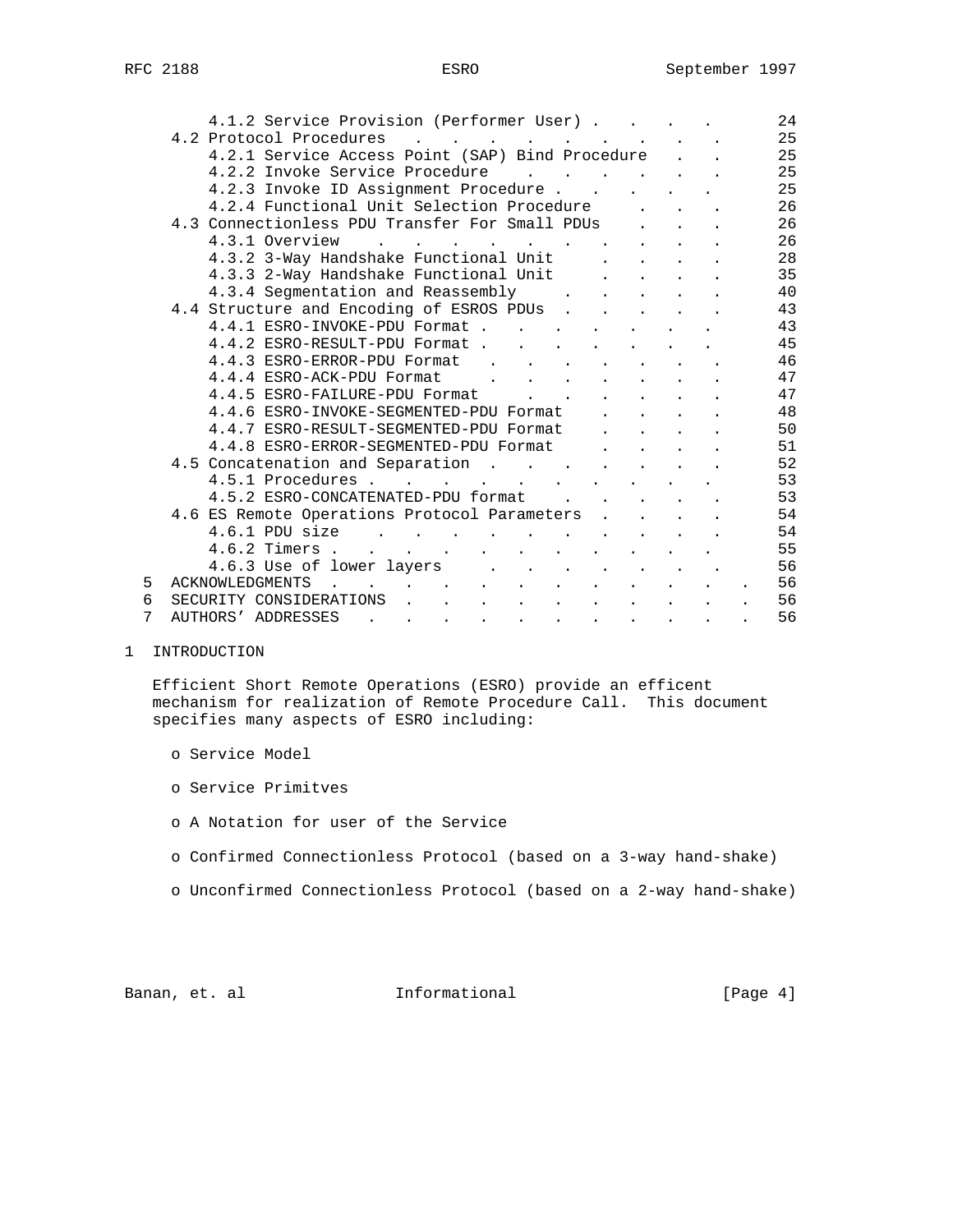#### 1.1 Relationship To Existing Remote Operation Services

 The overall model of ESRO is similar to and consistent with many existing protocols. ESRO's distinguishing characteristic is efficiency.

 A brief comparison of ESRO and Remote Procedure Calls [7] and Remote Operation Service Elements [1] follows.

#### 1.1.1 ESRO and RPC

 Remote Procedure Call (RPC) is specified in [7] (RFC-1831) and [6] (RFC-1833).

 RPC specifications define a remote procedure model that is essentially same as ESRO. RPC's notation uses a syntax quite different from that of ESRO. RPC can rely on a connection oriented or connectionless transport mechanism. When using the connectionless mechanism, the retransmission and reliability issues are considered beyond the scope of the RPC specification. RPC is usually used in combination with External Data Representation, XDR [8] (RFC-1832).

#### 1.1.2 ESRO and ROSE

 ROSE is specified in [1] and [2]. The service definition for ESRO Service (ESROS) specified in this document is similar ROSE's Notation. The Notation specified in this document for ESROS is similar ROSE's Notation. The ESRO protocol specified in this document is very different from the ROSE protocol [2].

 The operation model for ESRO Service (ESROS) is based on Remote Operations Services Element (ROSE) in [1]. In ESROS model both entities can invoke operations.

 ESRO protocols can accomplish short operations with much less overhead than ROSE.

#### 1.2 Overview of ESROS

 ESROS provides a service which supports interaction of applications based on a remote operation model. A Remote Operation is invoked by one entity; the other entity attempts to perform the Remote Operation and then reports the outcome of the attempt. The ESROS protocol is designed such that it could support many applications.

Banan, et. al **Informational Informational** [Page 5]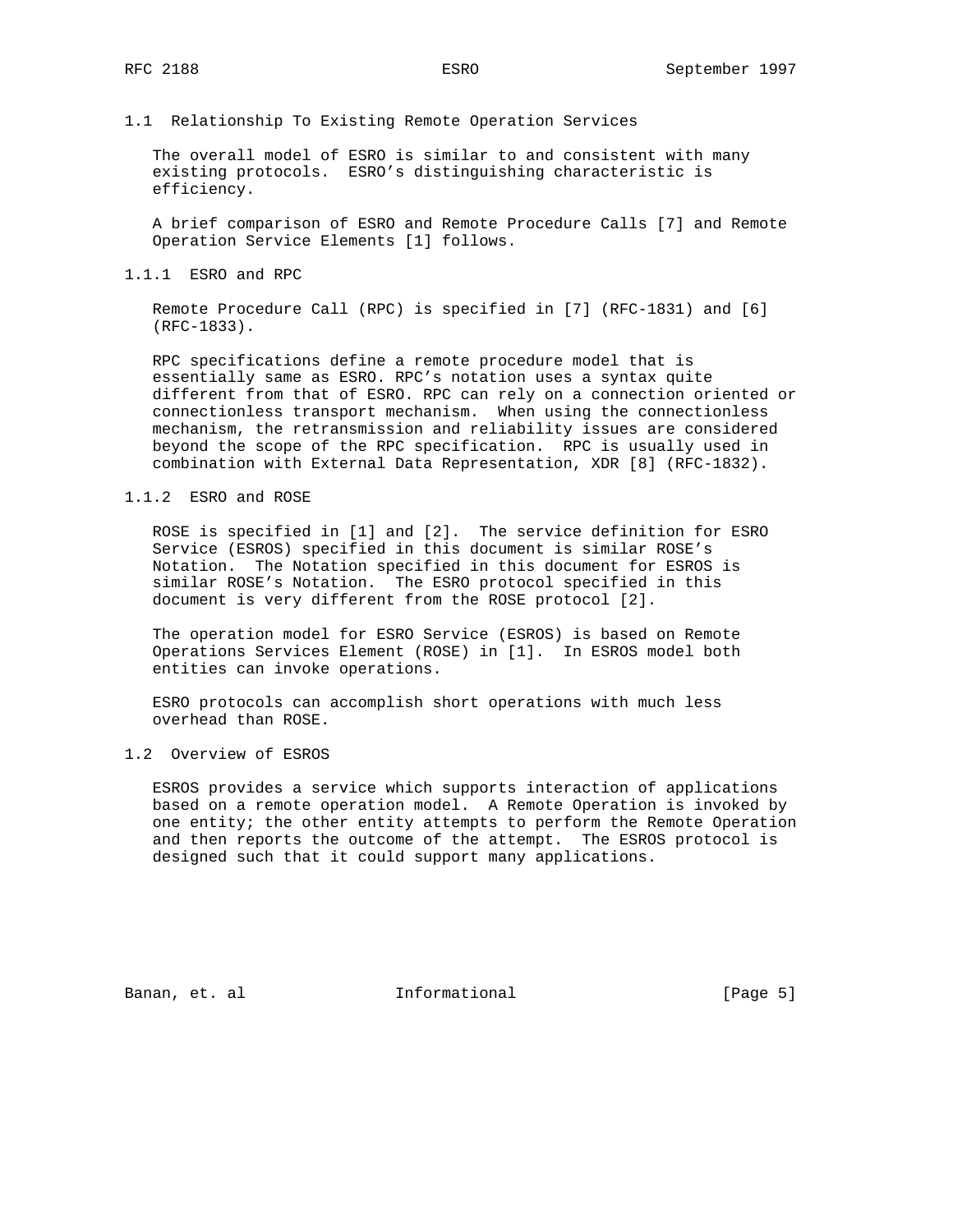### 1.3 The Remote Operation Model

 ESROS provides for performance of operations between two peer sublayers. Users of the ESROS assume the roles of invoker and performer which invoke and perform the operations respectively. An ESROS-User can assume both roles and be an invoker for some operations and be a performer for other operations. The performer is expected to report either the result of the operation or an error. A result reply is sent to the invoker if the operation is successful, and an error reply is sent if the operation is unsuccessful. If the performer is unreachable, the ESROS sends a failure indication primitive to the invoker.

 Operations are asynchronous and the invoker may continue to invoke further operations without waiting for a reply. Synchronous or serialized operations are also supported as a subset and a special case of asynchronous service. By default the ESRO service provider on both invoker and performer sides supports the asynchronous operation invocation. However, if one side is to support only serialized (synchronous) mode, it should be in agreement with the peer side.

 ESROS has no authentication mechanism. Authentication is the responsibility of the performer (which is outside of the scope of ESROS) and the performer is not expected to honor the invoker when it is not authenticated.

 The ESROS operation model is represented in Figure 1. In this example, the ESROS User on the left is the Invoker and the ESROS User on the right is the Performer. The Provider is the entity providing a service to the layer above it.

Banan, et. al **Informational** [Page 6]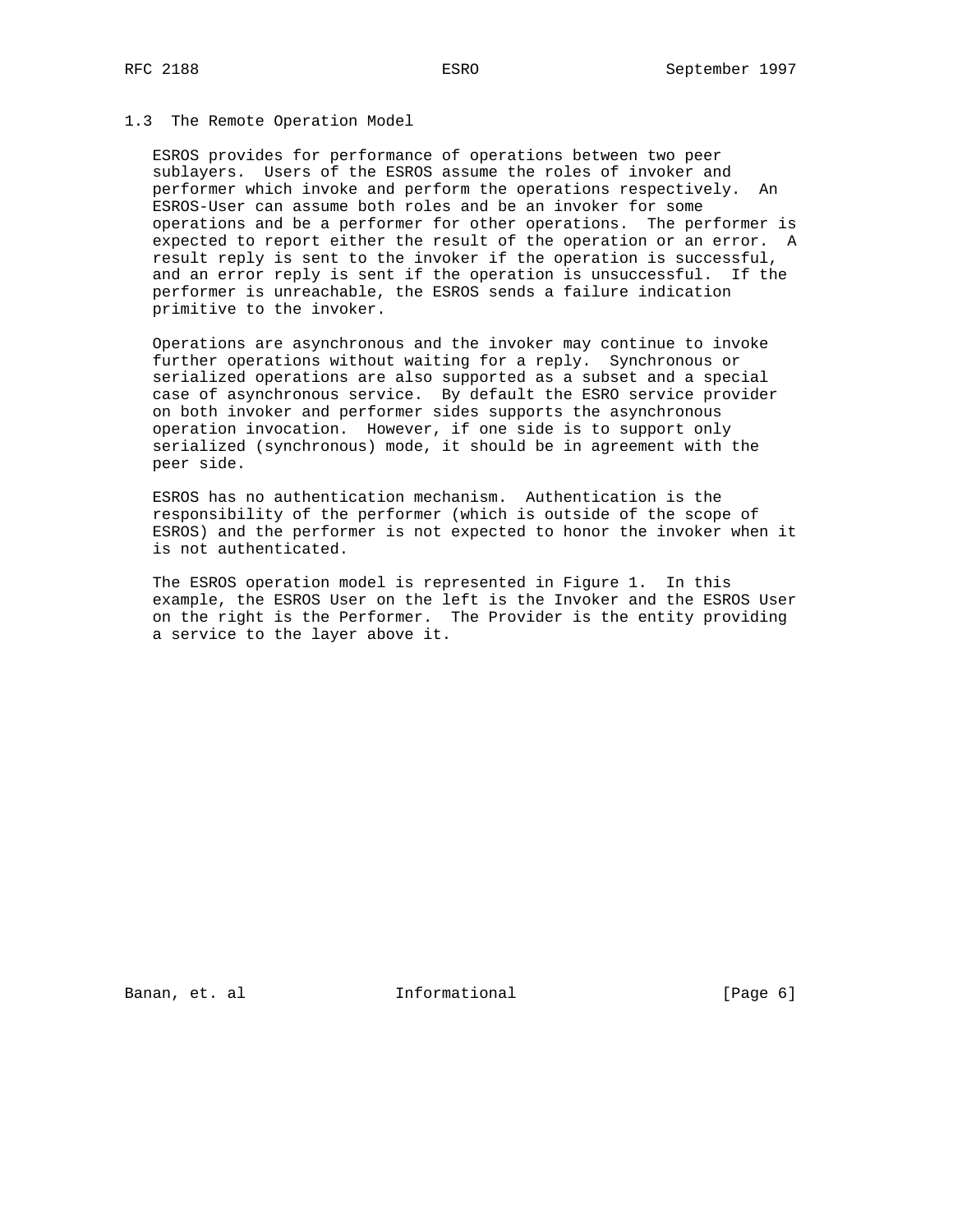

Figure 1: ES Remote Operation Model

Banan, et. al **Informational Informational** [Page 7]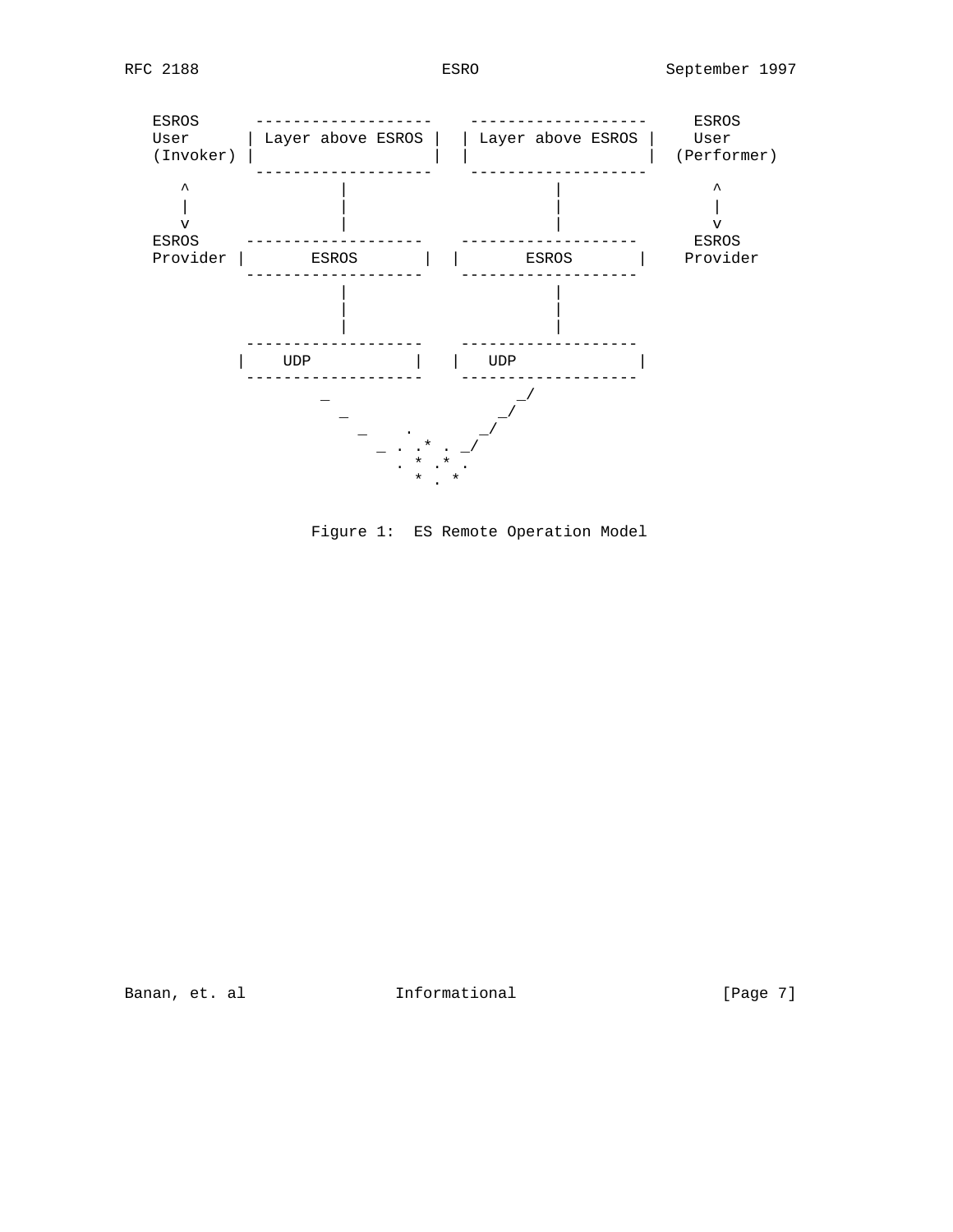| Invoker<br>ESRO SAP                                                 | Performer<br>ESRO SAP |                                                              |
|---------------------------------------------------------------------|-----------------------|--------------------------------------------------------------|
| ESROS-INVOKE.req.                                                   |                       | ESROS-INVOKE.ind.                                            |
| ------->-----------<br>ESROS-INVOKE-P.conf.<br>-------------------- |                       | ------->---------                                            |
| ESROS-RESULT.ind.<br>--------<-----------                           |                       | ESROS-RESULT.req.<br>. - - - - - - - < - - - - - - - - -     |
| ESROS-ERROR.ind.                                                    |                       | ESROS-RESULT.conf.<br>-------->---------<br>ESROS-ERROR.req. |
| --------<-----------                                                |                       | . _ _ _ _ _ _ _ _ _ _ _ _ _ _ _ _ _<br>ESROS-ERROR.conf.     |
| ESROS-FAILURE.ind.<br>$- - - - - - -$                               |                       | ESROS-FAILURE.ind.<br>------->------                         |

Figure 2: Time sequence diagram for ESRO services

### 2 ESRO SERVICE DEFINITIONS

 ESRO service primitives are illustrated in Figure 2, Table 1 and Table 2. The description of services and primitives comes in the following sections.

 ESROS-User accesses ESRO services through Efficient Short Remote Operations Service Access Point (ESRO-SAP) as shown in Figure 2.

 The RESULT.request, ERROR.request and FAILURE.indication service primitives can be implemented in two different modes:

Banan, et. al **Informational Informational** [Page 8]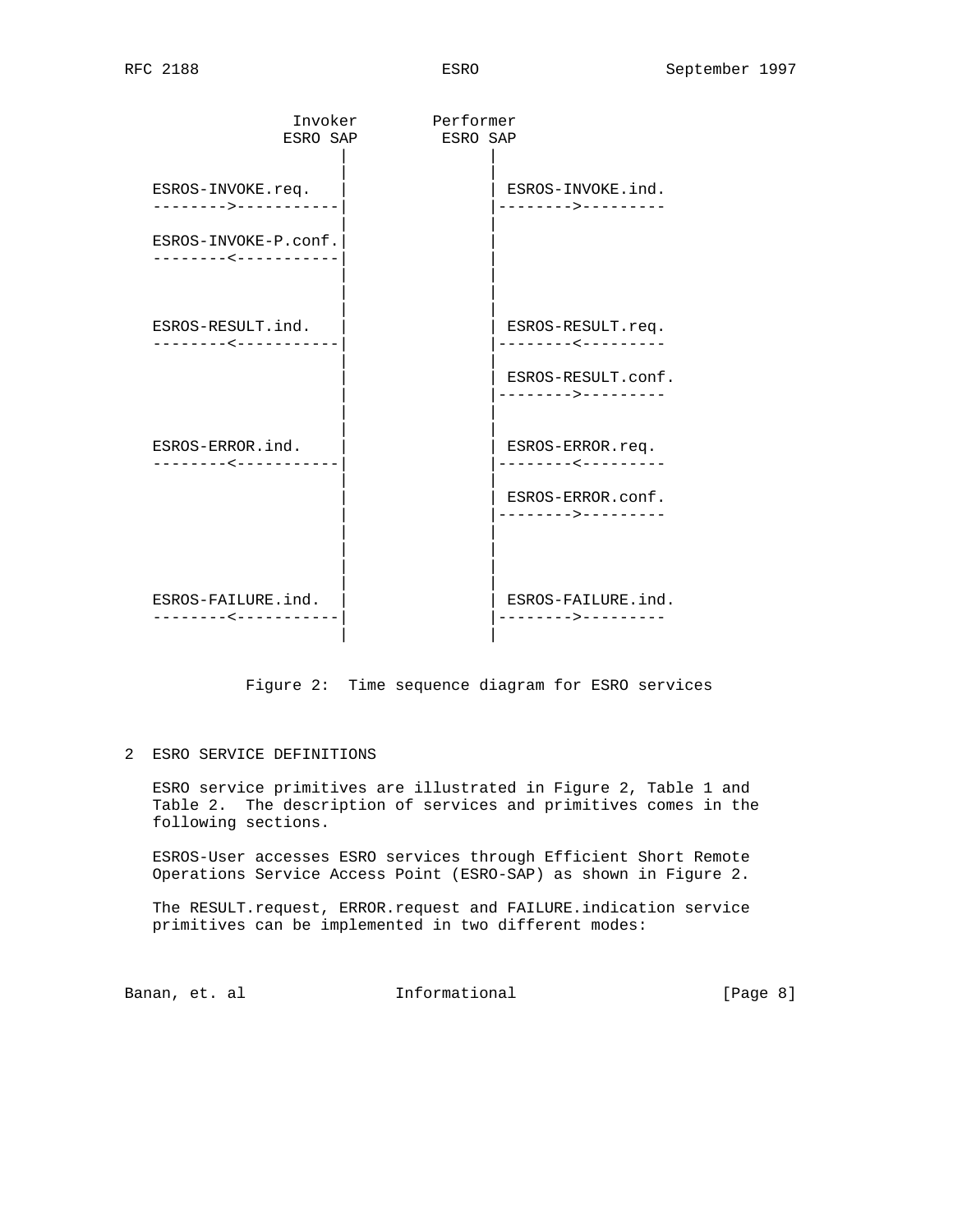- 1. Acknowledged Result, and
- 2. Non-Acknowledged Result

| ESRO Service   | Type                      |
|----------------|---------------------------|
|                |                           |
| ESROS-INVOKE   | Non-confirmed             |
| ESROS-INVOKE-P | Provider-initiated        |
| ESROS-RESULT   | Confirmed / Non-confirmed |
| ESROS-ERROR    | Confirmed / Non-confirmed |
| ESROS-FAILURE  | Provider initiated        |
|                |                           |

#### Table 1: ESRO Services

 as described below. The difference between different modes is in their reliability of service and efficiency. Reliability of service is defined based on the understanding of invoker and performer about the success or failure of the operation on the peer side. Table 3 and Table 4 summarize understanding of performer about success or failure on invoker side in different situations. In these tables the FAILURE.indication refers to the primitive generated by protocol and not the failure of local provider.

#### 2.1 Acknowledged Result Service Mode

 In this service mode, the result is acknowledged by invoker, but the mechanism by which the acknowledgment is accomplished may not be reliable. Table 3 summarizes the relationship between performer and invoker in success and failure cases.

### 2.1.1 Performer side

 In this type of service, the RESULT.confirm and ERROR.confirm primitives on performer side are generated if the result/error is acknowledged by invoker.

 The FAILURE.indication on performer side is generated if result/error is not acknowledged by invoker or if there is a local failure on performer side.

 >From the protocol point of view, the FAILURE.indication might be because either the result/error PDU or the ack PDU is lost. The outcome of this is that a FAILURE.indication is not robust as the operation may have been successful from the invoker's perspective. One method of compensating for this shortcoming is having the performer verify the FAILURE.indication in a separate operation.

Banan, et. al informational [Page 9]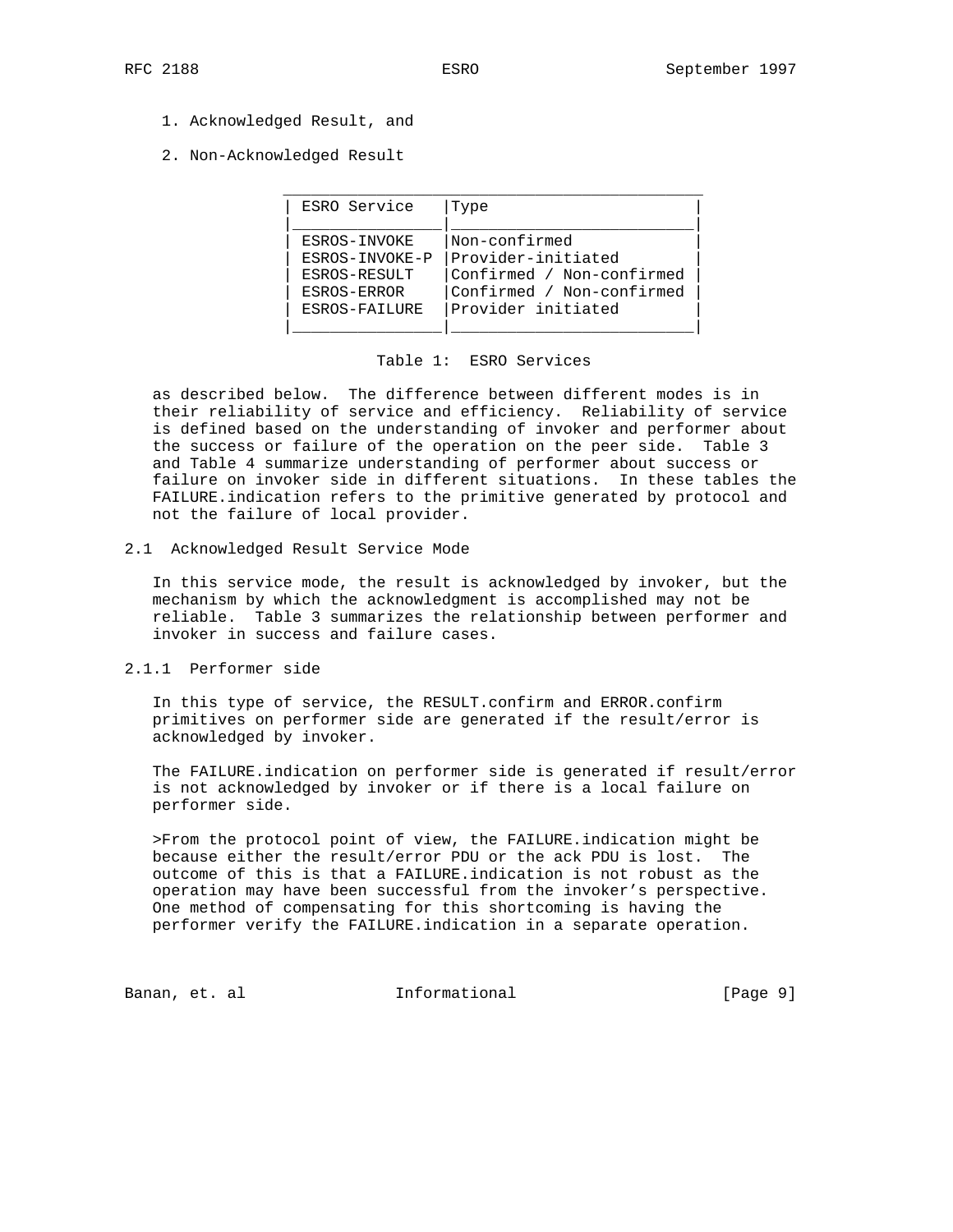| Primitive                                         | Parameters                                                                                          |
|---------------------------------------------------|-----------------------------------------------------------------------------------------------------|
| ESROS-INVOKE.request                              | Operation-value<br>Performer-address<br>Invoke-argument-encoding-type<br>Invoke-arqument            |
| ESROS-INVOKE.indication                           | Operation-value<br>Invoker-address<br>Invoke-argument-encoding-type<br>Invoke-argument<br>Invoke-ID |
| ESROS-INVOKE-P.confirm<br>======================= | Invoke-ID<br>:=======<br>:=================                                                         |
| ESROS-RESULT.request                              | Result-argument-encoding-type<br>Result-argument<br>Invoke-ID                                       |
| ESROS-RESULT.indication                           | Result-argument-encoding-type<br>Result-argument<br>Invoke-ID                                       |
| ESROS-RESULT.confirm                              | Invoke-ID                                                                                           |
| ESROS-ERROR.request                               | Error-value<br>Error-argument-encoding-type<br>Error-arqument                                       |
| ESROS-ERROR.indication                            | Error-value<br>Error-argument-encoding-type<br>Error-argument<br>Invoke-ID                          |
| ESROS-ERROR.confirm                               | Invoke-ID                                                                                           |
| :====================<br>ESROS-FAILURE.indication | Failure-value<br>Invoke-ID                                                                          |
|                                                   |                                                                                                     |

Table 2: ESRO service primitives and associated parameters

Banan, et. al informational informational [Page 10]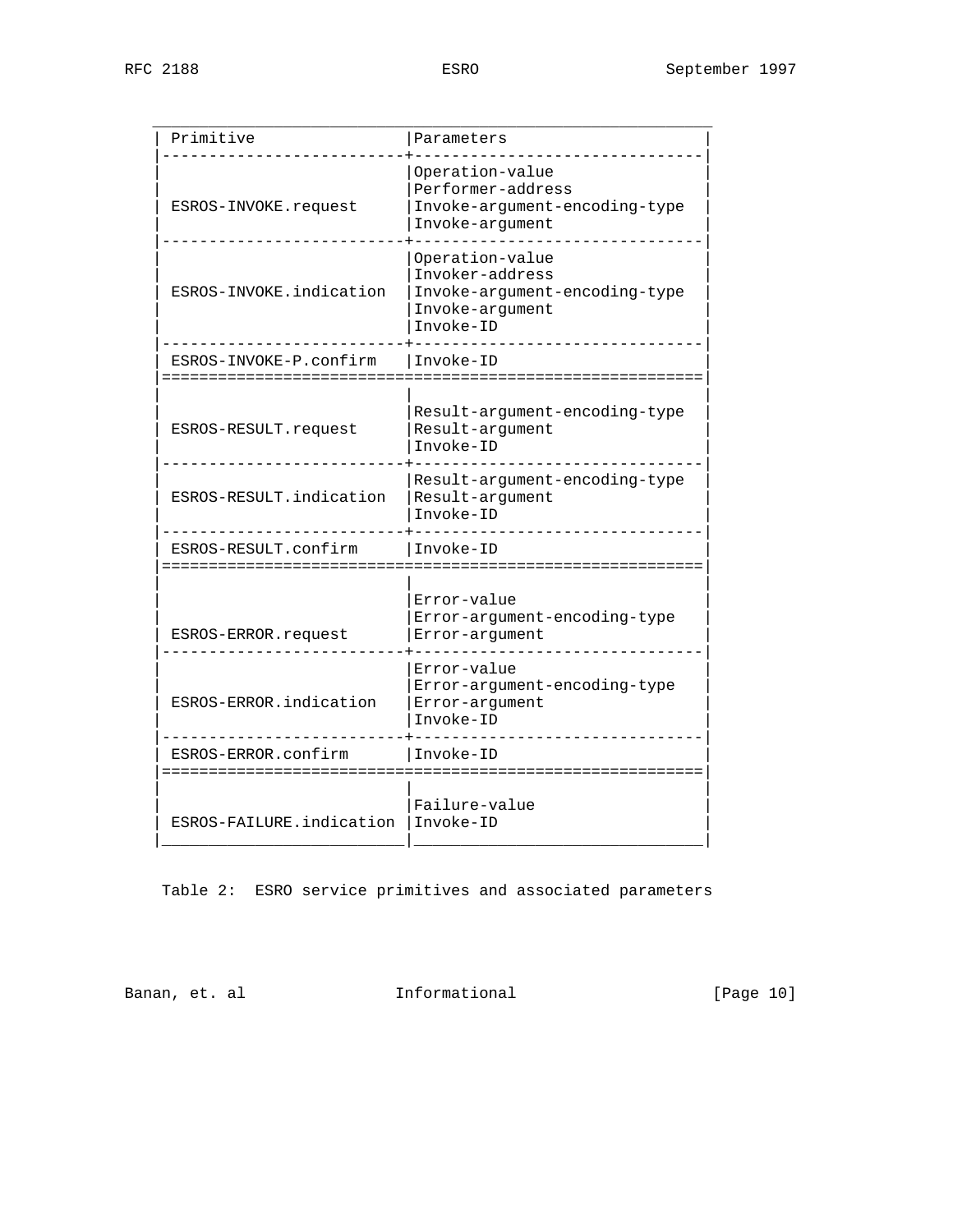| Service Mode        | Performer                        | Invoker                          |
|---------------------|----------------------------------|----------------------------------|
| Acknowledged Result | RESULT.confirm                   | RESULT.indication                |
|                     | FAILURE.indication<br>(protocol) | RESULT.indication                |
|                     | FAILURE.indication<br>(protocol) | FAILURE.indication<br>(protocol) |

Table 3: Success and Failure in Acknowledged Result Mode

| Service Mode            | Performer                                             | Invoker                          |
|-------------------------|-------------------------------------------------------|----------------------------------|
| Non-acknowledged Result | RESULT.confirm                                        | RESULT.indication                |
|                         | RESULT.confirm                                        | FAILURE.indication<br>(protocol) |
|                         | FAILURE.indication<br>(protocol)<br>does not<br>exist |                                  |

Table 4: Success and Failure in Non-acknowledged Result Mode

### 2.1.2 Invoker side

 When invoker receives failure indication, the performer has the failure indication too.

 This type of service can be implemented by protocols based on 3-Way handshaking.

2.2 Non-acknowledged Result

 In this service mode the result is not acknowledged. Table 4 summarizes the relationship between performer and invoker in success and failure cases.

Banan, et. al informational [Page 11]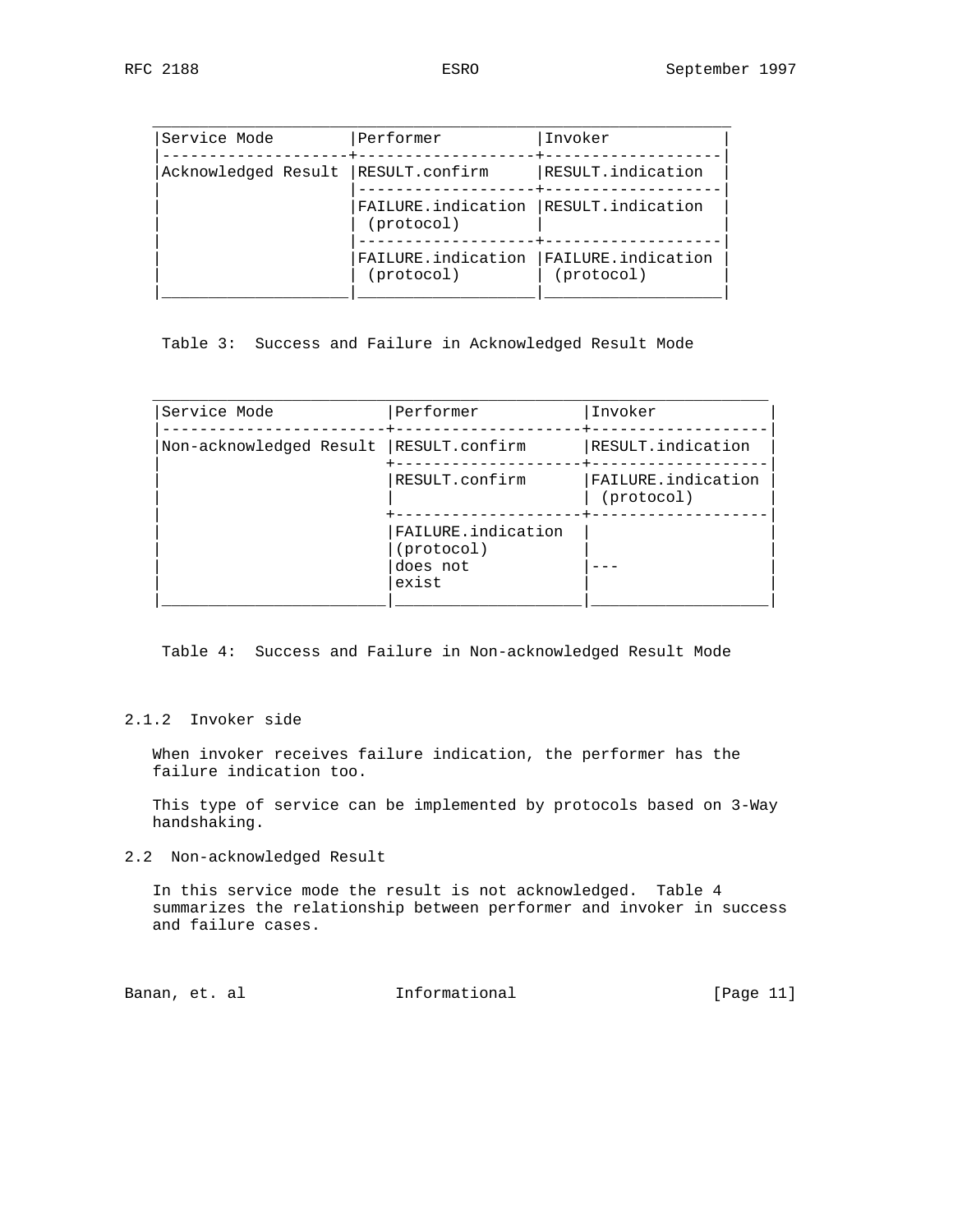### 2.2.1 Performer side

 In this type of service, the RESULT.confirm and ERROR.confirm primitives on performer side are generated without receiving additional information from the invoker peer. In other words, these Primitives have no protocol-related meaning and convey no information, other than end-of-operation.

 The FAILURE.indication on performer side is not generated by protocol. The only case that can generate FAILURE.indication on performer side is local failure in service provider on performer side.

### 2.2.2 Invoker side

 The FAILURE.indication on invoker side can be the resultof not receiving result/error/failure from peer performer or it can result from failure in local service provider.

 This type of service can be implemented by protocols based on 2-Way handshaking.

2.3 Serialized Use of ESRO Services

 Although the ESRO Services are defined to support asynchronous operation invocation in general, they can be used in the special case of synchronous (serialized) mode too. The serialized use of ESRO Services is implementation specific. However, one of the possible scenarios is as follows:

2.3.1 Invoker

 Invokes an operation after it receives either RESULT.indication, ERROR.indication, or FAILURE.indication for the previous operation.

2.3.2 Performer

 Considers an operation to be complete and accepts the next operation after it receives RESULT.confirm, ERROR.confirm, or FAILURE.indication.

Banan, et. al **Informational** [Page 12]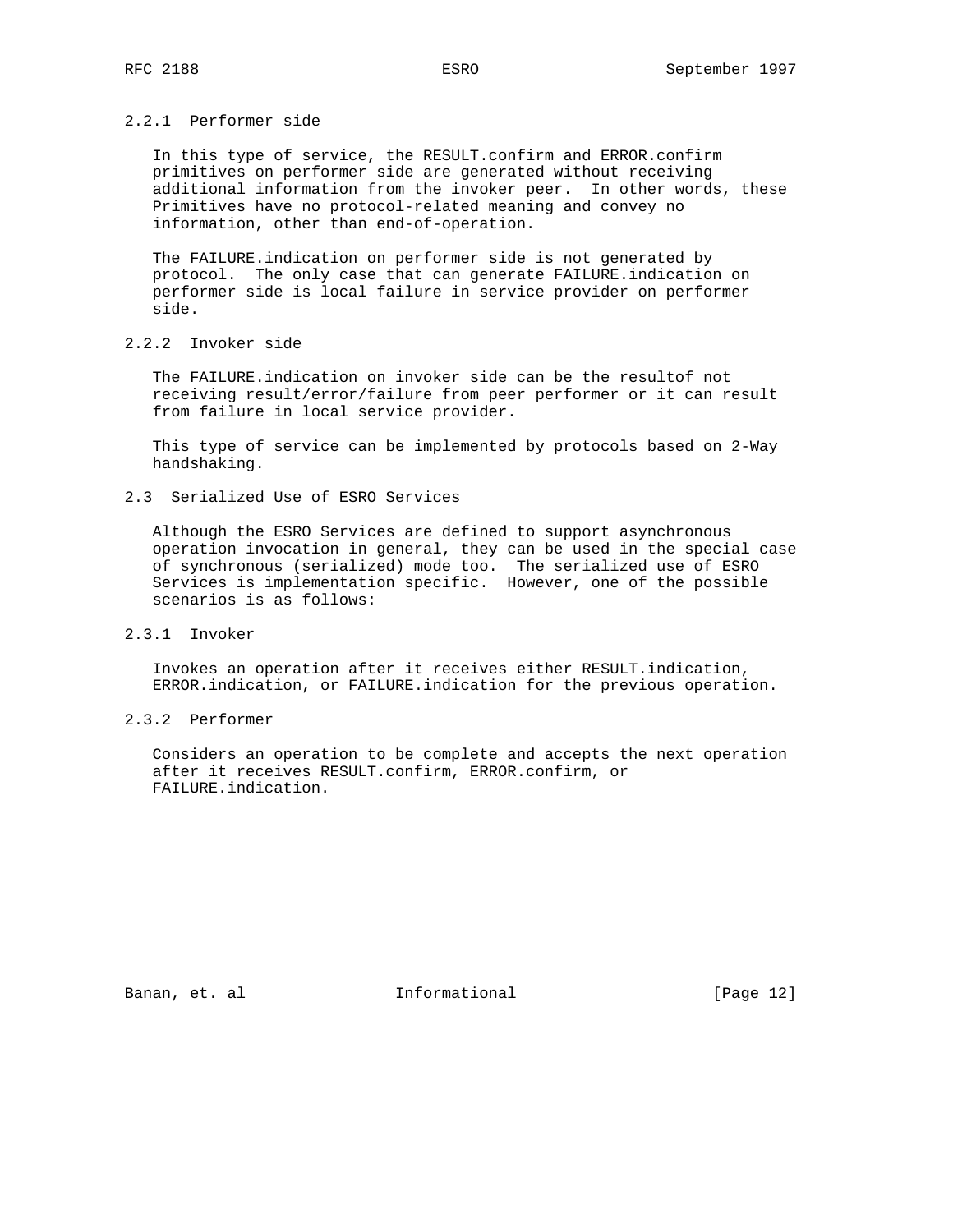| Invoker<br>ESROS AP                     | Performer<br>ESROS AP |                                    |
|-----------------------------------------|-----------------------|------------------------------------|
| ESROS-INVOKE.req.<br>------->-          |                       | ESROS-INVOKE.ind.<br>- – – – – > - |
| ESROS-INVOKE-P.conf.<br>- - - - - - < · |                       |                                    |
| ESROS-FAILURE.ind.                      |                       |                                    |

Figure 3: Time sequence diagram for ESROS-INVOKE service

### 2.4 ESROS-INVOKE Service

 The ESROS-INVOKE service is used by an ESROS-User (the invoker) to cause the invocation of an OPERATION to be performed by the other ESROS-User (the performer).

 ESROS Invoker User issues ESROS-INVOKE.request primitive to invoke an operation.

 ESROS-INVOKE.indication primitive provides the ESROS Performer User with the parameters of the invoked operation.

 ESRO Service Provider issues the ESROS-INVOKE-P.confirm primitive to provide the ESROS Invoker User with Invoke-ID of the invoked operation.

 The related service structure consists of three service primitives as illustrated in Figure 3 and Table 5.

### 2.4.1 Operation-value

 This value is the identifier of the operation to be invoked. The value is agreed upon between the ESROS Users. This parameter has to be supplied by the invoker of the service.

 ESROS Invoker User provides the Operation-value parameter for the ESROS-INVOKE.request primitive. The Operation-value parameter of ESROS-INVOKE.indication is provided to the ESROS Performer User.

Banan, et. al **Informational** [Page 13]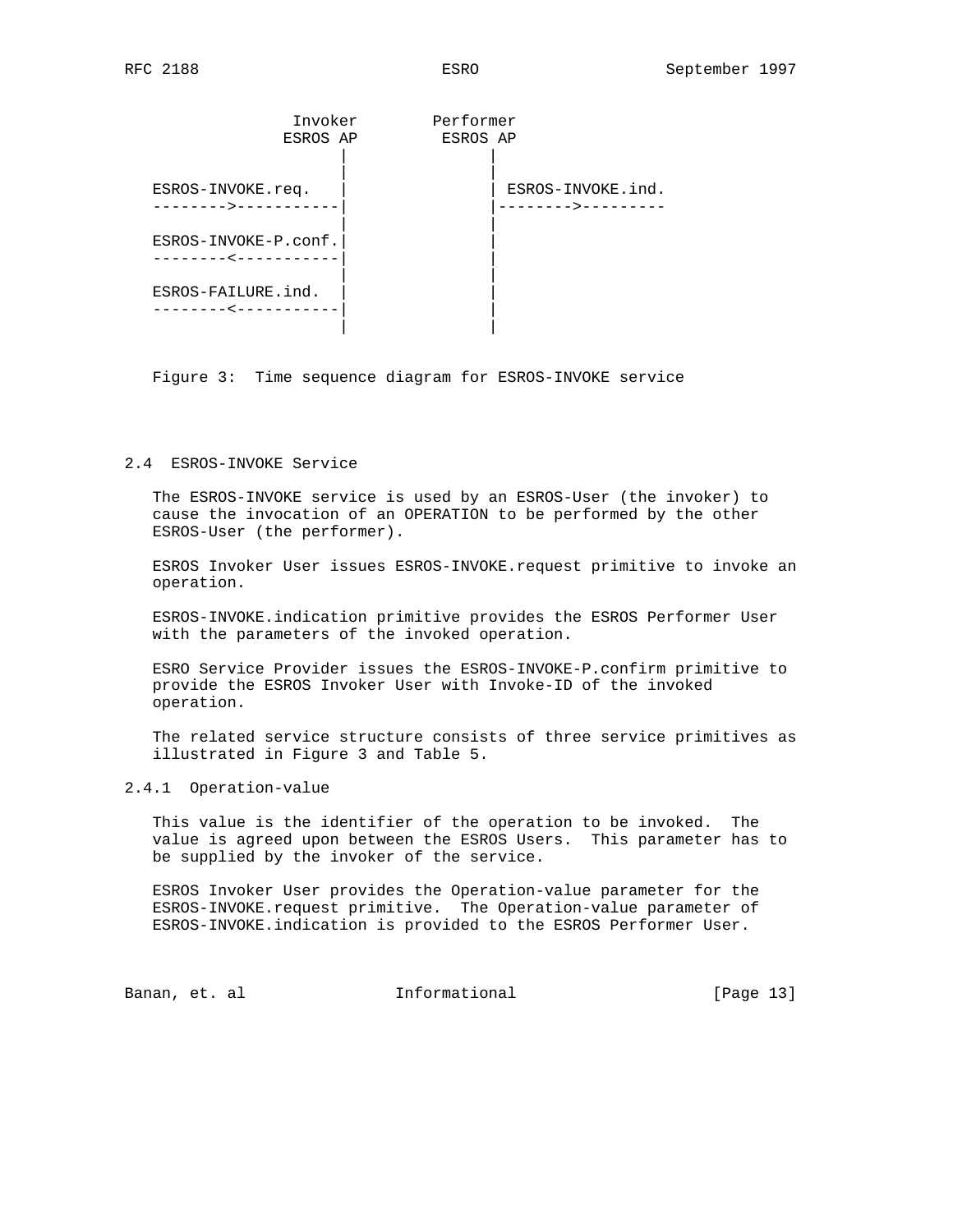| Primitive                | Parameters                    |
|--------------------------|-------------------------------|
|                          | Operation-value               |
|                          | Performer-address             |
| ESROS-INVOKE.request     | Invoke-argument-encoding-type |
|                          | Invoke-argument               |
|                          |                               |
|                          | Operation-value               |
|                          | Invoker-address               |
|                          | Invoke-argument-encoding-type |
| ESROS-INVOKE.indication  | Invoke-argument               |
|                          | Invoke-ID                     |
| ESROS-INVOKE-P.confirm   | Invoke-ID                     |
|                          | Failure-value                 |
|                          |                               |
| ESROS-FAILURE.indication | Invoke-ID                     |

Table 5: ESROS-INVOKE service primitives and associated parameters

## 2.4.2 Performer-address

 This parameter is the address of the ESROS Performer User which consists of ESRO Service Access Point (SAP) Selector, Transport Service Access Point (TSAP) Selector (e.g., port number), and Network Service Access Point (NSAP) address (e.g., IP address). This parameter has to be supplied by the invoker of the service.

 ESROS Invoker User provides the Performer-address parameter for the ESROS-INVOKE.request primitive.

2.4.3 Invoker-address

 This parameter is the address of the ESROS Invoker User which consists of ESRO Service Access Point (SAP) Selector, Transport Service Access Point (TSAP) Selector (e.g. port number), and Network Service Access Point (NSAP) address (e.g. IP address).

 The Invoker-address parameter of ESROS-INVOKE.indication is provided to the ESROS Performer User.

Banan, et. al informational [Page 14]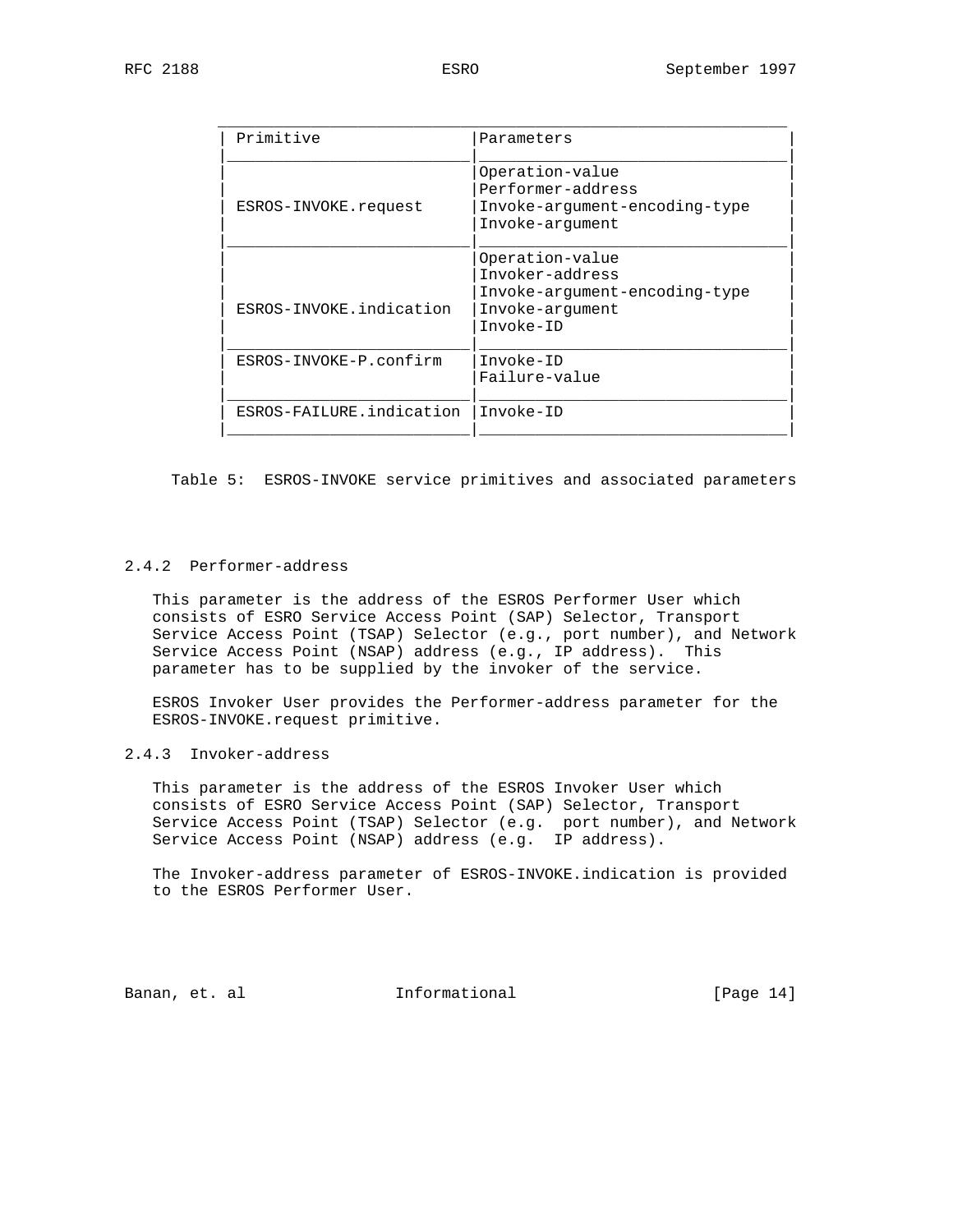### 2.4.4 Invoke-argument-encoding-type

 This parameter identifies the encoding type of the Invoke-argument (see next subsection). The encoding type has to be agreed upon between ESROS Users. This parameter has to be supplied by the invoker of the service.

 ESROS Invoker User provides the Invoke-argument-encoding-type parameter for the ESROS-INVOKE.request primitive. The Invoke argument-encoding-type parameter of ESROS-INVOKE.indication is provided to the ESROS Performer User.

#### 2.4.5 Invoke-argument

 This parameter is the argument of the invoked operation. The type has to be agreed between the ESROS Users. This parameter has to be supplied by the invoker of the service. Encoding type of the Invoke-argument is specified through the Invoke-argument-encoding type parameter (see previous subsection).

 ESROS Invoker User provides the Invoke-argument parameter for the ESROS-INVOKE.request primitive. The Invoke-argument parameter of ESROS-INVOKE.indication is provided to the ESROS Performer User.

### 2.4.6 Invoke-ID

 This parameter identifies the invocation of an ESROS-INVOKE service and is used to correlate this invocation with the corresponding replies (ESROS-RESULT, ESROS-ERROR, and ESROS-FAILURE services.) This parameter has to be supplied by the ESROS provider.

 This parameter distinguishes several invocations of the service in progress (asynchronous operations). The ESROS provider may begin to reuse Invoke-ID values whenever it chooses, subject to the constraint that it may not reuse an Invoke-ID value that was previously assigned to an invocation of the service for which it expects, but has not yet received a reply. In other words, the provider does not reuse a previously used Invoke-ID unless the corresponding service is fully completed.

Banan, et. al **Informational** [Page 15]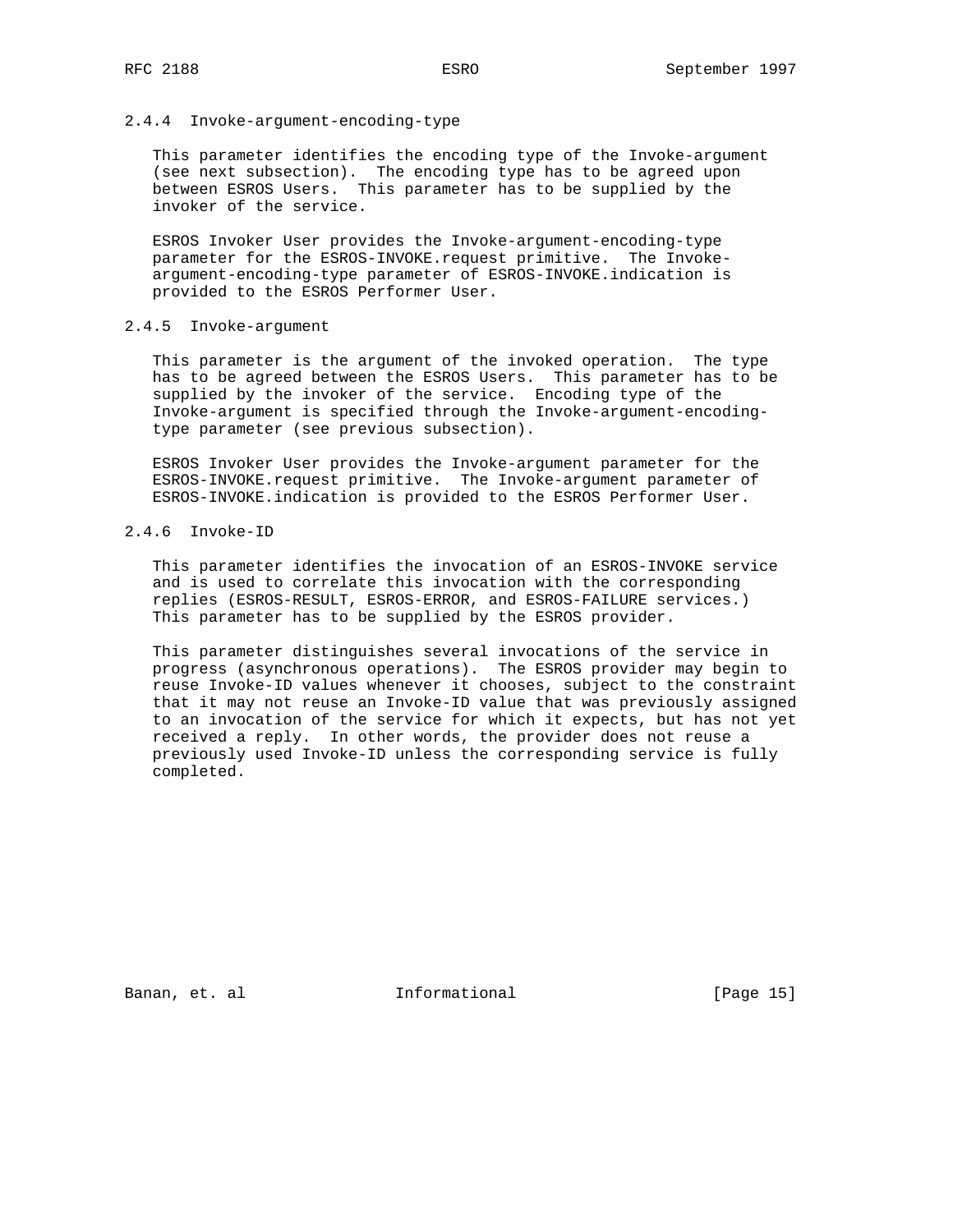### 2.4.7 Failure-value

 This parameter identifies the failure that occurred during the processing or transmission of any of the service primitives of ESROS.



Figure 4: Time sequence diagram for ESROS-RESULT service

 This parameter has to be supplied by the ESROS provider (see also Section 2.7).

2.5 ESROS-RESULT Service

 The ESROS-RESULT service is used by an ESROS User to reply to a previous ESROS-INVOKE.indication in the case of a successfully performed operation. This service is either confirmed or non confirmed based on the service mode (see Section 2).

 The related service structure consists of three service primitives as illustrated in Figure 4 and Table 6.

#### 2.5.1 Result-argument-encoding-type

 This parameter identifies the encoding type of the Result-argument (see next subsection). The encoding type has to be agreed upon between the ESROS Users. This parameter has to be supplied by the ESROS Performer User.

 ESROS Performer User provides the Result-argument-encoding-type parameter for the ESROS-RESULT.request primitive. The Result argument-encoding-type parameter of ESROS-RESULT.indication is provided to the ESROS Invoker User.

Banan, et. al **Informational** [Page 16]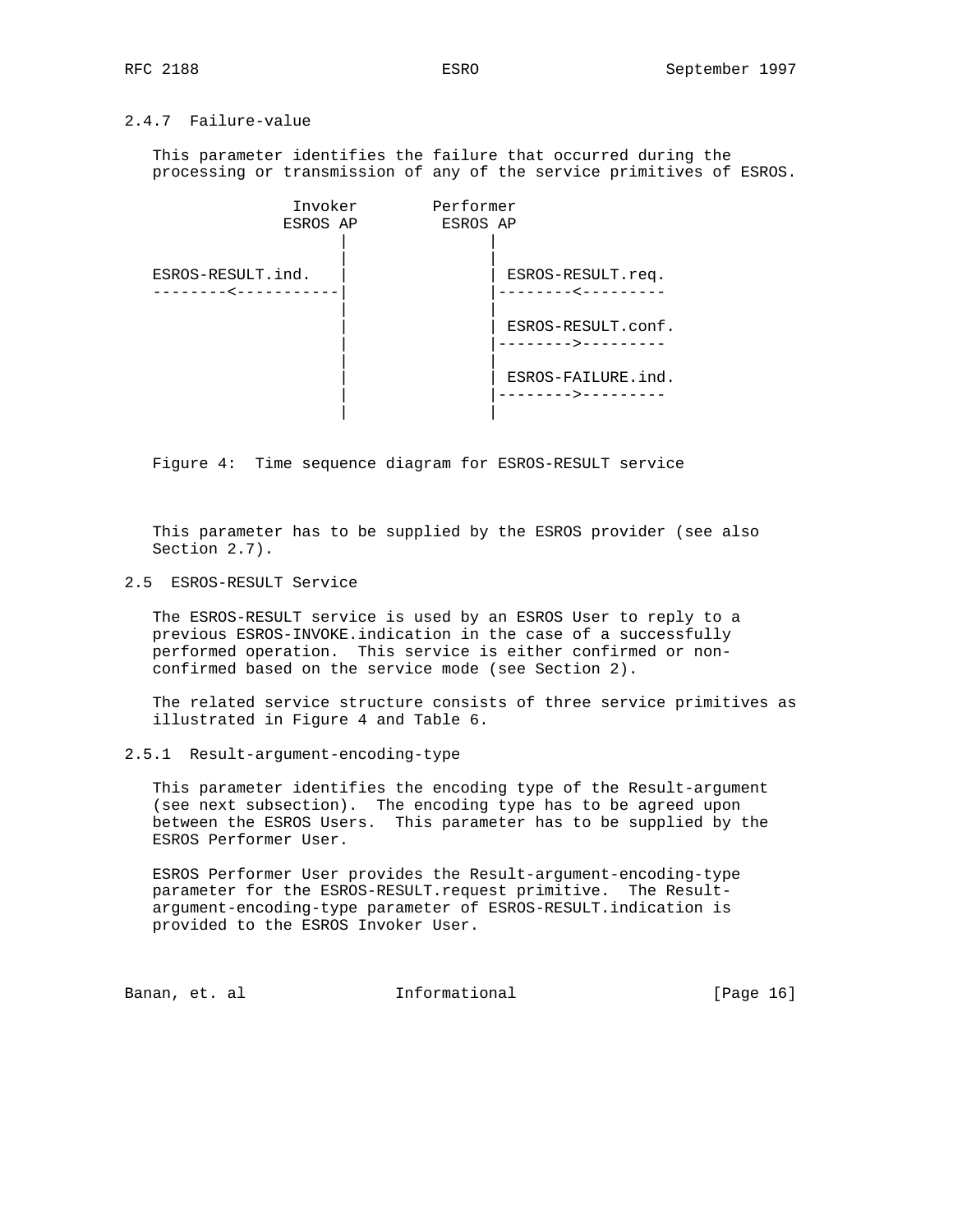| Primitive                | Parameters                                                    |
|--------------------------|---------------------------------------------------------------|
| ESROS-RESULT.request     | Result-argument-encoding-type<br>Result-argument<br>Invoke-ID |
| ESROS-RESULT.indication  | Result-argument-encoding-type<br>Result-argument<br>Invoke-ID |
| ESROS-RESULT.confirm     | Invoke-ID<br>Failure-value                                    |
| ESROS-FAILURE.indication | Invoke-ID                                                     |

Table 6: ESROS-RESULT service primitives and associated parameters

### 2.5.2 Result-argument

 This parameter is the result of an invoked and successfully performed operation. The type has to be agreed between the ESROS Users. This parameter has to be supplied by the invoker of the service. Encoding type of the Result-argument is specified through the Result argument-encoding-type parameter (see previous subsection).

 ESROS Performer User provides the Result-argument parameter for the ESROS-RESULT.request primitive. The Result-argument parameter of ESROS-RESULT.indication is provided to the ESROS Invoker User.

### 2.5.3 Invoke-ID

 This parameter identifies the corresponding invocation. This Invoke-ID, which is originally generated by the ESROS provider at the time of ESROS-INVOKE indication, is extracted from the Invoke ID that has to be supplied by the ESROS performer User. The value is that of the corresponding ESROS-INVOKE.indication primitive.

Banan, et. al **Informational** [Page 17]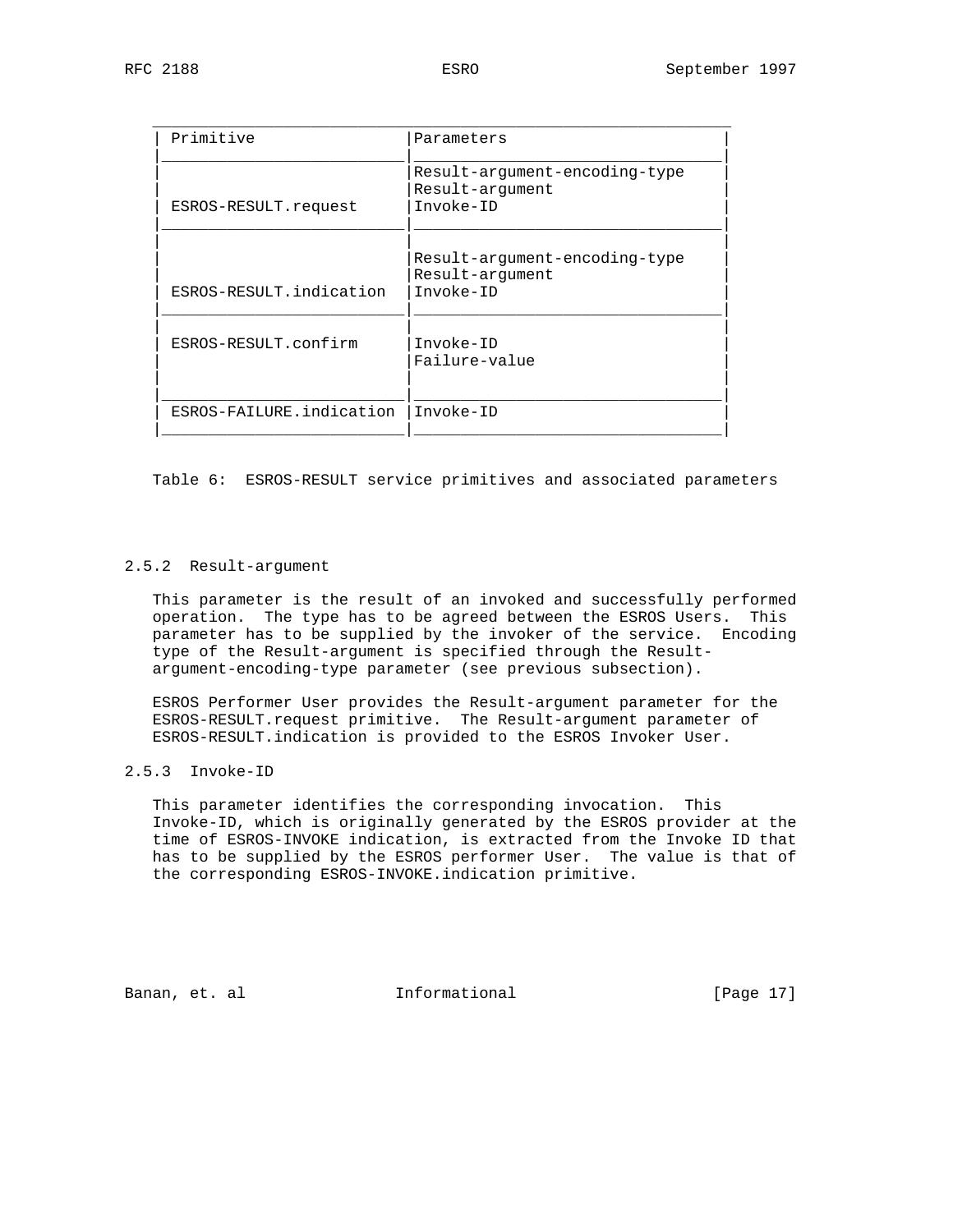| Invoker          | Performer                            |
|------------------|--------------------------------------|
| ESROS AP         | ESROS AP                             |
| ESROS-ERROR.ind. | ESROS-ERROR.req.                     |
| -------          | ---------                            |
|                  | ESROS-ERROR.conf.<br>------->------- |
|                  | ESROS-FAILURE.ind.                   |

Figure 5: Time sequence diagram for ESROS-ERROR service

### 2.5.4 Failure-value

 This parameter identifies the failure that occurred during the processing or transmission of any of the service primitives of ESROS. This parameter has to be supplied by the ESROS provider (see also Section 2.7).

### 2.6 ESROS-ERROR Service

 The ESROS-ERROR service is used by an ESROS User to reply to a previous ESROS-INVOKE.indication in the case of an unsuccessfully performed operation. This service is either confirmed or non confirmed based on the service mode (see Section 2).

 The related service structure consists of three service primitives as illustrated in Figure 5 and Table 7.

### 2.6.1 Error-value

 This parameter identifies the error in reply to a previous ESROS- INVOKE.indication in the case of an unsuccessfully performed operation. The value has to be agreed between the ESROS-Users. This parameter has to be supplied by the ESROS Performer User.

 ESROS Performer User provides the Error-argument parameter for the ESROS-ERROR.request primitive. The Error-argument parameter of ESROS-ERROR.indication is provided to the ESROS Invoker User.

Banan, et. al **Informational** [Page 18]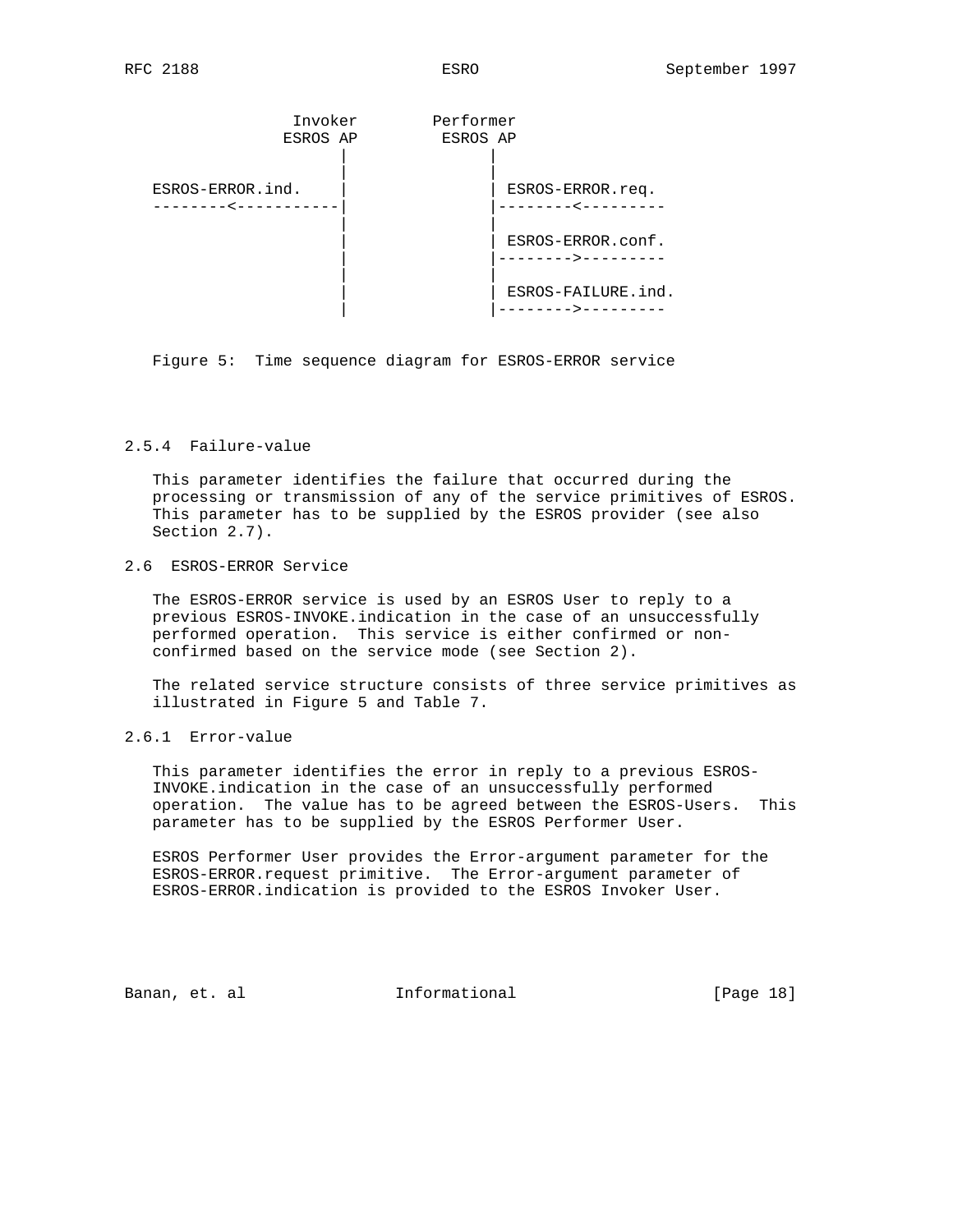| Primitive                | Parameters                                                                 |
|--------------------------|----------------------------------------------------------------------------|
| ESROS-ERROR.request      | Error-value<br>Error-argument-encoding-type<br>Error-arqument              |
| ESROS-ERROR.indication   | Error-value<br>Error-argument-encoding-type<br>Error-arqument<br>Invoke-ID |
| ESROS-ERROR.confirm      | $Invoke-ID$<br>Failure-value                                               |
| ESROS-FAILURE.indication | Invoke-ID                                                                  |

Table 7: ESROS-ERROR service primitives and associated parameters

#### 2.6.2 Error-argument-encoding-type

 This parameter identifies the encoding type of the Error-argument (see next subsection). The encoding type has to be agreed upon between the ESROS Users. This parameter has to be supplied by the ESROS Performer User.

 ESROS Performer User provides the Error-argument-encoding-type parameter for the ESROS-ERROR.request primitive. The Error argument-encoding-type parameter of ESROS-ERROR.indication is provided to the ESROS Invoker User.

### 2.6.3 Error-argument

 This parameter provides additional information about the error in reply to a previous ESROS-INVOKE.indication in the case of an unsuccessfully performed operation. The type (if any) has to be agreed between the ESROS users. This parameter has to be supplied by the ESROS Performer User. Encoding type of the Error-argument is specified through the Error-argument-encoding-type parameter (see previous subsection).

Banan, et. al **Informational** [Page 19]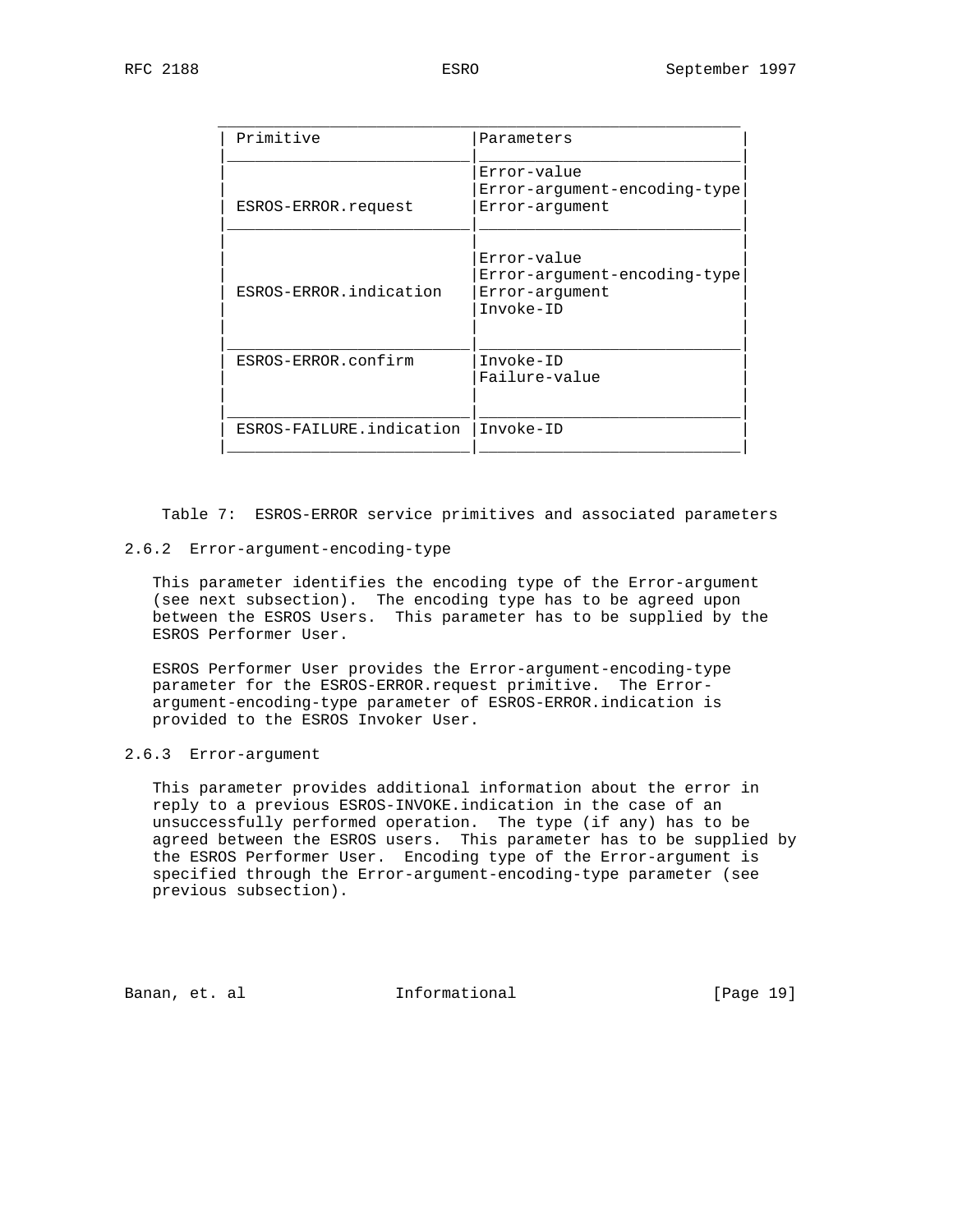

Figure 6: Time sequence diagram for ESROS-FAILURE service

 ESROS Performer User provides the Error-argument parameter for the ESROS-ERROR.request primitive. The Error-argument parameter of ESROS-ERROR.indication is provided to the ESROS Invoker User.

#### 2.6.4 Invoke-ID

 This parameter identifies the corresponding invocation. This Invoke-ID, which is originally generated by the ESROS provider at the time of the ESROS-INVOKE.indication, is extracted from the Invoke ID which has to be supplied by the ESROS performer User. The value is that of the corresponding ESROS-INVOKE.indication primitive.

#### 2.6.5 Failure-value

 This parameter identifies the failure that occurred during the processing or transmission of any of the service primitives of ESROS. This parameter has to be supplied by the ESROS provider (see also Section 2.7).

2.7 ESROS-FAILURE Service

 The ESROS-FAILURE service is used by ESROS provider to indicate the failure in providing an ESROS-INVOKE, ESROS-RESULT, or ESROS-ERROR service.

 The related service structure consists of one service primitive as illustrated in Figure 6 and Table 8.

Banan, et. al informational [Page 20]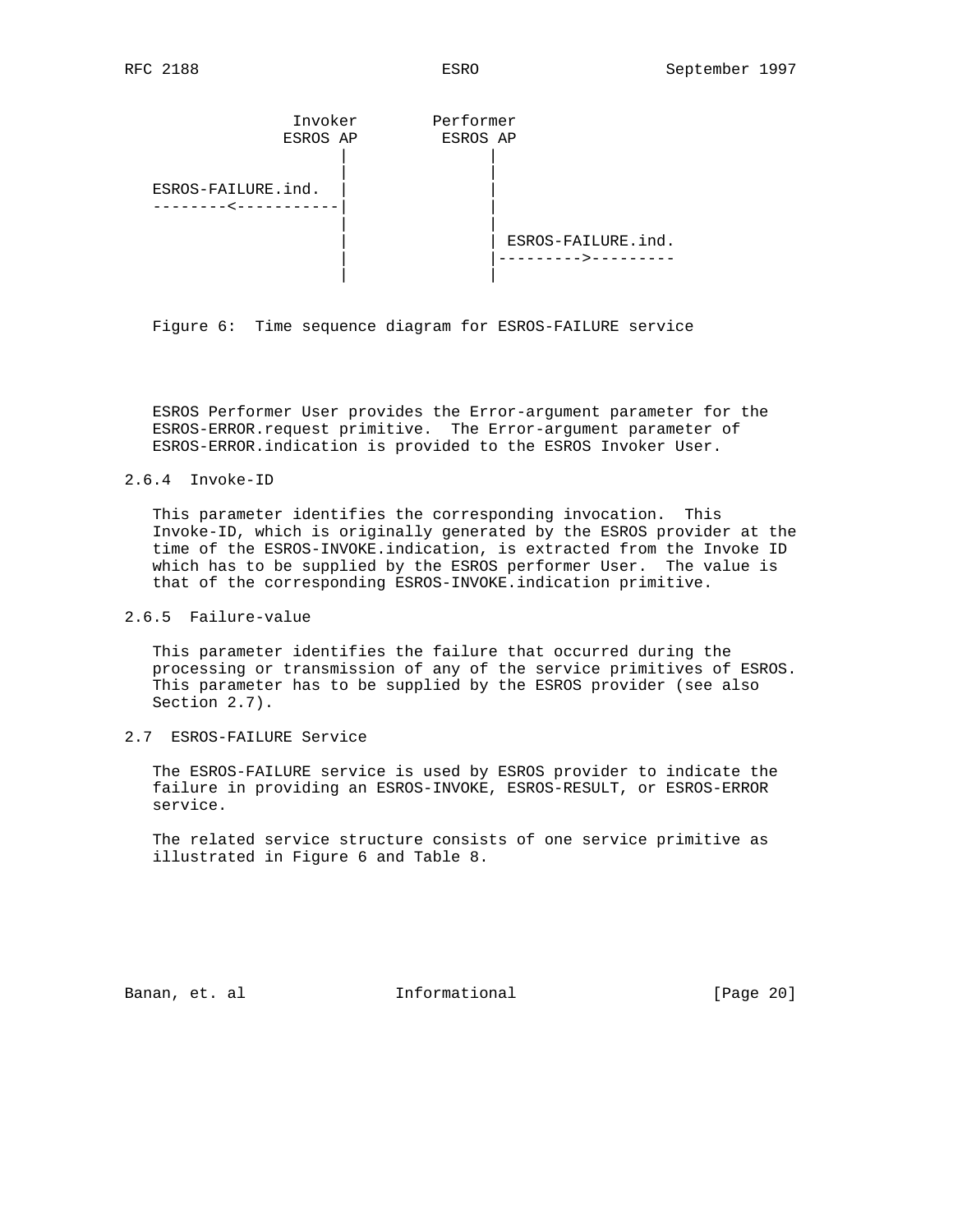| Primitive                            | Parameters    |
|--------------------------------------|---------------|
| ESROS-FAILURE.indication   Invoke-ID | Failure-value |

Table 8: ESROS-FAILURE service primitives and associated parameters

| Failure Value   Meaning |                         |
|-------------------------|-------------------------|
|                         | Transmission failure    |
|                         | Out of local resources  |
|                         | User not responding     |
|                         | Out of remote resources |
|                         | Reassembly failure      |
|                         |                         |

Table 9: Encoding of Failure-value

#### 2.7.1 Failure-value

 This parameter identifies the failure that occurred during the processing or transmission of any of the service primitives of ESROS. This parameter has to be supplied by the ESROS provider.

The values for encoding of Failure-value are presented in Table 9.

2.7.2 Invoke-ID

 This parameter identifies the corresponding invocation. This Invoke-ID, which is originally generated by ESROS provider at the time of the ESROS-INVOKE.indication, is extracted from the Invoke ID which has to be supplied by ESROS performer User. The value is that of the corresponding ESROS-INVOKE.indication primitive.

3 ESRO SERVICE NOTATION

 Users of ESRO services (invoker and performer) need to agree on a well defined set of parameters which are enumerated below.

1. The operation's Argument data type.

Banan, et. al informational [Page 21]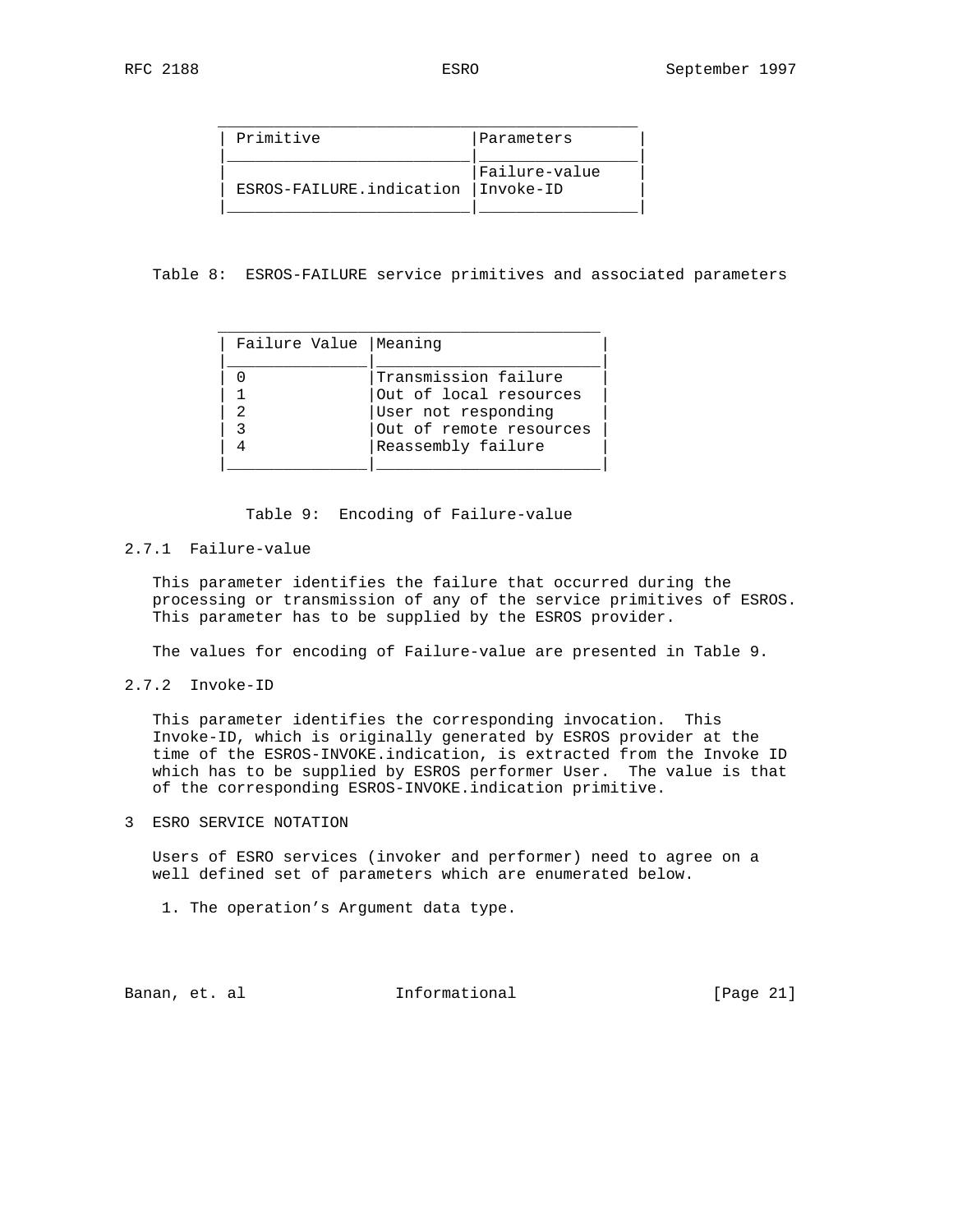- 2. The operation's Result data type.
- 3. The operation's Error data type.
- 4. The operation's value. A specific tag which uniquely identifies the operation.

 The invoker and the performer can specify these parameters using a variety of mechanisms. The notation specified in this section is one such mechanism. It is not the only machanism and ESRO protocol can be used independent of this notation.

3.1 ES-OPERATION Notation

 The Remote Operations and Operation Errors are specified in this section. The notation is defined by means of the macro facility defined in [3].

 The macros enabling the specification of operations and errors are listed in Figure 7.

 Note that this notation is very similar to the abstract operation defined in [1]. The value form of ES-OPERATION is always an integer.

- 3.2 Mapping of ESROS Notation
- 3.2.1 Invocation of an Operation

An operation is mapped onto the ESRO Services.

The invocation of an operation is mapped on the ESRO-INVOKE service.

 The value assigned to the operation is mapped on the Operation-value parameter of that service. The value of the Named-Type in the ARGUMENT clause of the OPERATION Macro is mapped on the Argument parameter of that service.

3.2.2 Reply of an Operation

 If an operation was successfully performed, the reply is mapped on the ESRO-RESULT service.

The value of the Named-Type in the RESULT clause of the OPERATION

 DEFINITIONS ::= BEGIN ES-OPERATION, ERROR; -- macro definition for operations

Banan, et. al informational informational [Page 22]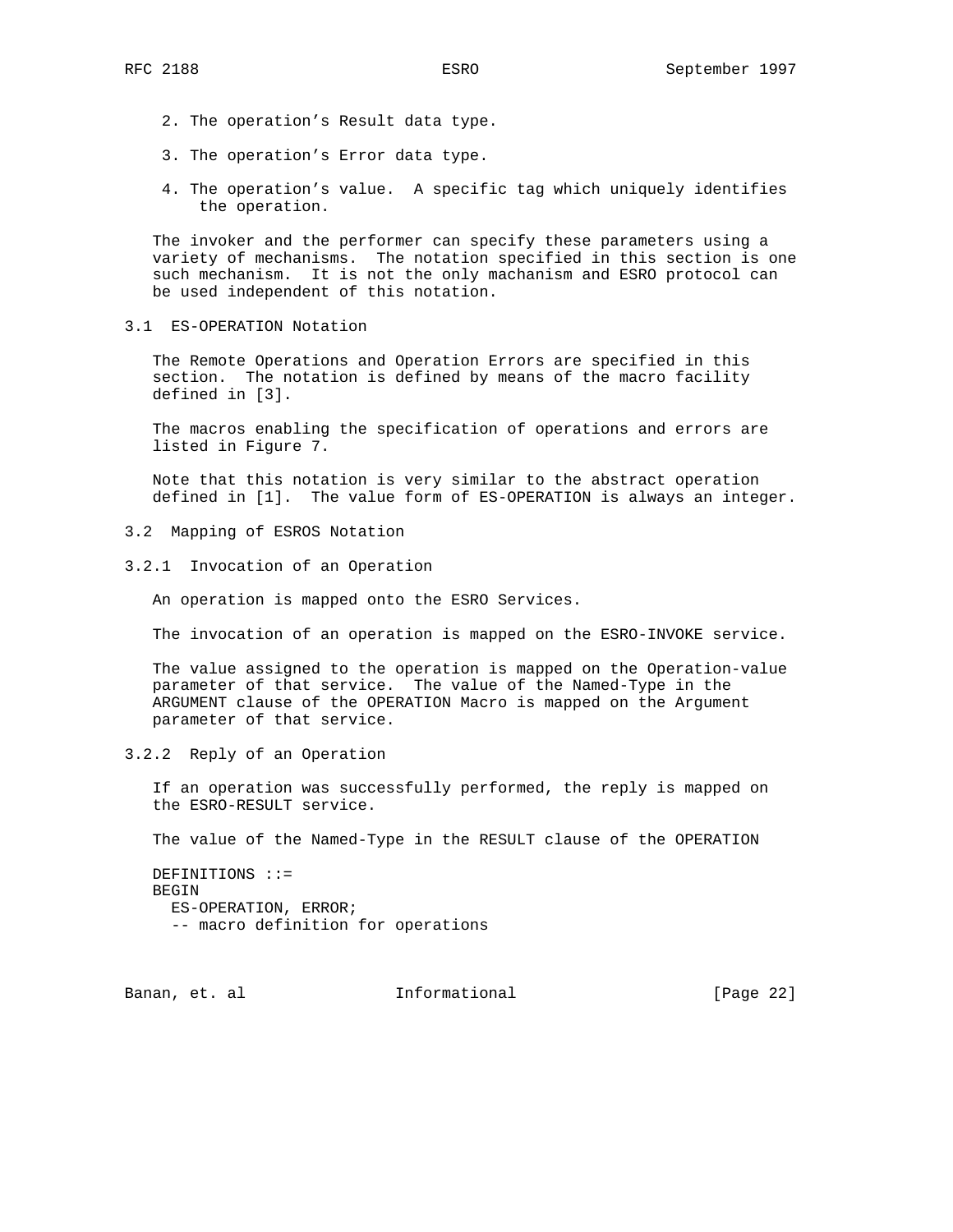```
 ES-OPERATION MACRO ::=
   BEGIN
TYPE NOTATION ::= Argument Result Errors
VALUE NOTATION ::= value (localValue INTEGER)
Argument ::= "ARGUMENT" NamedType | empty
Result ::= "RESULT" ResultType | empty
ResultType ::= NamedType | empty
Errors ::= "ERRORS" "{"ErrorNames"}" | empty
ErrorNames ::= ErrorList | empty
ErrorList ::= Error | ErrorList "," Error
Error ::= value (ERROR) | type
NamedType ::= identifier type | type
   END
   -- macro definition for operations errors
  ERROR MACRO ::=
   BEGIN
TYPE NOTATION ::= Parameter
VALUE NOTATION ::= value (localValue INTEGER)
Parameter ::= "PARAMETER" NamedType | empty
NamedType ::= identifier type | type
   END
```
END

Figure 7: ES Remote Operation Notation

macro is mapped on the Result parameter of that service.

 If an operation was not successfully performed, the reply is mapped on the ESRO-ERROR service.

 In this case one of the errors in the Identifier List of Error Names in the ERROR clause of the OPERATION macro may be applied. The value assigned to the applied error is mapped onto the Error parameter of that service. The value of the Named-Type in the PARAMETER clause of the ERROR macro of the applied error is mapped on the Error parameter of that service.

4 REMOTE OPERATIONS PROTOCOL

4.1 Overview of the Protocol

 The ESROS protocol realizes the services defined in the section entitled ESROS Service Definitions. Short operations are performed in a highly efficient manner. The protocol operation is summarized below and is described in detail in the following sections.

Banan, et. al **Informational** [Page 23]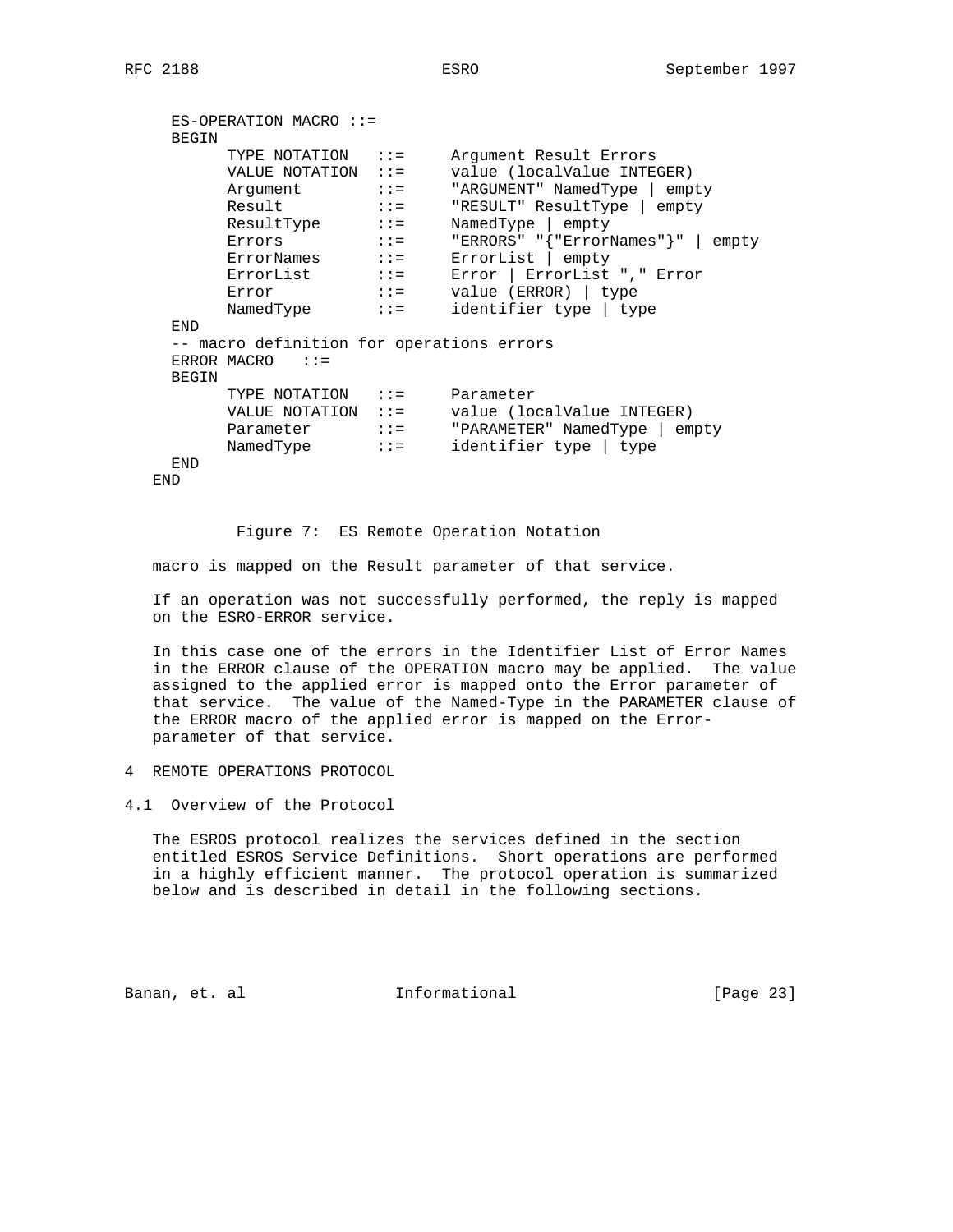Two Functional Units are defined which realize the services with 2- Way handshake and 3-Way handshake, called 2-Way Handshake Functional Unit and 3-Way Handshake Functional Unit respectively.

 The procedures specified in this section refer to Protocol Data Units (PDUs) which are defined in Section 4.4.

- 4.1.1 Service Provision (Invoker User)
	- o An ESROS user binds to an ESRO Service Access Point (SAP) and specifies whether 3-Way or 2-Way handshake Functional Unit is to be associated with the SAP.
	- o An ESROS user initiates the transfer of a PDU using the INVOKE service.
	- o On receipt of an ESROS-INVOKE.request service primitive from the ESROS user:

-- The ESROS provider generates an Invoke ID,

- -- Communicates the Invoke-ID to the invoker of the service through the ESROS-INVOKE-P.confirm primitive,
- 4.1.2 Service Provision (Performer User)
	- o An ESROS user binds to an ESRO Service Access Point (SAP) and specifies whether 3-Way or 2-Way handshake Functional Unit is to be associated with the SAP.
	- o On receipt of an ESRO-INVOKE-PDU, the ESROS provider issues an ESROS-INVOKE.indication to the ESROS performer user.
	- o On receipt of ESROS-RESULT.request or ESROS-ERROR.request from the performer, the provider creates the ESRO-RESULT-PDU or ESRO-ERROR-PDU.
	- o In the case that the provider receives an ESRO-ACK-PDU for the transmitted ESRO-RESULT-PDU or ESRO-ERROR-PDU, if the corresponding SAP is associated with the 3-Way Handshake Functional Unit, it passes an ESROS-RESULT.confirm or ESROS- ERROR.confirm to the performer user. If the corresponding SAP is associated with the 2-Way handshake Functional Unit, the ESRO-ACK-PDU is dropped as an invalid PDU.
	- o In the case that the provider is not able to deliver the ESRO-RESULT-PDU or ESRO-ERROR-PDU, it issues an ESROS- FAILURE.indication to the performer user. In the case that the

Banan, et. al **Informational** [Page 24]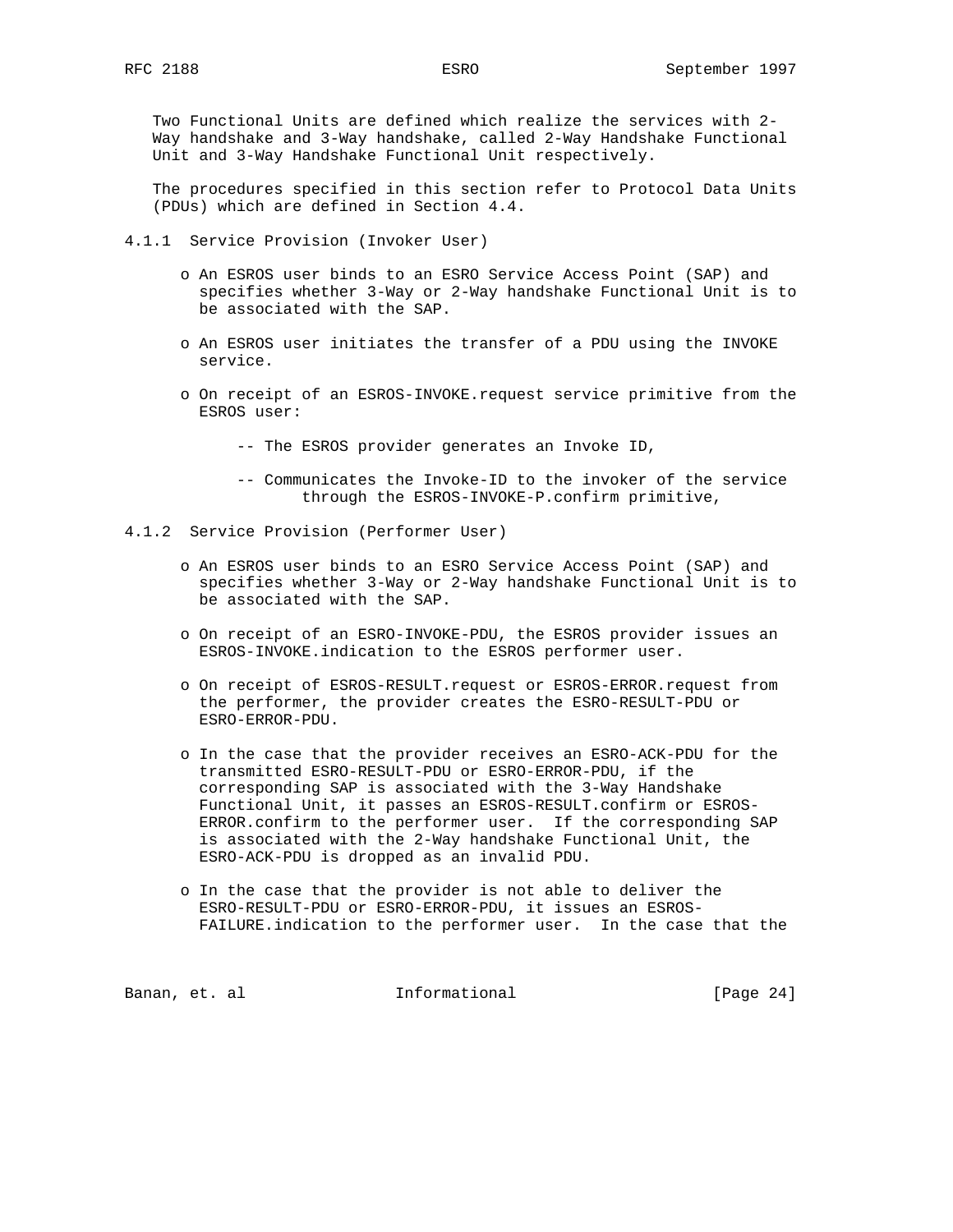performer's SAP is associated with the 3-Way handshake Functional Unit and provider doesn't receive the ESRO-ACK-PDU for a transmitted ESRO-RESULT-PDU or an ESRO-ERROR-PDU, it passes an ESROS- FAILURE.indication to the performer user.

- o In the case that the performer's SAP is associated with the 3-Way handshake Functional Unit and provider receives an ESRO- ACK-PDU for the operation, it passes an ESROS-RESULT.confirm or ESROS-ERROR.confirm. In the case that the performer's SAP is associated with a 2-Way handshake Functional Unit and provider doesn't receive duplicate ESROS-INVOKE-PDUs from the invoker, it passes an ESROS-RESULT.confirm or ESROS-ERROR.confirm.
- o On receipt of an ESRO-FAILURE-PDU, the ESROS provider issues an ESROS-FAILURE.indication to the ESROS performer user.
- 4.2 Protocol Procedures
- 4.2.1 Service Access Point (SAP) Bind Procedure

 To access the ESRO Services, an ESROS user binds to an ESRO Service Access Point and specifies the SAP to be associated with 3-Way handshake Functional Unit or 2-Way handshake Functional Unit. ESROS provider generates a SAP descriptor which is passed to the user. The handshaking for all Invoke.requests addressed to that SAP and all PDUs addressed to that SAP will be either 3-Way or 2-Way based on the Functional Unit associated with SAP and specified by user at SAP bind time.

 It is the responsibility of the ESROS peer users (invoker and performer) to address their operations to the appropriate SAP (3-Way or 2-Way) based on the agreement between users.

4.2.2 Invoke Service Procedure

 An ESROS user initiates the transfer of a PDU using the INVOKE service.

 On receipt of an ESRO-INVOKE-PDU, the ESROS provider sends an ESROS- INVOKE.indication primitive to the ESROS performer user.

4.2.3 Invoke ID Assignment Procedure

 On receipt of an ESROS-INVOKE.request primitive from the ESROS user, the ESROS provider generates two invoke identifiers:

Banan, et. al **Informational** [Page 25]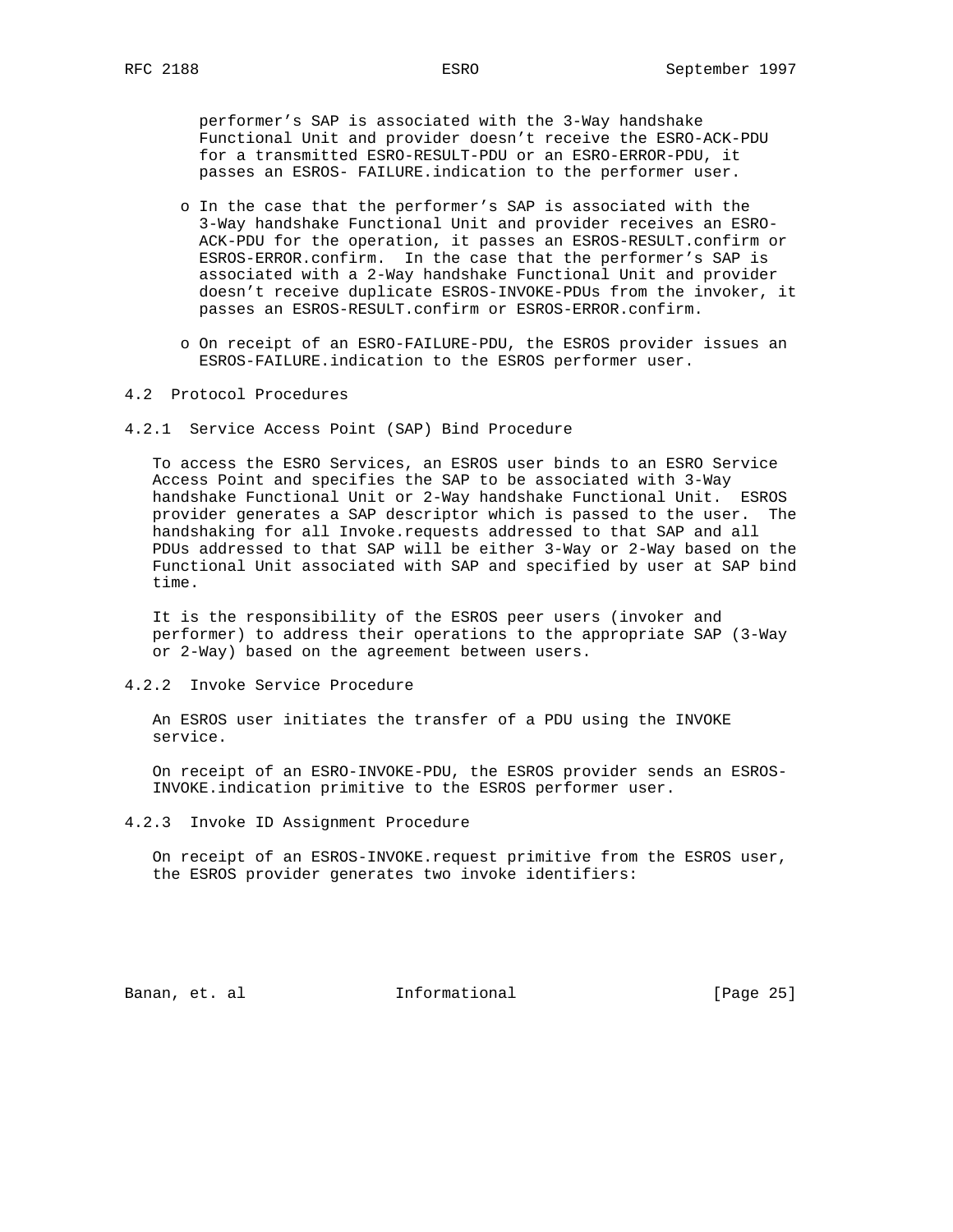- o Invoke-Reference-Number: Uniquely identifies the invocation between the two peers. This is a PDU field with a length of 8 bits (see section 4.4).
- o Invoke-ID-Parameter: Uniquely identifies the invocation to the service user. This Invoke-ID-Parameter is a combination of the Invoke-Reference-Number described above and the invoker address, performer address, and the SAP Selector.

 The provider communicates the Invoke-ID-Parameter to the invoker of the INVOKE service through the ESROS-INVOKE-P.confirm primitive.

 The Invoke-Reference-Number distinguishes several invocations of the service in progress (asynchronous operations). It is also used as segment identifier when a Service Data Unit (SDU) is transferred using segmentation and reassembly. The ESROS provider may begin to reuse the Invoke-Reference-Number values whenever it chooses, subject to the constraint that it may not reuse an Invoke-Reference-Number value that was previously assigned to an invocation of the service for which it expects, but has not yet received, a reply. In other words the provider does not reuse a previously used Invoke- Reference-Number unless the corresponding service is fully completed. The same value of the Invoke-Reference-Number can be reused to identify the invocation between different peer entities. In that case, the combination of the peer entity's address and the Invoke- Reference-Number guarantees unique identification of each invocation.

4.2.4 Functional Unit Selection Procedure

 When an ESRO Services user binds to an ESRO SAP, it associates its SAP descriptor to 3-Way Handshake Functional Unit or 2-Way Handshake Functional Unit.

 Based on the Functional Unit associated with SAP, provider selects the corresponding Functional Unit for all Invoke Requests or PDUs addressed to that SAP.

4.3 Connectionless PDU Transfer For Small PDUs

4.3.1 Overview

 PDUs sent by UDP use port ESRO\_CL\_PORT. PDUs carried by UDP are restricted to CLRO\_SMALL\_PDU\_MAX\_SIZE bytes (see 4.6.1)

Each PDU is encapsulated in a single UDP datagram.

Banan, et. al **Informational** [Page 26]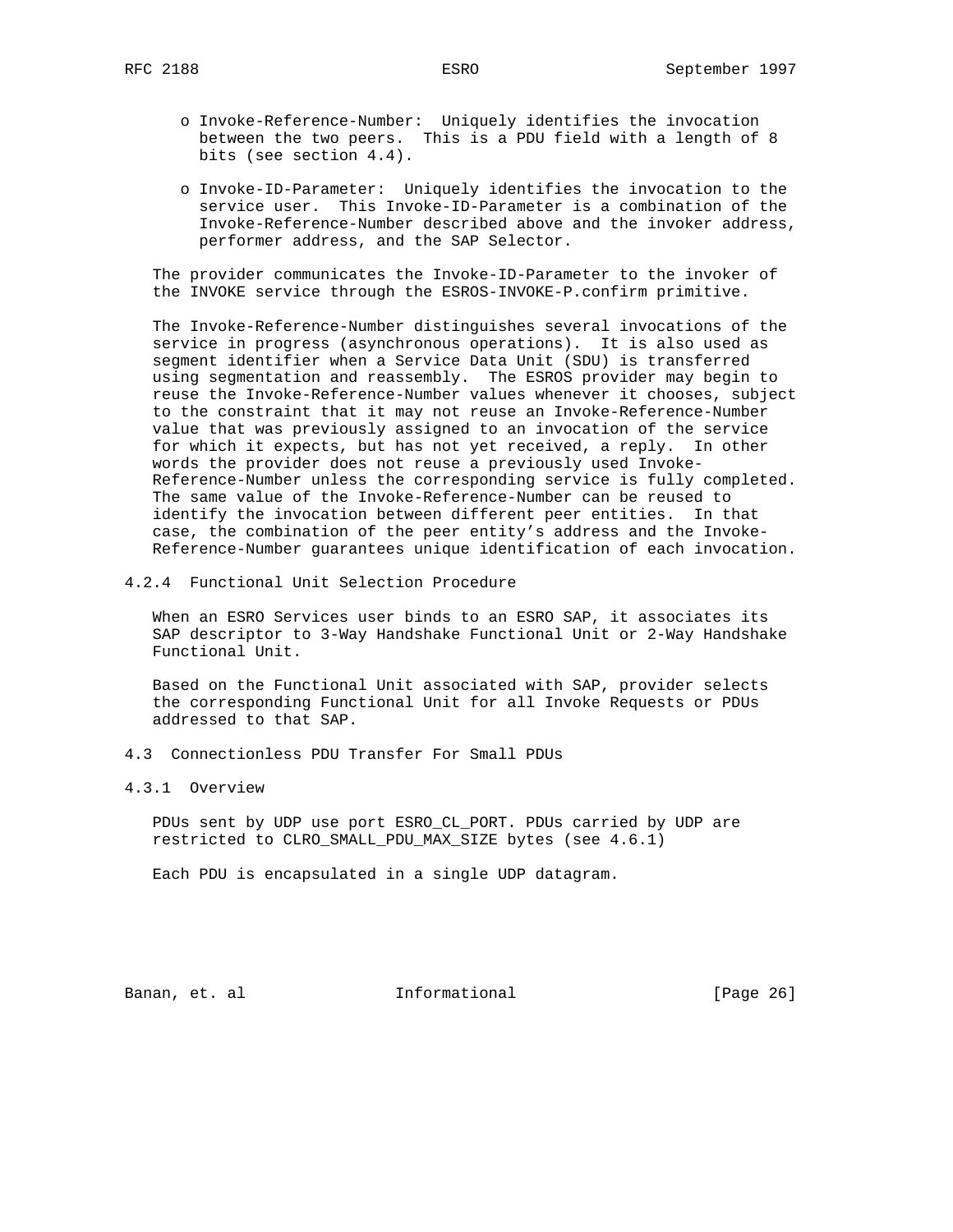For PDUs larger than CLRO\_SMALL\_PDU\_MAX\_SIZE but smaller than CLRO\_SEGMENTED\_PDU\_MAX\_SIZE bytes (see 4.6.1), segmentation and reassembly is used and each segment is transmitted in a UDP datagram.

 PDUs sent using UDP may be lost, and hence a retransmission strategy is defined. When a PDU is segmented, the retransmission strategy is not applied to individual segments (i.e., loss of one segment results in retransmission of the whole SDU).

 The optimal UDP retransmission policy will vary with the performance of the network and the needs of the transmitter, but the following are considered:

 The retransmission interval should be based on prior statistics if possible. Too aggressive retransmission can easily slow response time of the network at large. Depending on how well connected the invoker is to its performer, the minimum retransmission interval should be RETRANSMISSION\_INTERVAL (see 4.6.2) seconds.

 Delivery of PDUs is asynchronous which means the ESROS does not wait for the result of a transmitted PDU and continues delivering the next PDUs.

| CL-Invoker Transition Diagram<br>2-way Handshake (Connectionless)<br>3-way Handshake (Connectionless)<br>INVOKE-PDU<br>3-way Handshake (Connectionless)<br>INVOKE-PDU<br>2-way Handshake (Connectionless) | From Idle to: | Event           |
|-----------------------------------------------------------------------------------------------------------------------------------------------------------------------------------------------------------|---------------|-----------------|
| CL-Invoker Transition Diagram<br>CL-Performer Transition Diagram<br>CL-Performer Transition Diagram                                                                                                       |               | ESRO-INVOKE.req |
|                                                                                                                                                                                                           |               | ESRO-INVOKE.reg |
|                                                                                                                                                                                                           |               |                 |
|                                                                                                                                                                                                           |               |                 |

Table 10: ESROS Finite State Machine

 This section describes the ESROS protocols in terms of state diagrams. The ESROS Finite State Machine is expressed as four separate transition diagrams. This is illustrated in Table 10.

Banan, et. al **Informational** [Page 27]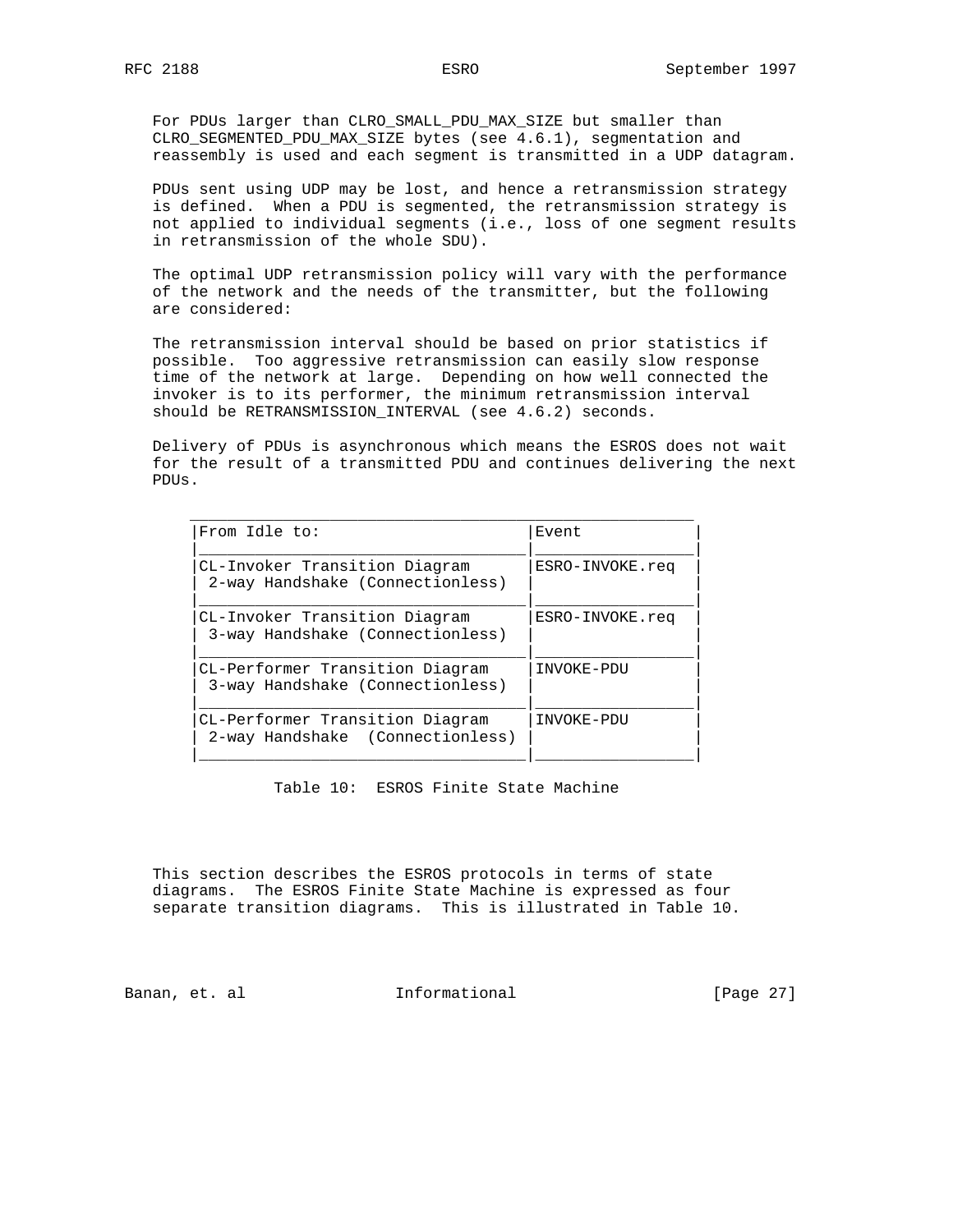Details of each of the two transition diagrams for connectionless transmission and different handshakings are described in the following sections. The state diagrams show the state, the events, the actions taken and the resultant state.The ESROS state transition diagrams for connectionless data transmission are presented in Table 11, Table 12, Table 13, and Table 14.

 Transitions are identified by numbers on the state diagrams. The corresponding actions are listed next to each table.

4.3.2 3-Way Handshake Functional Unit

 This unit implements the Acknowledged Result model of ESRO Services. 3-Way handshaking is used in this unit.

 The RESULT.confirm and ERROR.confirm primitives on performer are generated when ESRO-ACK-PDU is received.

 The FAILURE.indication on performer side is resulted from remote or local failures. Not receiving ESRO-ACK-PDU or local failure can generate FAILURE.indication primitive.

 The FAILURE.indication on invoker side is generated if a local failure happens or a ESRO-FAILURE-PDU is received.

Banan, et. al **Informational** [Page 28]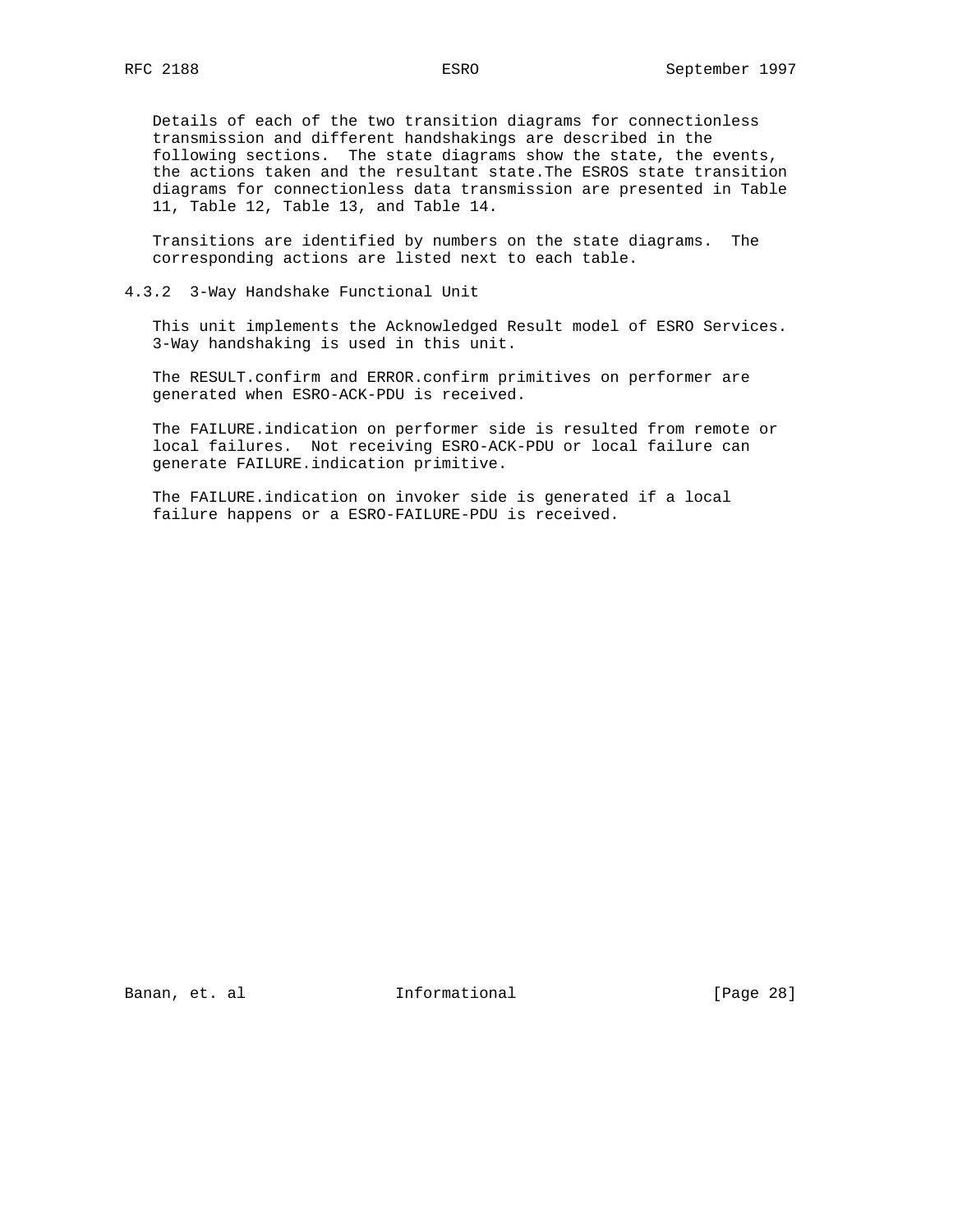| State<br>Event                 | STA01<br>Start | STA02<br>CL Invoker Invoke PDU   ACK-PDU<br>l Send | STA03<br>l Send | STA04<br>  Invoker<br> RefNu Wait |
|--------------------------------|----------------|----------------------------------------------------|-----------------|-----------------------------------|
|                                |                |                                                    |                 |                                   |
| U: INVOKE.readuest   (1) STA02 |                |                                                    |                 |                                   |
| T: INVOKE PDU<br>Retransmit    |                | $(2)$ STA02                                        |                 |                                   |
| T: Last Timer                  |                | (3) STAO4                                          |                 |                                   |
| P: Result-PDU                  |                |                                                    |                 | $(9)$ STA04                       |
| P: Failure-PDU                 |                | $(5)$ STA04                                        |                 |                                   |
| $P: ACK-PDU$<br>(Hold On)      |                | $(6)$ STA02                                        |                 |                                   |
| P: Duplicate<br>Result-PDU     |                |                                                    | $(7)$ STA03     |                                   |
| T: RefNu Timer                 |                |                                                    |                 | (8) STA01                         |
| P: Result-PDU                  |                | $(4)$ STA03                                        |                 |                                   |
| T: Inactivity<br>Timer         |                |                                                    | (10)<br>STA04   |                                   |
|                                |                |                                                    |                 |                                   |

 Table 11: ESROS State Transition Diagram-Connectionless Transmission, 3-Way HS. P = Protocol, T = Timer, U = User, I = Internal.

 The transmission of INVOKE, RESULT, and ERROR SDUs can be in a single PDU (when it fits in one UDP) or a sequence of segment PDUs.

3-Way Handshake Connectionless Transmission: Invoker

 For each transition number in the state diagram Table 11, the corresponding actions are listed below:

1. INVOKE.request:

o Assign Invoke-ID.

Banan, et. al **Informational** [Page 29]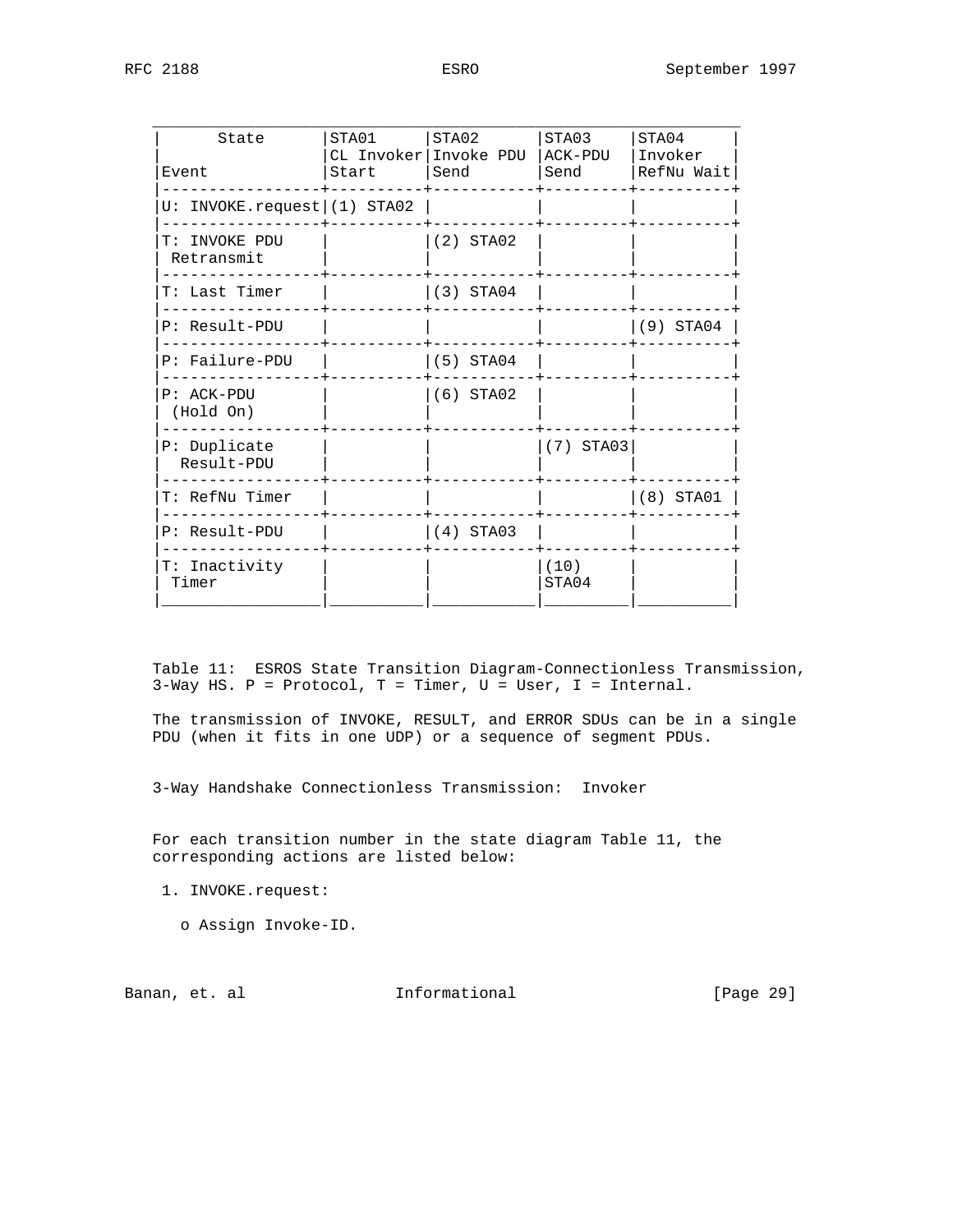- o Issue ESROS-INVOKE-P.confirm primitive.
- o Assign invoke reference number.
- o Send operation in one ESRO-INVOKE-PDU or in segmented INVOKE- PDUs depending on the size of the operation.
- o Initialize retransmission counter.
- o Initialize retransmission timer.
- 2. Invoke PDU Retransmit:
	- o Retransmit operation in one ESRO-INVOKE-PDU or segmented PDUs while number of retransmissions is less than MAX\_RETRANSMISSIONS.
	- o Increment the retransmission counter. When MAX\_RETRANSMISSIONS reached, start LAST\_TIMER, otherwise initialize retransmission timer.
- 3. Last Timer:
	- o Issue ESROS-FAILURE.indication primitive.
	- o Initialize reference number timer.
- 4. ESRO-RESULT-PDU or ESRO-ERROR-PDU (or reassembled ESRO- RESULT-SEGMENTED-PDU or ESRO-ERROR-SEGMENTED-PDU when the PDU is received in segmented format):
	- o Send ESRO-ACK-PDU.
	- o Issue ESROS-RESULT.indication or ESROS-ERROR.indication primitive.
	- o Initialize inactivity timer.
- 5. ESRO-FAILURE-PDU:
	- o Issue ESROS-FAILURE.indication primitive with User not Responding failure cause.
	- o Initialize reference number timer.

Banan, et. al **Informational** [Page 30]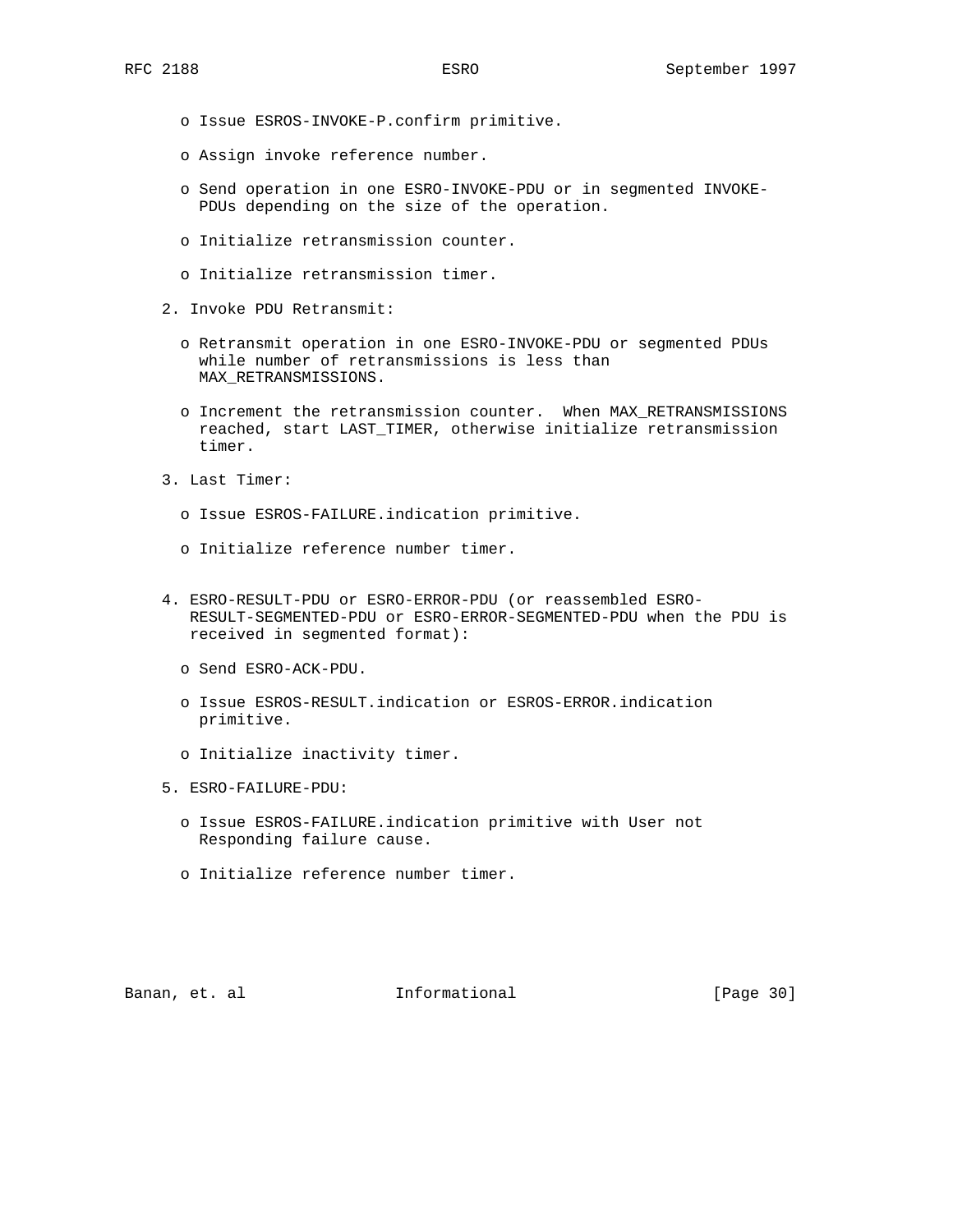- 6. ESRO-ACK-PDU (Hold on):
	- o For future use (no action).
- 7. Duplicate ESRO-RESULT-PDU or ESRO-ERROR-PDU:
	- o Initialize inactivity timer (Ignore PDU).
	- o Send ESRO-ACK-PDU.
- 8. Invoke reference number timer:
	- o Release the invoke reference number.
- 9. ESRO-RESULT-PDU or ESRO-ERROR-PDU:
	- o Reset Invoke reference number timer.
- 10. Inactivity timer:
	- o Initialize reference number timer.

 On receipt of an ESROS-INVOKE.request, ESROS provider generates an Invoke- Reference-Number and an Invoke-ID (see Section 4.2.3). The provider issues an ESROS-INVOKE-P.confirm primitive and passes the Invoke-ID to the invoker.

 The ESROS provider initiates the timer for the Invoke-ID and transmits the PDU. Based on the size of SDU, if segmentation is required, the SDU is segmented and transmitted in a sequence of segmented PDUs. If the ESRO-RESULT-PDU or ESRO-ERROR-PDU associated with the invoke ID is not received within the INVOKE\_PDU\_RETRANSMISSION\_INTERVAL (see 4.6.2) period, the SDU is retransmitted (in one PDU or segmented and transmitted in a sequence of segment PDUs). The retransmission is repeated for a maximum of MAX\_RETRANSMISSIONS unless an ESRO-RESULT-PDU or ESRO-ERROR-PDU is received.

 If the ESRO-RESULT-PDU or ESRO-ERROR-PDU is received in a segmented format, the reassembly process reassembles the sequence of segment PDUs.

 In the case that the Hold-on ESRO-ACK-PDU is received from the performer, the provider stops retransmitting the ESRO-INVOKE-PDU and waits for the ESRO- RESULT-PDU or ESRO-ERROR-PDU for a period equal to the multiplication of INVOKE\_PDU\_RETRANSMISSION\_INTERVAL (see 4.6.2) and MAX\_RETRANSMISSIONS (see 4.6.2, for future use).

Banan, et. al **Informational** [Page 31]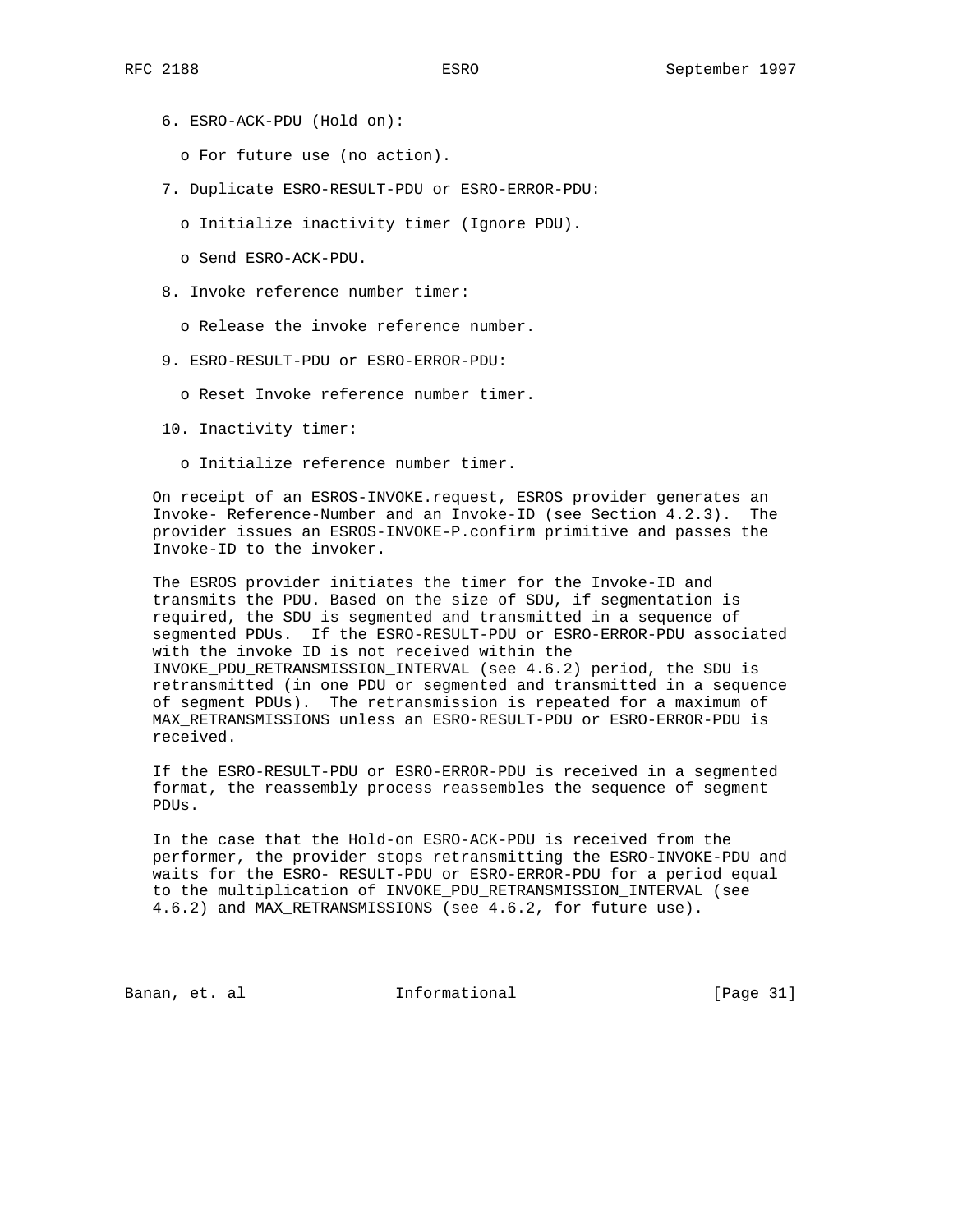In the case that the ESRO-INVOKE-PDU is sent MAX\_RETRANSMISSIONS (see 4.6.2) times and no ESRO-RESULT-PDU or ESRO-ERROR-PDU is received, the ESROS provider sends an ESROS-FAILURE.indication primitive, with the Invoke-ID of the failed PDU and the Failure-value as parameters, to the invoker.

 When an ESRO-RESULT-PDU or ESRO-ERROR-PDU is received (whether in one PDU or reassembled from a sequence of segmented PDUs), the provider issues an ESROS-RESULT.indication or ESROS-ERROR.indication to the invoker user, sends an ESRO-ACK-PDU and initializes the inactivity timer. In the case that duplicate ESRO- RESULT-PDU or ESRO-ERROR-PDU

| State                                    | STA01<br>CL Performer | STA02<br>Invoke PDU   ACK-PDU | STA03                   | STA04<br>Performer |
|------------------------------------------|-----------------------|-------------------------------|-------------------------|--------------------|
| Event                                    | Start                 | Received                      | Wait                    | RefNu Wait         |
| P: Invoke-PDU                            | $(1)$ STA02           |                               |                         |                    |
| U: RESULT.req.                           |                       | $(2)$ STA03                   |                         |                    |
| $P: ACK-PDU$                             |                       |                               | $(3)$ STA04             |                    |
| P: Invoke-PDU<br>Duplicate               |                       | (4) STA02                     | $(6)$ STA03 $(7)$ STA04 |                    |
| T: Result-PDU<br>Retransmission<br>Timer |                       |                               | $(5)$ STA03             |                    |
| I: Failure                               |                       | $(8)$ STA01                   |                         |                    |
| T: Last Time                             |                       |                               | $(9)$ STA04             |                    |
| T: RefNu Timer                           |                       |                               |                         | $(10)$ STA01       |
| P: ACK-PDU<br>Duplicate                  |                       |                               |                         | $(11)$ STA04       |
| U/P: Hold On ACK                         |                       | $ (12)$ STA02                 |                         |                    |

 Table 12: ESROS State Transition Diagram-Connectionless Transmission, 3-Way HS: Performer. P = Protocol, T = Timer, U = User, I = Internal.

Banan, et. al **Informational** [Page 32]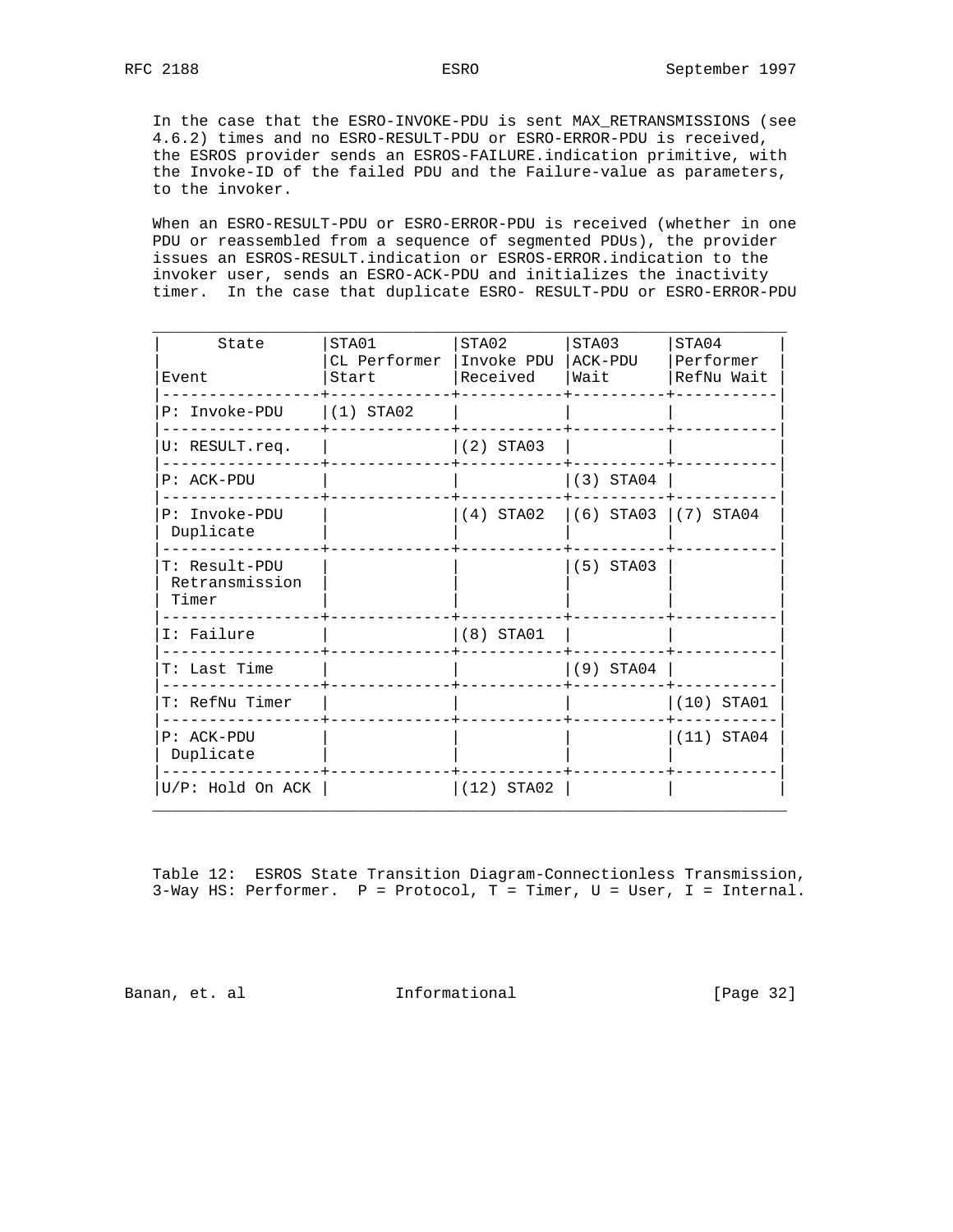are received, they are ignored, the inactivity timer is reset, and an ESRO-ACK-PDU is retransmitted.

 When no duplicate ESRO-RESULT-PDU or ESRO-ERROR-PDU is received for a period equal to INACTIVITY\_TIME (see 4.6.2), or in the case of ESRO- INVOKE- PDU retransmission time-out, or in the case of internal failure, the provider initializes the reference number timer. After REFERENCE\_NUMBER\_TIME (see 4.6.2), the reference number is released.

3-Way Handshake Connectionless Transmission: Performer

 For each transition number in the state diagram above, the corresponding actions are listed below:

- 1. ESRO-INVOKE-PDU (as a single PDU or a sequence of segment PDUs):
- o Issue ESROS-INVOKE.indication primitive.
- 2. ESROS-RESULT.request or ESROS-ERROR.request:
	- o Add invoke reference number to the active list.
	- o Transmit ESRO-RESULT-PDU or ESRO-ERROR-PDU (in a single PDU or a sequence of segment PDUs).
	- o Set ESRO-RESULT-PDU or ESRO-ERROR-PDU retransmission timer.
- 3. ESRO-ACK-PDU:
	- o Initialize invoke reference number timer.
	- o Issue ESROS-RESULT.confirm or ESROS-ERROR.confirm.
- 4. Duplicate ESRO-INVOKE-PDU:
	- o No action (ignore the duplicate ESRO-INVOKE-PDU).
- 5. ESRO-RESULT-PDU or ESRO-ERROR-PDU retransmission timer:
	- o Retransmit ESRO-RESULT-PDU or ESRO-ERROR-PDU (in a single PDU or in a segmented format) while number of retransmissions is less than MAX\_RETRANSMISSIONS.
	- o Increment the transmission counter.

Banan, et. al **Informational** [Page 33]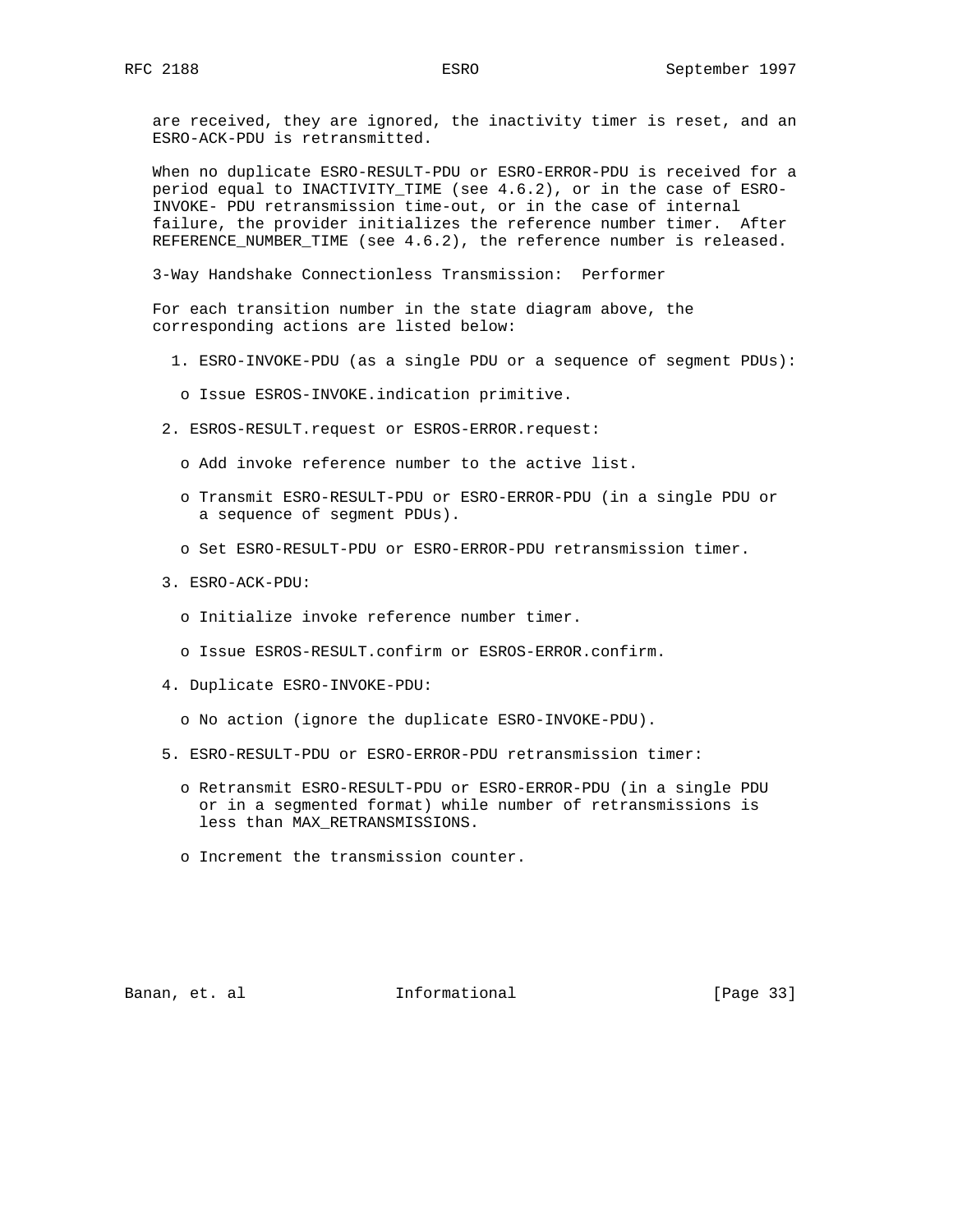- 6. Duplicate ESRO-INVOKE-PDU:
	- o Retransmit ESRO-RESULT-PDU or ESRO-ERROR-PDU.
	- o Reset ESRO-RESULT-PDU or ESRO-ERROR-PDU retransmission timer.
	- o Re-initialize the number of retransmissions counter to 1.
- 7. Duplicate ESRO-INVOKE-PDU:
	- o Reset invoke reference number timer.
- 8. Internal failure:
	- o Send ESRO-FAILURE-PDU.
	- o Release the invoke reference number.
- 9. Last time:
	- o Issue ESROS-FAILURE.indication.
	- o Initialize invoke reference number timer.
- 10. Invoke reference number timer:
	- o Release the invoke reference number.
- 11. Duplicate ESRO-ACK-PDU:
	- o Reset invoke reference number timer.
- 12. Hold-on ACK request:
	- o Send hold-on ESRO-ACK-PDU (for future use).

 On receipt of an ESRO-INVOKE-PDU, the ESROS provider issues an ESROS-INVOKE.indication to the ESROS performer user. The provider ignores the duplicate ESRO-INVOKE-PDUs.

 In the case of internal failure or no response from performer user, the provider sends an ESRO-FAILURE-PDU and releases the invoke reference number.

 On receipt of a Hold-on request from the performer user, or based on other information, provider sends a Hold-on ESRO-ACK-PDU (future use).

Banan, et. al **Informational** [Page 34]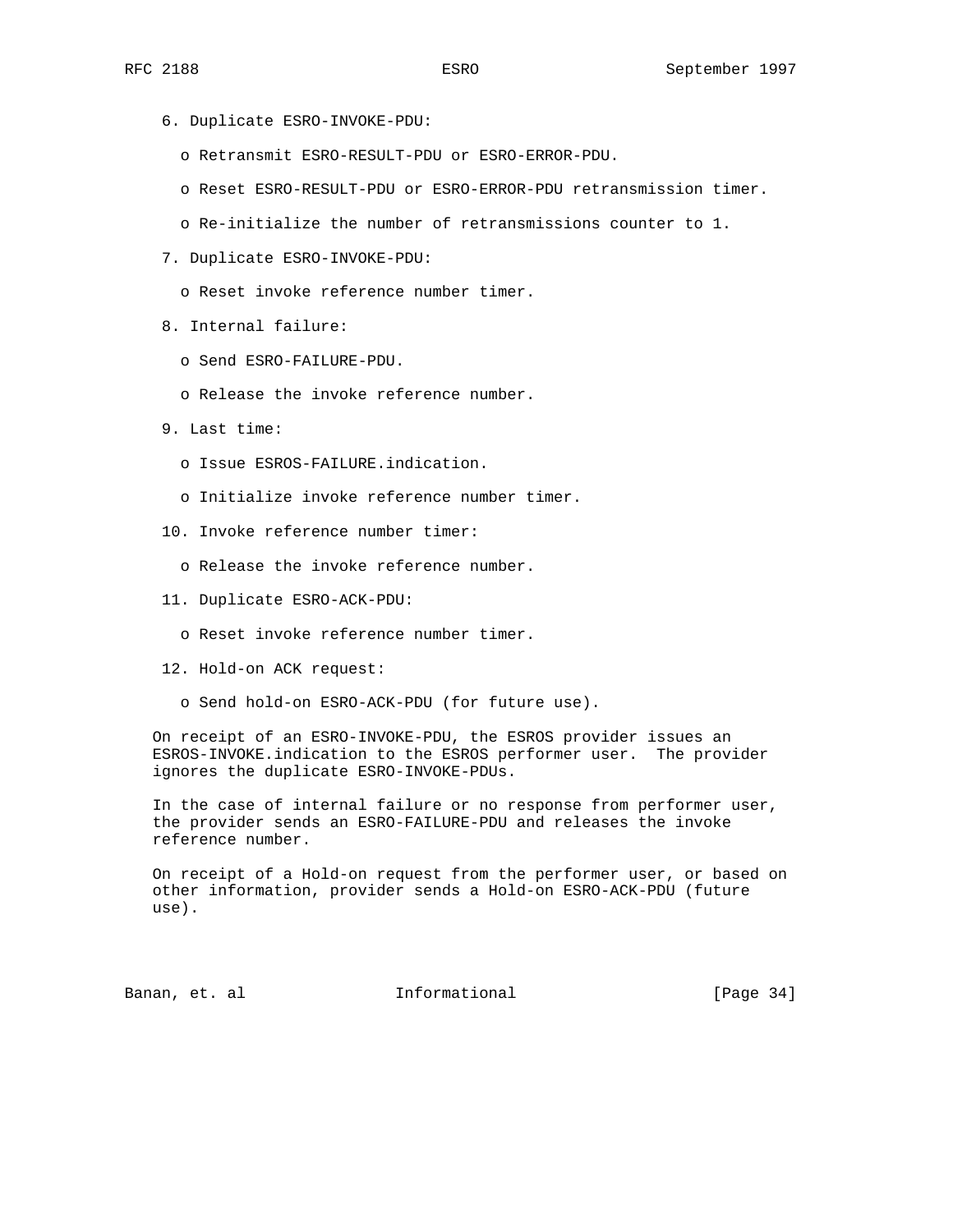On receipt of either ESROS-RESULT.request or ESROS-ERROR.request from the ESROS performer user, the ESROS provider initiates the retransmission timer for the ESRO-RESULT-PDU or ESRO-ERROR-PDU and transmits the ESRO-RESULT-PDU or ESRO-ERROR-PDU in a single PDU or in a sequence of segment PDUs. If the ESRO-ACK-PDU associated with the Invoke-ID is not received within RESULT\_ERROR\_PDU\_RETRANSMISSION\_INTERVAL (see 4.6.2), the PDU is retransmitted.

 When provider is waiting for ESRO-ACK-PDU and a duplicate ESRO- INVOKE-PDU arrives, ESRO-RESULT-PDU or ESRO-ERROR-PDU is retransmitted (in a single PDU or in a sequence of segment PDUs), the retransmission timer is reset and counter for number of retransmissions is re-initialized to 1.

 If after MAX\_TRANSMISSIONS (see 4.6.2) no ESRO-ACK-PDU is received, the provider issues an ESROS-FAILURE.indication primitive, with the Invoke-ID of the failed PDU and the Failure-value as parameters, to the performer user. Then the provider sets the reference number timer and releases the reference number after REFERENCE\_NUMBER\_TIME (see 4.6.2).

 On receipt of ESRO-ACK-PDU associated with the Invoke-ID before MAX\_TRANSMISSIONS (see 4.6.2), the provider issues a ESROS- RESULT.confirm or ESROS-ERROR.confirm primitive and sets the reference number timer and releases the reference number after REFERENCE\_NUMBER\_TIME (see 4.6.2).

 The duplicate ESRO-ACK-PDU and duplicate ESRO-INVOKE-PDUs are ignored while provider waits for the reference number timer to expire.

4.3.3 2-Way Handshake Functional Unit

 This Functional Unit implements the Not-Acknowledged Result model of ESRO Services. 2-Way handshaking is used in this unit.

 The RESULT.confirm and ERROR.confirm primitives on performer side are generated based on time-out, i.e. when no duplicate ESRO-INVOKE-PDU is received in a specified period of time, provider issues RESULT.confirm or ERROR.confirm primitive.

 The FAILURE.indication on performer side is generated as a result of local failure or after time-out of retransmission of ESRO-RESULT-PDU or ESRO-ERROR-PDU.

 The FAILURE.indication on invoker side is generated if a local failure happens or a ESRO-FAILURE-PDU is received.

Banan, et. al **Informational** [Page 35]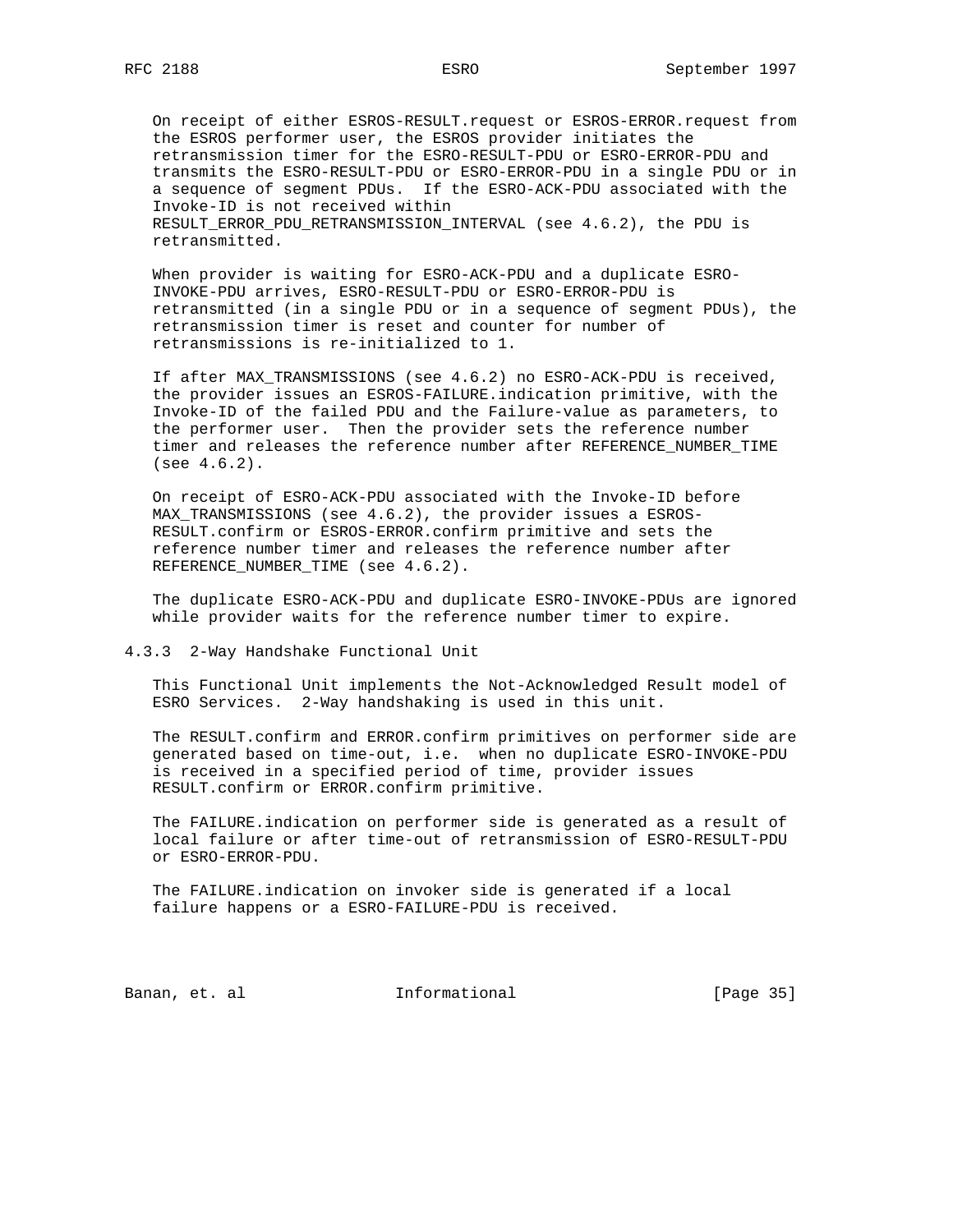The transmission of INVOKE, RESULT, and ERROR PDUs can be in a single PDU (when it fits in one PDU) or a sequence of segmented PDUs.

2-Way Handshake Connectionless Transmission: Invoker

 For each transition number in the state diagram above, the corresponding actions are listed below:

- 1. INVOKE.request:
	- o Assign Invoke-ID.
	- o Issue ESROS-INVOKE-P.confirm primitive.
	- o Assign invoke reference number.
	- o Send ESRO-INVOKE-PDU in a single PDU or as a sequence of segment PDUs.
	- o Initialize retransmission counter.

| State<br>Event           | STA01<br>2-Way HS<br>CL Invoker<br>Start | STA02<br>Invoke PDU Invoker<br>Send | STA03<br>RefNu Wait |
|--------------------------|------------------------------------------|-------------------------------------|---------------------|
| U: INVOKE.req.           | 1(1) STA02                               |                                     |                     |
| T: Invoke PDU Retransmit |                                          | $ (2)$ STA02                        |                     |
| T: Last Timer            |                                          | (3) STA03                           |                     |
| P: Result/Error PDU      |                                          | $ (4)$ STA03                        |                     |
| P: Failure-PDU           |                                          | $(5)$ STA03                         |                     |
| P: Duplicate Result PDU  |                                          |                                     | (6) STA03           |
| T: RefNu Timer           |                                          |                                     | $(7)$ STA01         |
|                          |                                          |                                     |                     |

 Table 13: ESROS State Transition Diagram-Connectionless Transmission, 2-Way HS: Invoker p = Protocol, T = Timer, U = User, I = Internal.

Banan, et. al **Informational** [Page 36]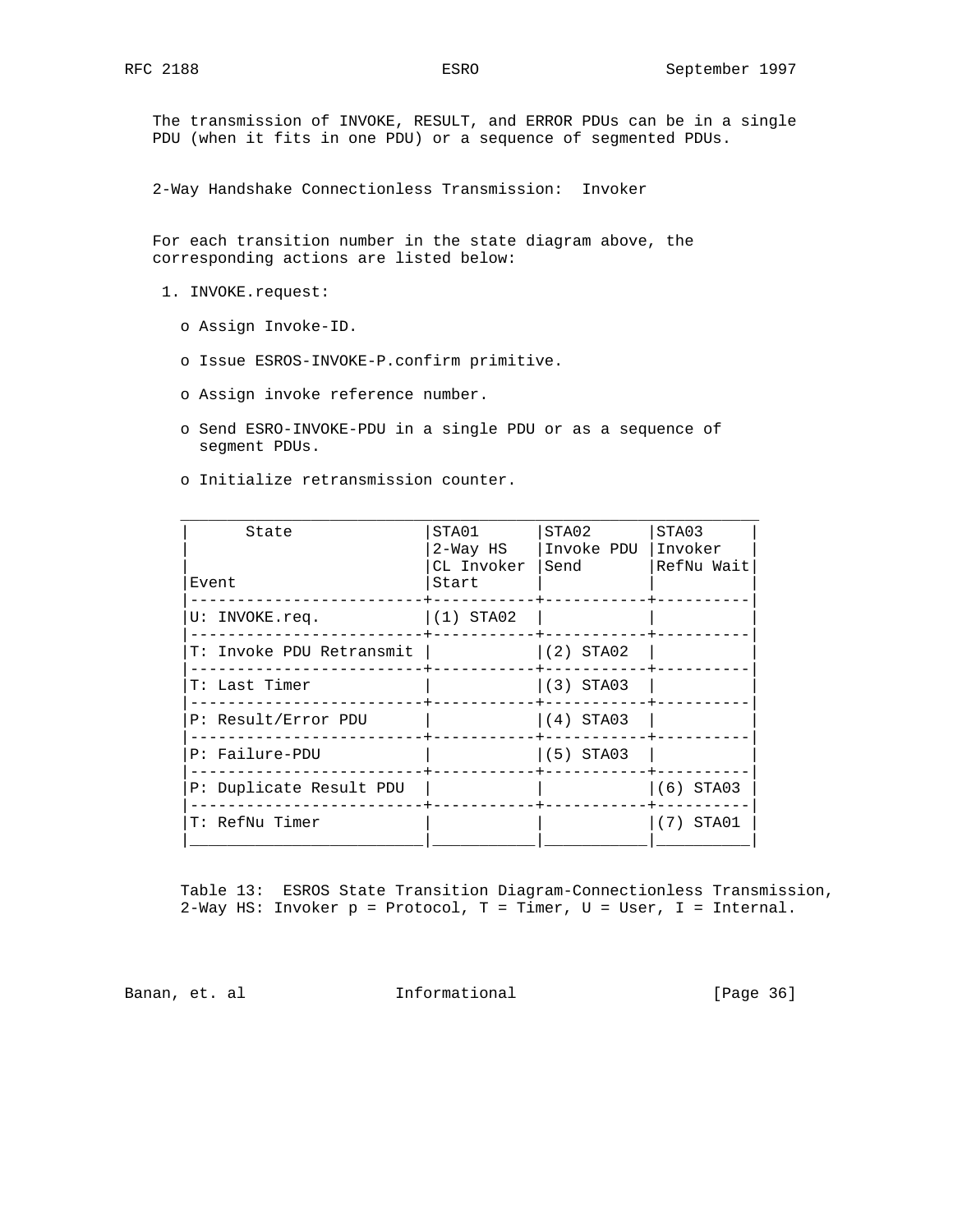- 2. Invoke PDU Retransmit:
	- o Retransmit ESRO-INVOKE-PDU (in a single PDU or in a sequence of segment PDUs) while number of retransmissions is less than MAX\_RETRANSMISSIONS.
	- o Increment the transmission counter. When MAX\_RETRANSMISSIONS reached, start LAST\_TIMER.
- 3. Last Timer:
	- o Issue ESROS-FAILURE.indication primitive.
	- o Initialize reference number timer.
- 4. ESRO-RESULT-PDU or ESRO-ERROR-PDU:
	- o Issue ESROS-RESULT.indication or ESROS-ERROR.indication primitive.
	- o Initialize reference number timer.
- 5. ESRO-FAILURE-PDU:
	- o Issue ESROS-FAILURE.indication primitive with User not Responding failure cause.
	- o Initialize reference number timer.
- 6. Duplicate ESRO-RESULT-PDU or ESRO-ERROR-PDU:
	- o Reset Invoke reference number timer.
- 7. Invoke reference number timer:
	- o Release the invoke reference number.

 On receipt of an ESROS-INVOKE.request, ESROS provider generates an Invoke- Reference-Number and an Invoke-ID (see 4.2.3). The provider issues an ESROS-INVOKE-P.confirm primitive and passes the Invoke-ID to the invoker.

 The ESROS provider initiates the timer for the Invoke-ID and transmits the PDU. The PDU is transmitted as a single PDU or a sequence of segment PDUs. If the ESRO- RESULT-PDU or ESRO-ERROR-PDU associated with the invoke ID is not received within the

Banan, et. al informational informational [Page 37]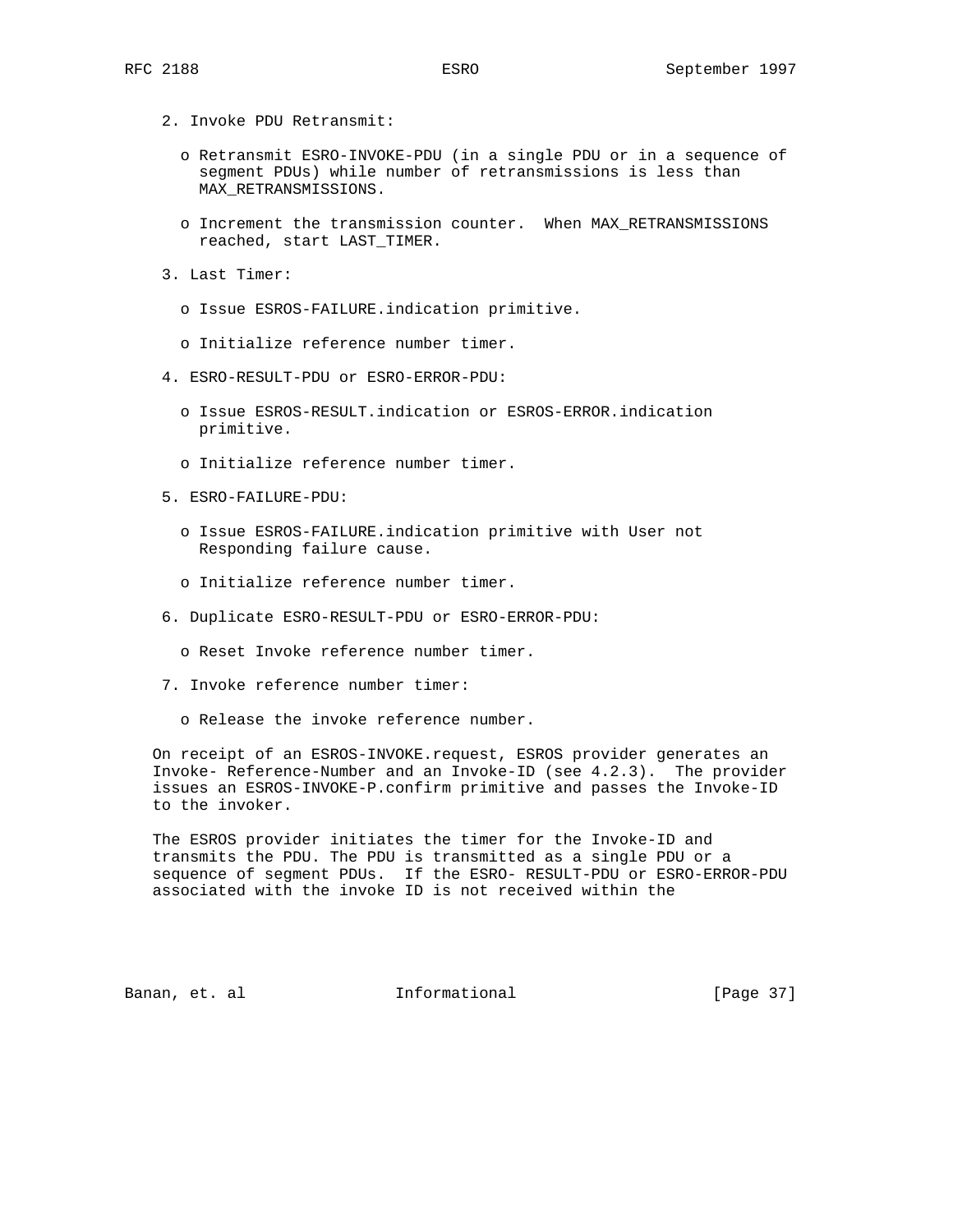INVOKE\_PDU\_RETRANSMISSION\_INTERVAL (see 4.6.2) period, the PDU is retransmitted. The retransmission is repeated for a maximum of MAX\_RETRANSMISSIONS unless an ESRO-RESULT-PDU or ESRO-ERROR-PDU is received.

 In the case that the ESRO-INVOKE-PDU is sent MAX\_RETRANSMISSIONS (see 4.6.2) times and no ESRO-RESULT-PDU or ESRO-ERROR-PDU is received, the ESROS provider sends an ESROS-FAILURE.indication primitive, with the Invoke-ID of the failed PDU and the Failure-value as parameters, to the invoker. If ESRO- FAILURE-PDU is received, the ESROS provider sends and ESROS-FAILURE.indication primitive, with the Invoke-Id of the failed PDU and the Failure- value as parameters to the invoker.

 When an ESRO-RESULT-PDU or ESRO-ERROR-PDU is received, the provider issues an ESROS-RESULT.indication or ESROS-ERROR.indication to the invoker user, and initializes the Reference-Number timer. In the case that duplicate ESRO-RESULT-PDU or ESRO-ERROR-PDU are received, they are ignored. In the case of internal failure, the provider initializes the reference number timer. After REFERENCE\_NUMBER\_TIME (see 4.6.2), the reference number is released.

| State                      | STA01                                                             | STA02       | STA03                               | STA04       |
|----------------------------|-------------------------------------------------------------------|-------------|-------------------------------------|-------------|
| Event                      | 2-Way HS CL Invoke PDU Result PDU Performer<br>Performer<br>Start | Received    | Retransmit RefNu Wait               |             |
| P: Invoke-PDU              | $(1)$ STA02                                                       |             |                                     |             |
| P: Invoke-PDU<br>Duplicate |                                                                   |             | $(2)$ STA02 $(5)$ STA03 $(7)$ STA04 |             |
| U: RESULT.req.             |                                                                   | $(3)$ STA03 |                                     |             |
| I: Failure                 |                                                                   | $(4)$ STA01 |                                     |             |
| T: Inactivity Timer        |                                                                   |             | $(6)$ STA04                         |             |
| T: RefNu Timer             |                                                                   |             |                                     | STA01<br>8) |

2-Way Handshake Connectionless Transmission: Performer

 Table 14: ESROS State Transition Diagram-Connectionless Transmission, 2-Way HS: Performer. P = Protocol, T = Timer, U = User, I = Internal.

Banan, et. al **Informational** [Page 38]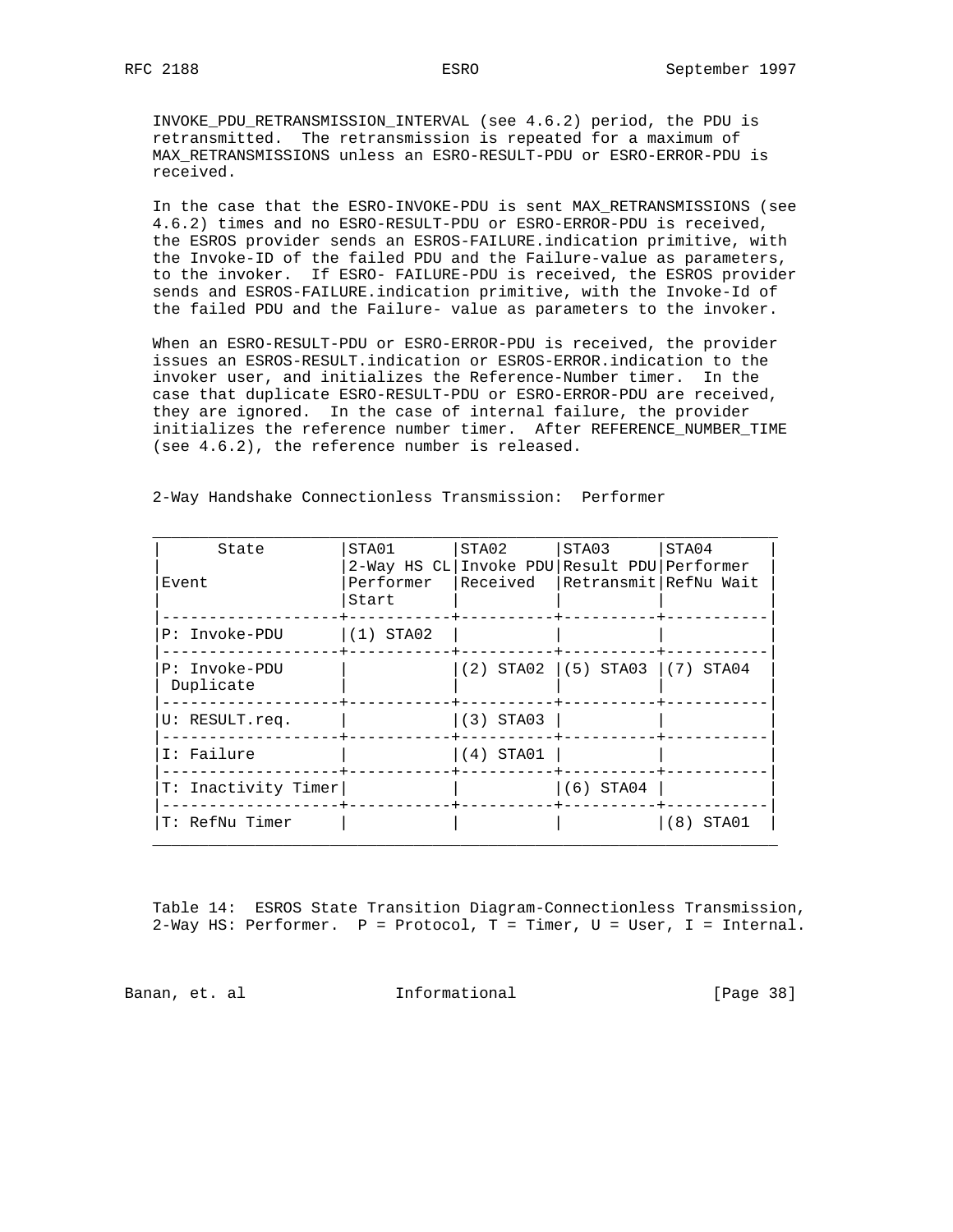For each transition number in the state diagram above, the corresponding actions are listed below:

- 1. ESRO-INVOKE-PDU (received in a single PDU or reassembled from a sequence of segment PDUs):
	- o Issue ESROS-INVOKE.indication primitive.
- 2. Duplicate ESRO-INVOKE-PDU:
	- o No action (ignore the duplicate ESRO-INVOKE-PDU).
- 3. EROS-RESULT.request or ESROS-ERROR.request:
	- o Add invoke reference number to the active list.
	- o Transmit ESRO-RESULT-PDU or ESRO-ERROR-PDU (as a single PDU or as a sequence of segment PDUs.)
	- o Set Inactivity timer.
- 4. Internal failure:
	- o Send ESRO-FAILURE-PDU.
	- o Release the invoke reference number.
- 5. Duplicate ESRO-INVOKE-PDU:
	- o Retransmit ESRO-RESULT-PDU or ESRO-ERROR-PDU (as a single PDU or as a sequence of segment PDUs.)
	- o Set Inactivity timer.
- 6. Inactivity Timer:
	- o Issue ESROS-RESULT.confirm.
	- o Initialize invoke reference number timer.
- 7. Dplicate ESRO-INVOKE-PDU:
	- o Reset invoke reference number timer.
- 8. Invoke reference number timer:
	- o Release the invoke reference number.

Banan, et. al **Informational** [Page 39]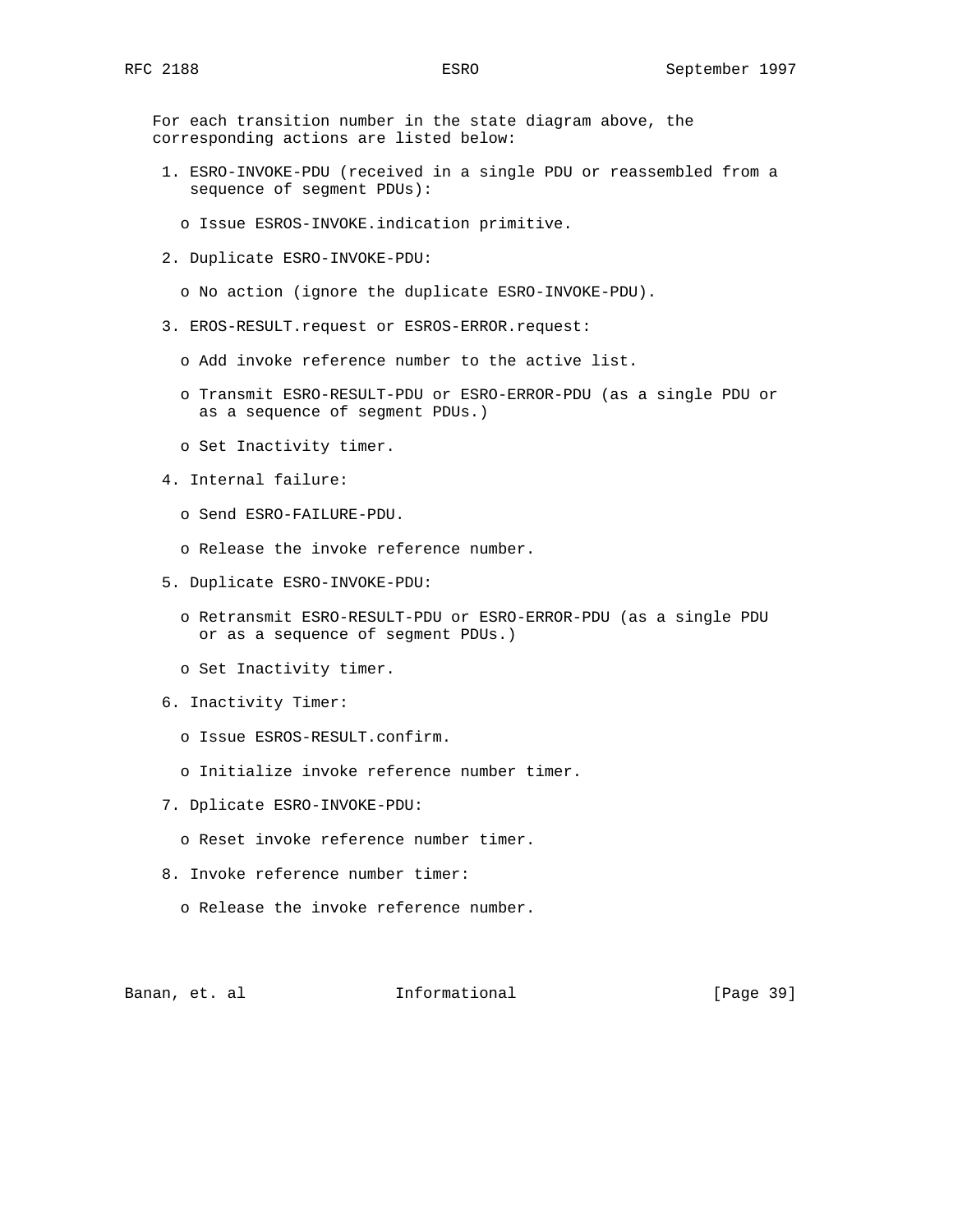On receipt of an ESRO-INVOKE-PDU (as a single PDU or reassembled from a sequence of segment PDUs), the ESROS provider issues an ESROS- INVOKE.indication to the ESROS performer user. The provider ignores the duplicate ESRO-INVOKE-PDUs.

 In the case of internal failure or no response from performer user, the provider sends an ESRO-FAILURE-PDU and releases the invoke reference number.

 On receipt of either ESROS-RESULT.request or ESROS-ERROR.request from the ESROS performer user, the ESROS provider initiates the inactivity timer for the ESRO- RESULT-PDU or ESRO-ERROR-PDU and transmits the ESRO-RESULT-PDU or ESRO-ERROR-PDU (in a single PDU or as a sequence of segment PDUs.) If a duplicate ESRO-INVOKE-PDU associated with the Invoke-ID is received within INACTIVITY\_TIME interval (see 4.6.2), the PDU is retransmitted.

 If no duplicate ESRO-INVOKE-PDU is received within the INACTIVITY\_TIME interval (see 4.6.2), provider issues a ESROS- RESULT.confirm or ESROS-ERROR.confirm primitive and sets the reference number timer and releases the reference number after REFERENCE\_NUMBER\_TIME (see 4.6.2).

 The duplicate ESRO-INVOKE-PDUs are ignored while provider waits for the reference number timer to expire.

#### 4.3.4 Segmentation and Reassembly

 Small ESRO Service Data Units (ESRO-SDUs) can benefit from the efficiencies of connectionless feature of ESROS (See Section 4.3.1).

 When an ESRO-SDU is too large to fit in a single connectionless PDU it is segmented and reassembled. There might be similar mechanisms in the upper layers with different levels of efficiency. When in addition to the ESROS segmentation/reassembly, the upper layers are capable of segmentation/reassembly services, then the ESROS user can decide whether to use ESROS segmenting/reassembly mechanism depending on the factors such as reliability of the underlying network.

 In the case of segmentation/reassembly in ESROS layer, transmission of operation segments is not acknowledged. This results in an efficient transmission over a reliable underlying network. However failure of one segment results in retransmission of all segments.

 When acknowledged segments are desired, the ESROS user should implement it using the acknowledged result service of ESROS.

Banan, et. al **Informational** [Page 40]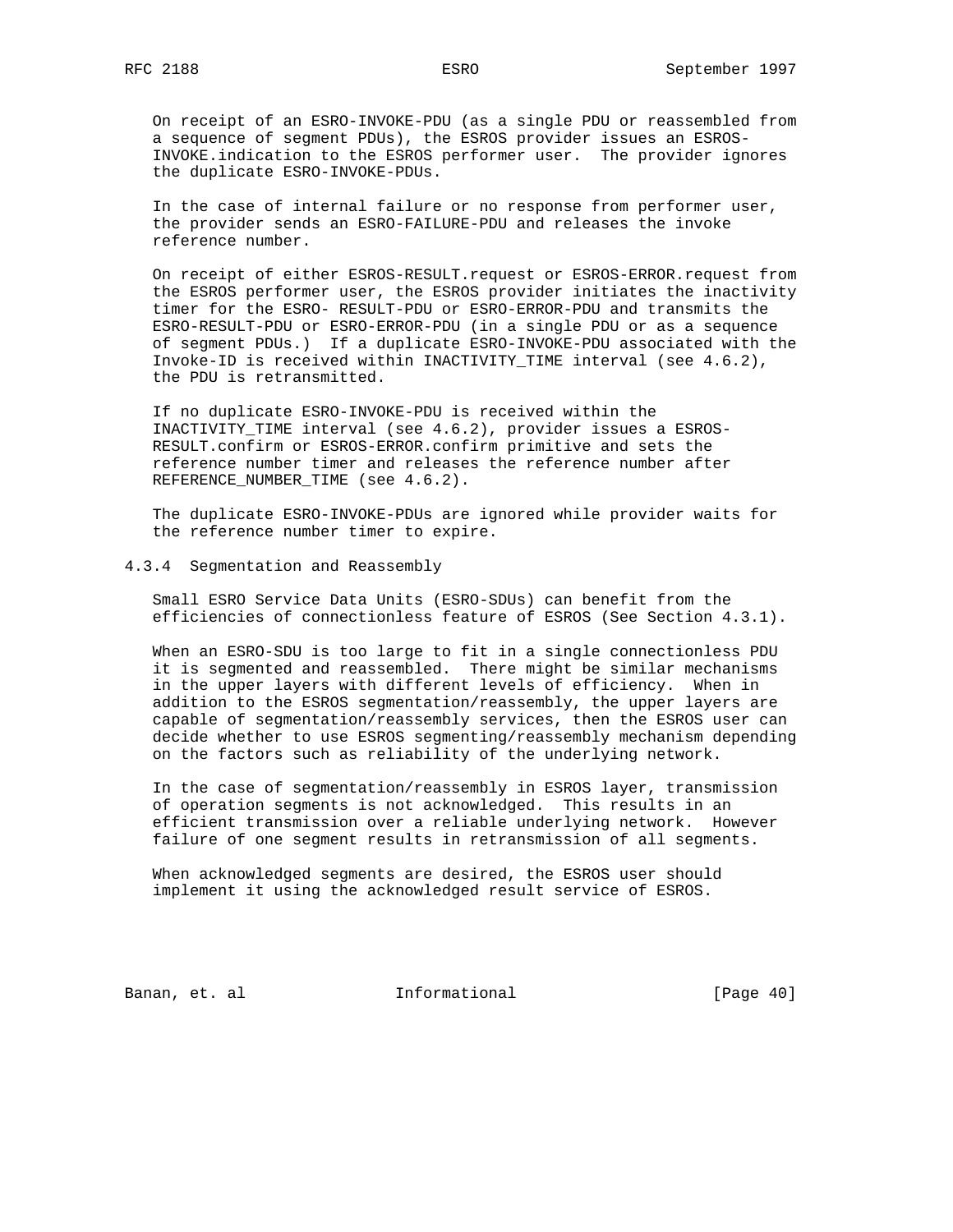The ESROS segmentation/reassembly is accommodated by:

- o Use of two additional PDU codes for segmented INVOKE PDU.
- o Use of one byte segmentation information, which contains First/Other flag and segment number.
- o Use of unused bits of RESULT and ERROR PDUs to identify a segmented RESULT or ERROR PDU.

Segmentation and Assembly applies to INVOKE, RESULT, and ERROR SDUs.

 The sender of the message is responsible for segmenting the ESRO-SDU into segments that fit in CL PDUs. The segmented ESRO-SDU is sent in a sequence of segments each carrying a segment of the SDU. The Invoke-Reference-Number is a unique identifier that is used as the segment identifier which relates all segments of an ESRO-SDU. In addition to this identifier, the first segment specifies the total number of segments (number-of-segments). Other segments have a segment sequence number (segment- number). The receiver is responsible for sequencing (based on segment-number) and reassembling the entire ESRO-SDU.

Segmenting/Reassembling over the Connectionless ESRO Service

 The sender maps the original ESRO-SDU into an ordered sequence of segments. Several ESRO-SDU segment sequences can exist over the same ESROS association, distinguished by their Invoke-Reference-Number (used as segment identifier.)

 All segments in the sequence have the same Invoke-Reference-Number assigned by sender.

 The first segment specifies the total number of segments. All segments in the sequence except the first one shall be sequentially numbered, starting at 1 (first segment has an implicit segment number of 0).

 Each segment is transmitted in one UDP PDU and is sent by sender. All segments of a segmented ESRO-SDU are identified by the same Invoke-Reference-Number. For a given operation, the receiver should not impose any restrictions on the order of arrival of segments.

 There is no requirement that any segment content be of CLRO\_SMALL\_PDU\_MAX\_SIZE for connectionless transmission; however, no more than CLRO\_MAX\_PDU\_SEGMENTS segments can be derived from a single ESRO-SDU.

Banan, et. al **Informational** [Page 41]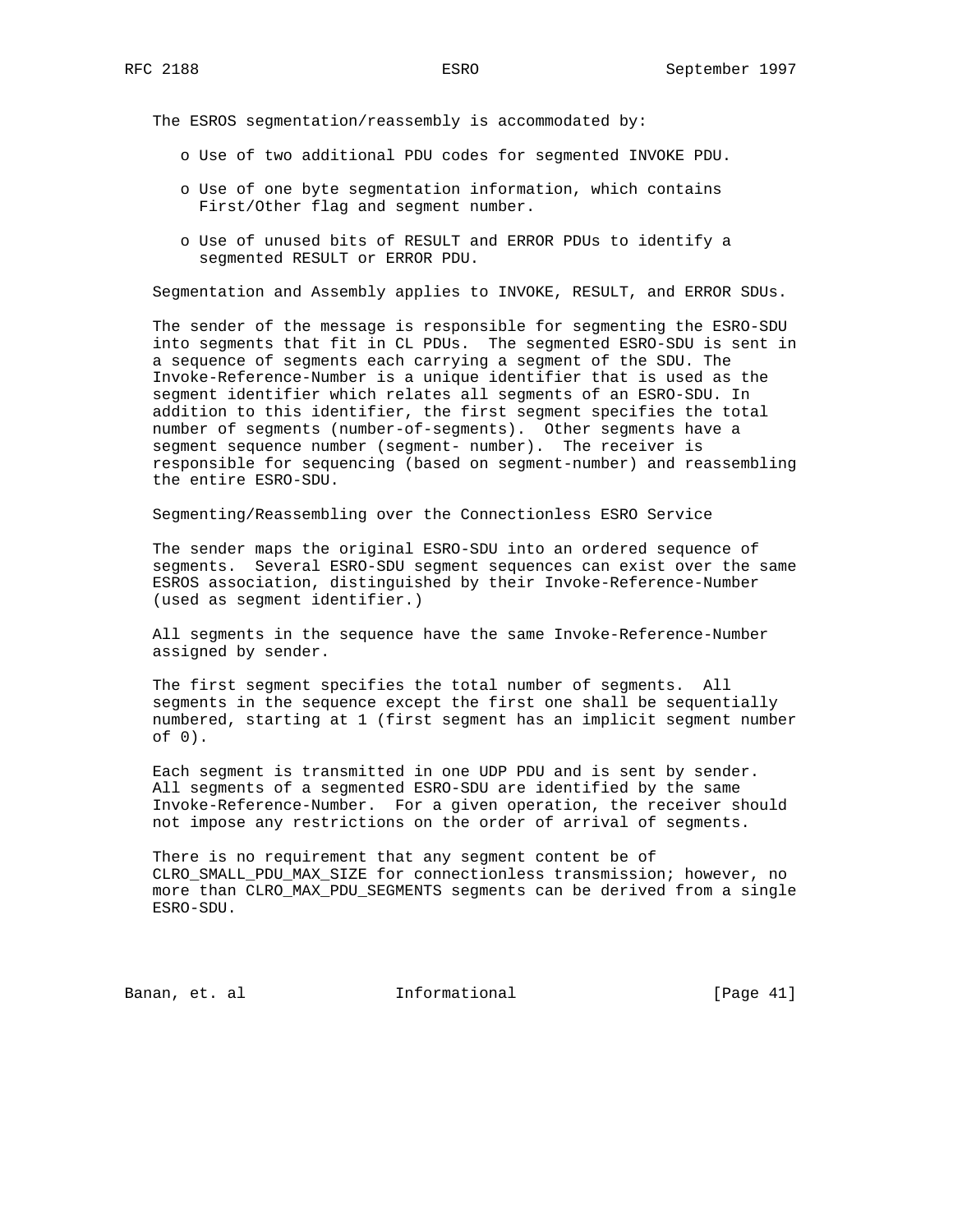The receiver reassembles a sequence of segments into a single ESRO- SDU. An ESRO-SDU shall not be further processed unless all segments of the ESRO-SDU are received. Failure to receive the SDU shall be determined by the following event:

o Expiration of Reassembly Timer (see Section 4.3.4).

 In the event of the above mentioned failure, the receiver shall discard a partially assembled sequence.

The reassembly is done as described below:

- o In the case of segmented Invoke ESRO-SDU, the encoding type and operation-value fields are carried in the first segment used for the whole operation. These three fields are ignored in the segments other than the first one.
- o In the case of segmented Result ESRO-SDU, the encoding type of the first segment is used for all segments. The encoding type field of segments other than the first one are ignored.
- o In the case of segmented Error ESRO-SDU, the encoding type and Error-value field of the first segment are used for all segments. These two fields are ignored in segments other than the first one.

 Sender sends all segments of a segmented ESRO-SDU one after the other. There is no mechanism for retransmission of a single segment. In the case that the sender receives a failure indication for a segment, it means that receiver has failed in reassembly process, and the sender retransmits the whole ESRO-SDU (all segments).

Reassembly Timer

 The Reassembly Timer is a local timer maintained by the receiver of the segments that assists in performing the reassembly function. This timer determines how long a receiver waits to receive all segments of a segment sequence.

 The Reassembly Timer shall be started on receipt of a segment with different sequence identifier (Invoke-Reference-Number). On receipt of all segments composing a sequence, the corresponding reassembly timer shall be stopped.

Banan, et. al **Informational** [Page 42]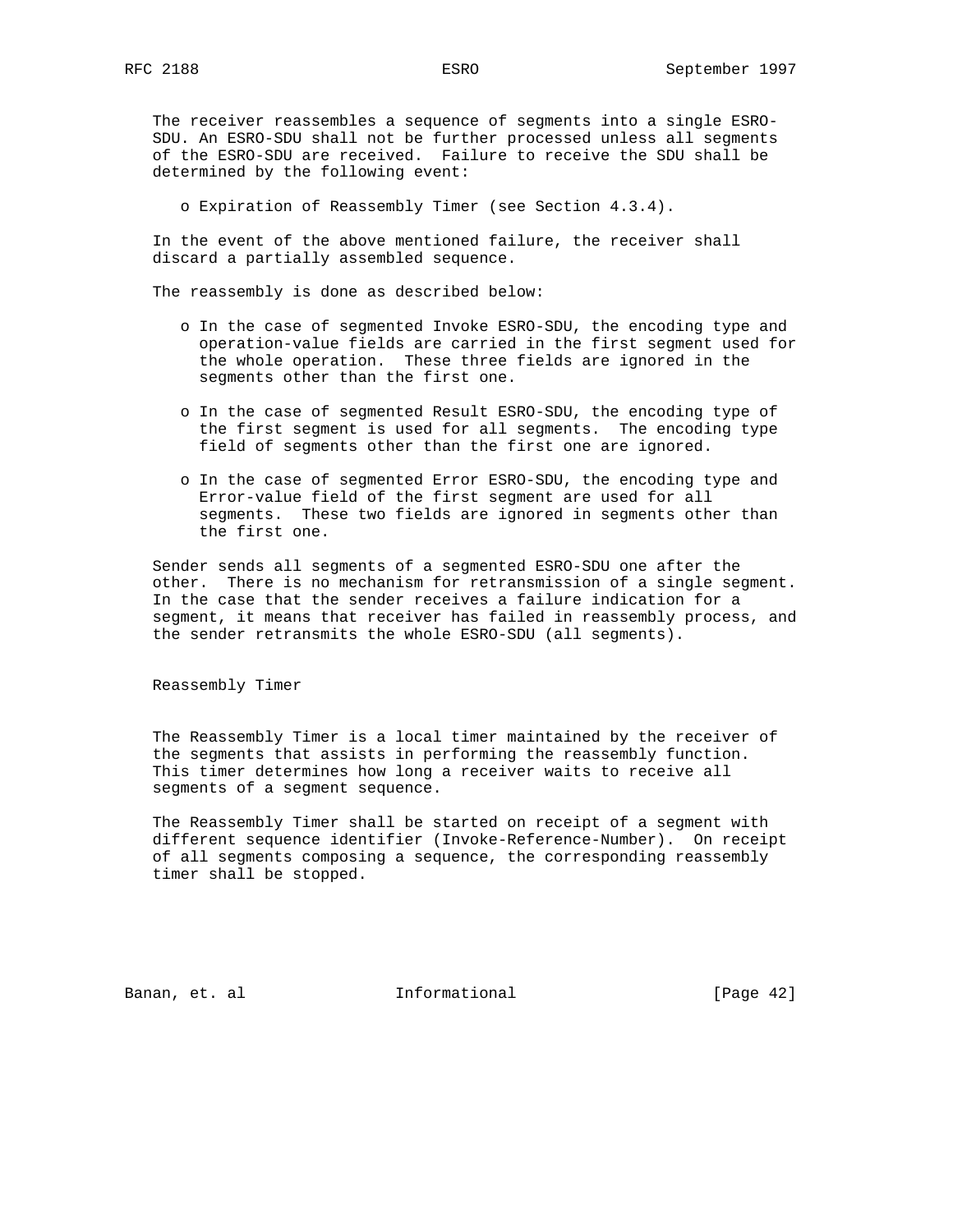The value of the Reassembly Timer is defined based on the network characteristics and the number of segments. This requires that the transmission of all segments of a single ESRO-SDU must be completed within this time limit.

4.4 Structure and Encoding of ESROS PDUs

 Five PDU types are used in the ESRO protocol which are described in the following sections. PDU type coding is presented in Table 15.

 The octets are numbered in increasing order, starting from 1. The bits of an octet are numbered from 1 to 8, where 1 is the low-order bit.

4.4.1 ESRO-INVOKE-PDU Format

 Bit string format of the ESRO-INVOKE-PDU is represented in Table 16 and Table 17.

| PDU Name              | PDU Type Code |
|-----------------------|---------------|
| ESRO-INVOKE           |               |
| ESRO-RESULT           |               |
| ESRO-ERROR            | 2             |
| ESRO-ACK              |               |
| ESRO-FAILURE          | 4             |
| ESRO-SEGMENTED-INVOKE | 5             |

Table 15: PDU Coding

Banan, et. al **Informational** [Page 43]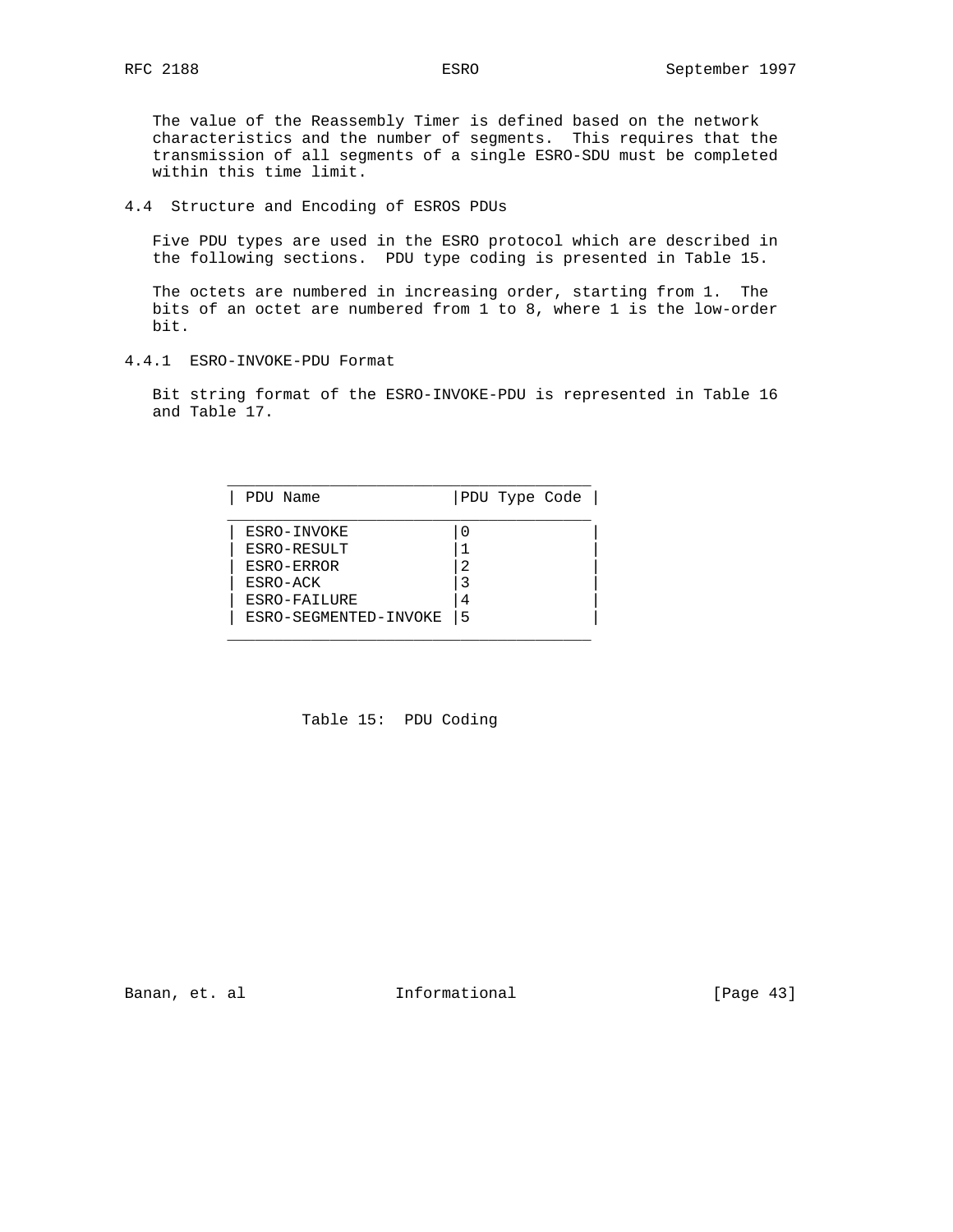| <b>Bit</b>                     | 8                                                                                  | 6<br>+--+--+--+--+--+ | 15 | 4 3            | 2 |  |
|--------------------------------|------------------------------------------------------------------------------------|-----------------------|----|----------------|---|--|
| Octet 1                        | Performer SAP                                                                      | --+--+--+--+--+--+--  |    | $\overline{0}$ |   |  |
| Octet <sub>2</sub>             | Invoke Reference Number                                                            | ----+--+--+--+--+--+- |    |                |   |  |
| Octet 3                        | Parameter Encoding Type<br>--------------------+--+--+--+--+--+--<br>$- + - - + -$ | Operation Value       |    |                |   |  |
| Octet 4<br>$\ddots$<br>Octet N | Operation Information                                                              |                       |    |                |   |  |

 Table 16: ESRO-INVOKE-PDU format. ESRO-INVOKE-PDU Type Code = 0. Note: Invoker SAP = Performer SAP - 1.

| Value          | Meaning        |
|----------------|----------------|
|                | <b>BER</b> [5] |
|                | PER [4]        |
| $\mathfrak{D}$ | XDR [8]        |
| ς              | Reserved       |
|                |                |

Table 17: Parameter Encoding Type for ESRO-INVOKE-PDU

Banan, et. al **Informational** [Page 44]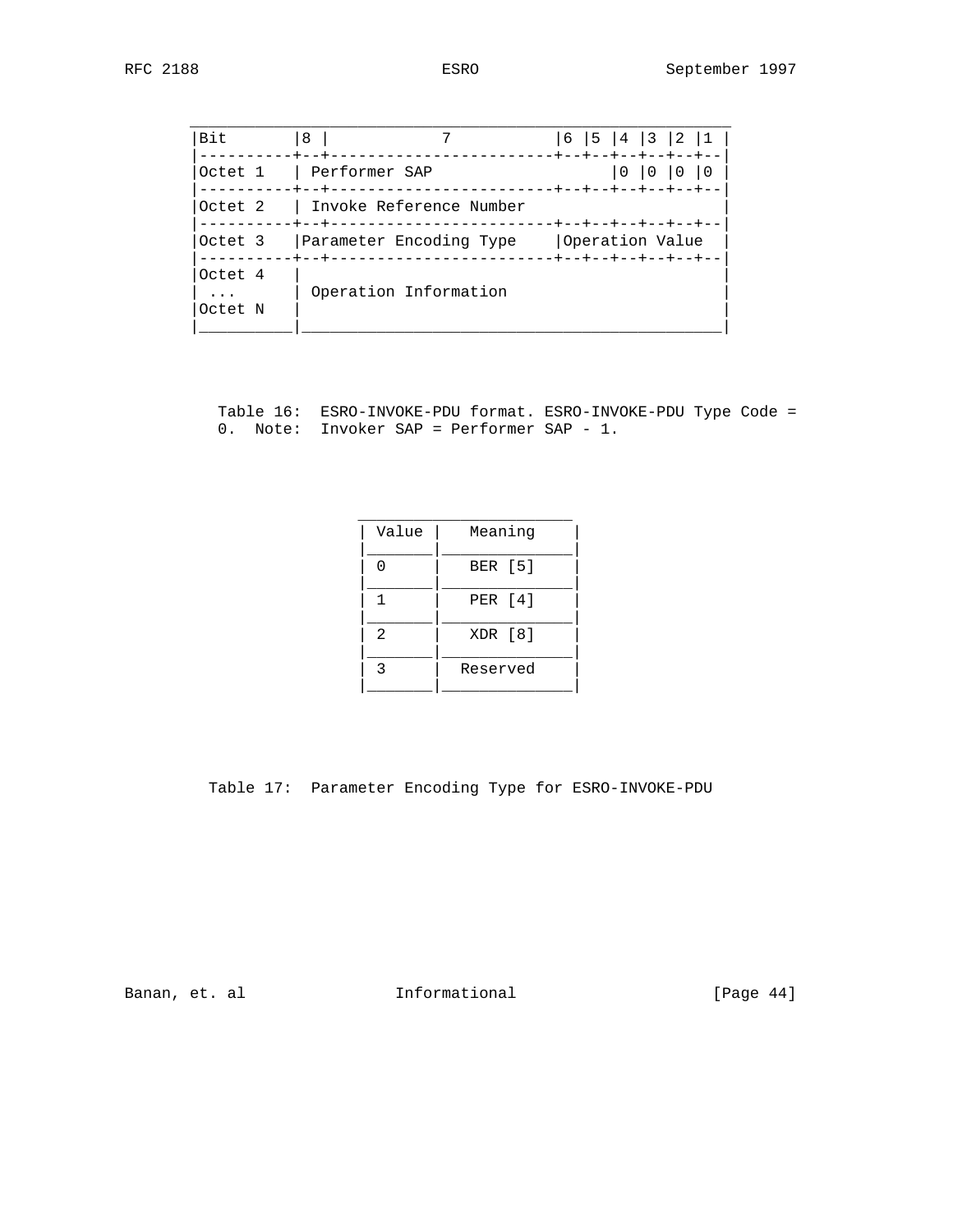| Parameter<br>Encoding<br>$\Omega$<br>$\Omega$<br>$\Omega$<br>$\mathbf 0$<br>$\Omega$<br>Type | Octet 1<br>Invoke Reference Number<br>Octet 2<br>Octet 3 | Bit | 8<br>$7\overline{ }$ | 6 | 5 | 4 | 3 | 2 |
|----------------------------------------------------------------------------------------------|----------------------------------------------------------|-----|----------------------|---|---|---|---|---|
|                                                                                              |                                                          |     |                      |   |   |   |   |   |
|                                                                                              |                                                          |     |                      |   |   |   |   |   |
|                                                                                              |                                                          |     |                      |   |   |   |   |   |

ESRO-RESULT-PDU Type Code = 1.

Table 18: ESRO-RESULT-PDU format

| Value | Meaning  |
|-------|----------|
|       |          |
|       | Basic    |
|       |          |
|       | Packed   |
|       |          |
| 2     | XDR      |
|       |          |
| ঽ     | Reserved |
|       |          |
|       |          |

Table 19: Parameter Encoding Type for ESRO-RESULT-PDU

4.4.2 ESRO-RESULT-PDU Format

 Bit string format of the ESRO-RESULT-PDU is represented in Table 18 and Table 19.

Banan, et. al **Informational** [Page 45]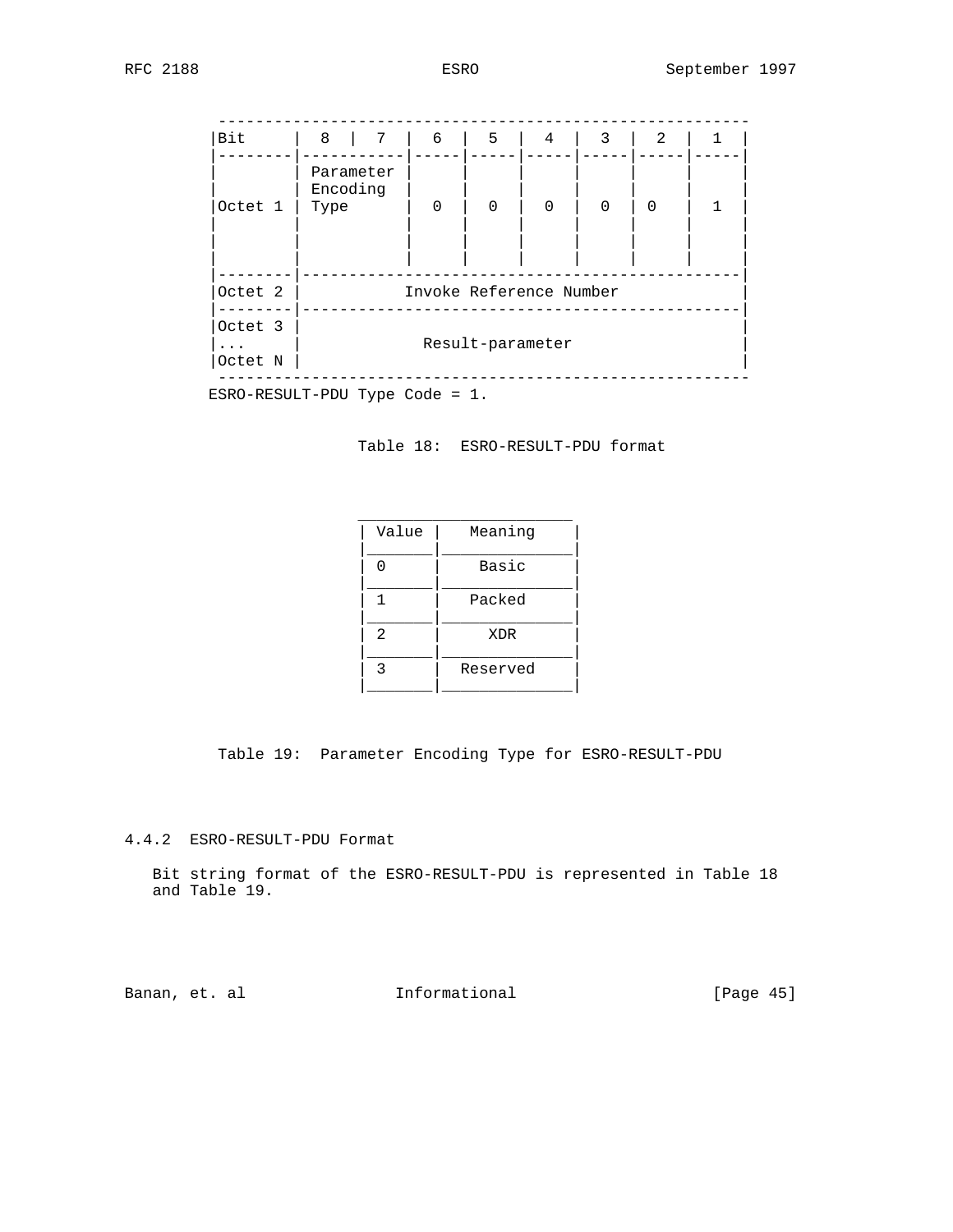# 4.4.3 ESRO-ERROR-PDU Format

 Bit string format of the ESRO-ERROR-PDU is represented in Table 20 and Table 21.

| <b>Bit</b>                                    | 8<br>$7\overline{ }$          | 6        | 5               | 4                       | 3        | 2            |
|-----------------------------------------------|-------------------------------|----------|-----------------|-------------------------|----------|--------------|
| Octet 1                                       | Parameter<br>Encoding<br>Type | $\Omega$ | $\mathbf 0$     | $\Omega$                | $\Omega$ | $\mathbf{1}$ |
|                                               |                               |          |                 |                         |          |              |
| Octet 2                                       |                               |          |                 | Invoke Reference Number |          |              |
| Octet 3                                       |                               |          | Error Value     |                         |          |              |
| Octet 4<br>$\cdot$ $\cdot$ $\cdot$<br>Octet N |                               |          | Error parameter |                         |          |              |

Table 20: ESRO-ERROR-PDU format

| Value          | Meaning  |
|----------------|----------|
|                | Basic    |
|                | Packed   |
| $\mathfrak{D}$ | XDR      |
| 3              | Reserved |
|                |          |



Banan, et. al **Informational** [Page 46]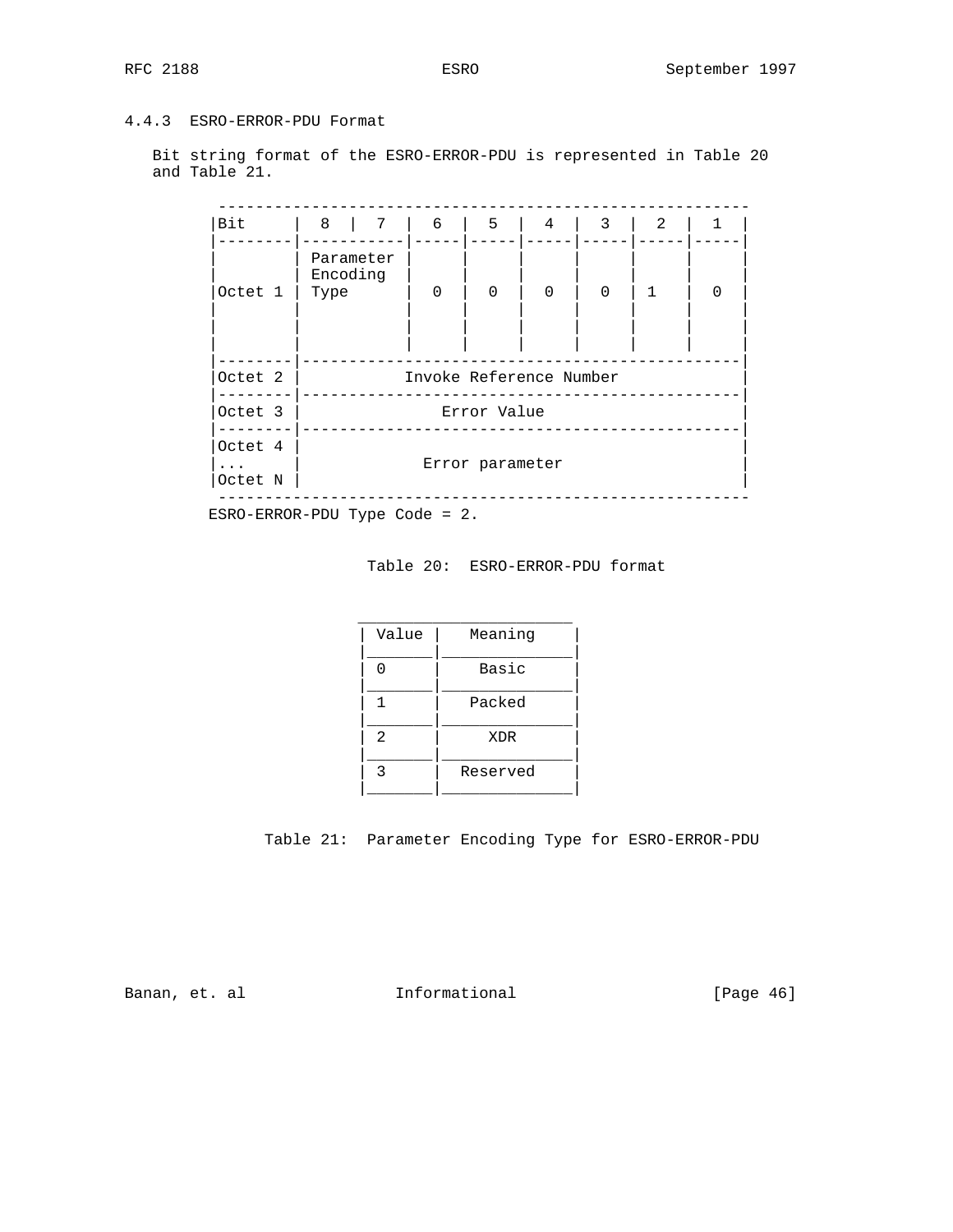--------------------------------------------------------- |Bit | 8 | 7 | 6 | 5 | 4 | 3 | 2 | 1 | |--------|-----------------------|-----|-----|-----|-----|  $|$  ESRO-ACK-PDU Type |Octet 1 | | 0 | 0 | 1 | 1 | |--------|-----------------------------------------------| Octet 2 | Invoke Reference Number ---------------------------------------------------------

ESRO-ACK-PDU Type Code = 3.

#### Table 22: Fields of ESRO-ACK-PDU

| ESRO-ACK-PDU Type | Meaning                  |
|-------------------|--------------------------|
|                   | Complete 3-way handshake |
|                   | Hold on                  |

Table 23: Encoding of ESRO-ACK-PDU Type

4.4.4 ESRO-ACK-PDU Format

 Bit string format of the ESRO-ACK-PDU is represented in Table 22 and Table 23.

4.4.5 ESRO-FAILURE-PDU Format

 Bit string format of the ESROS-FAILURE-PDU is represented in Table 24 and Table 25.

 The first nibble of the first octet of ESRO-FAILURE-PDU shall be set to zero.

Banan, et. al **Informational** [Page 47]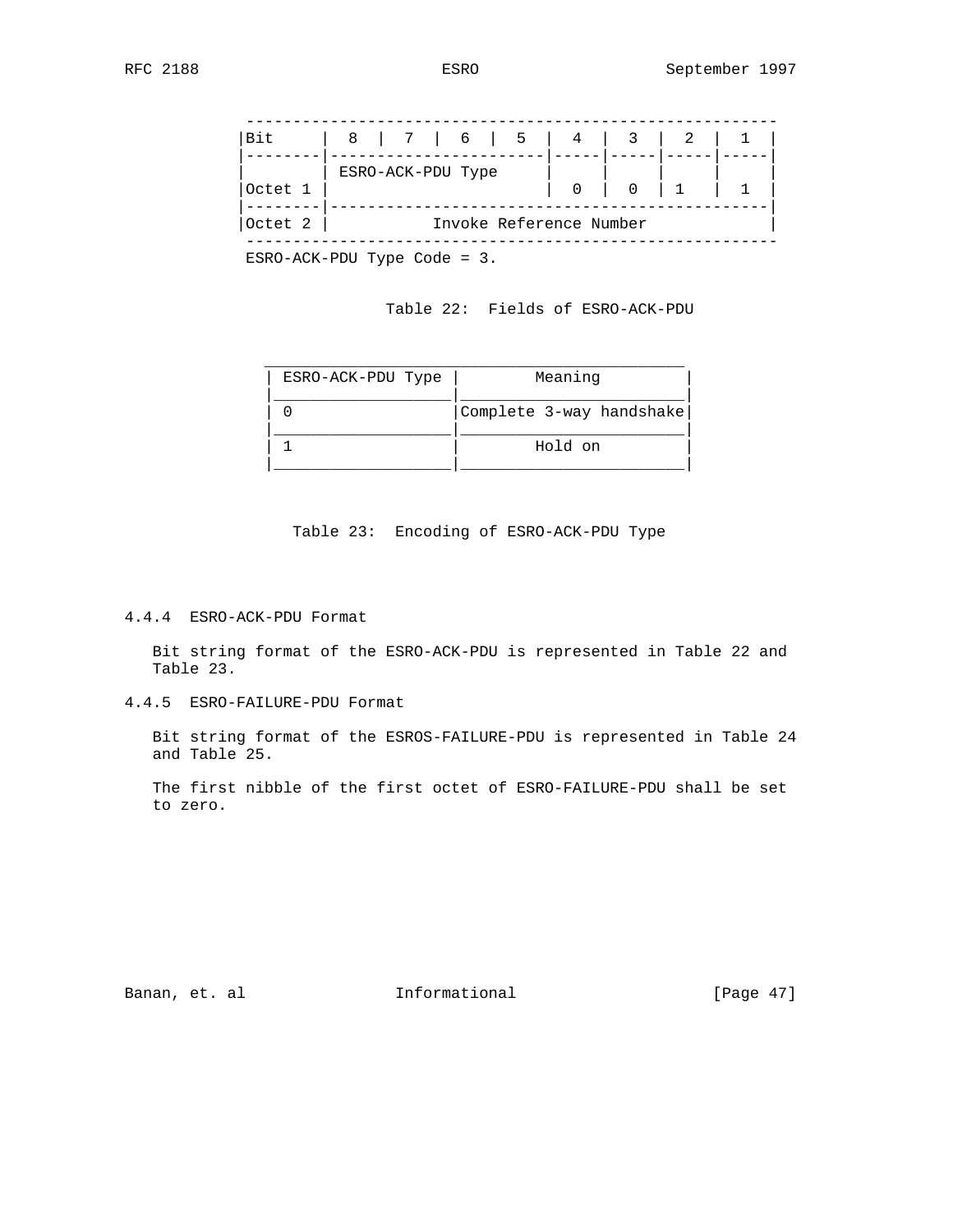4.4.6 ESRO-INVOKE-SEGMENTED-PDU Format

 Bit string format of the ESRO-INVOKE-SEGMENTED-PDU is represented in Table 25 and Table 26.

Note: Invoker SAP = Performer SAP - 1.

 --------------------------------------------------------- |Bit | 8 | 7 | 6 | 5 | 4 | 3 | 2 | 1 | |--------|-----------------------|-----|-----|-----|-----| |Octet 1 | Not used | 0 | 1 | 0 | 0 | |--------|-----------------------------------------------| |Octet 2 | Invoke Reference Number | |--------|-----------------------------------------------| |Octet 3 | Failure Value | ----------------------------------------------------------

ESRO-FAILURE-PDU Type Code = 4.

#### Table 24: ESRO-FAILURE-PDU format

| Failure Value  | Meaning                 |
|----------------|-------------------------|
|                |                         |
|                | Transmission failure    |
|                |                         |
|                | Out of local resources  |
|                |                         |
| $\mathfrak{D}$ | User not responding     |
|                |                         |
| っ              | Out of remote resources |
|                |                         |
|                |                         |

Table 25: Encoding of failure value

Banan, et. al **Informational** [Page 48]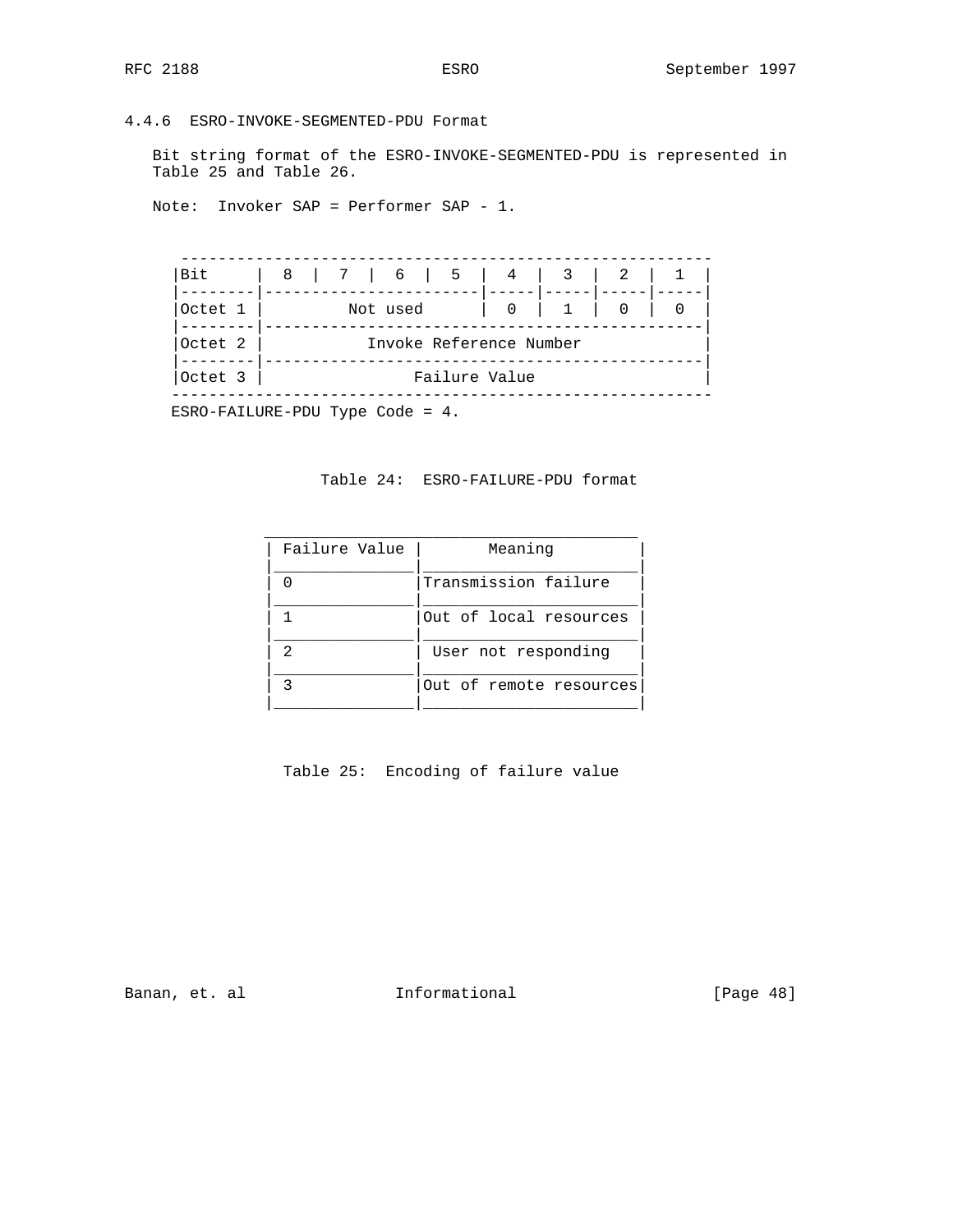----------------------------------------------------------------- |Bit | 8 | 7 | 6 | 5 | 4 | 3 | 2 | 1 | |--------|---------------------------|------|------|------|------| |Octet 1 | Performer Service | 0 | 1 | 0 | 1 | | | Access Point Selector | | | | | |--------|-------------------------------------------------------| Octet 2 | Invoke Reference Number |--------|-------------------------------------------------------| | Parameter | | Encoding | | |Octet 3 | Type | Operation Value | O | | | | | | | | | | | | |--------|-------------------------------------------------------| Octet 4 | First/ |<br>| Other | Segment Number |--------|-------------------------------------------------------| |Octet 5 | | |... | Operation Information |  $|\text{Octet N }|$  ----------------------------------------------------------------| ESRO-INVOKE-PDU Type Code = 5.

Table 26: ESRO-INVOKE-SEGMENTED-PDU format

| Value          | Meaning  |
|----------------|----------|
| n              | Basic    |
|                | Packed   |
| $\mathfrak{D}$ | XDR      |
| ঽ              | Reserved |
|                |          |

Table 27: Parameter Encoding Type for ESRO-INVOKE-SEGMENTED-PDU

- o For the first segment, the first/other bit is set to one, and the segment number field contains the total number of segments.
- o For segments other than the first one, the first/other bit is set to zero, and the segment number field has the sequence number of the segment.

Banan, et. al **Informational** [Page 49]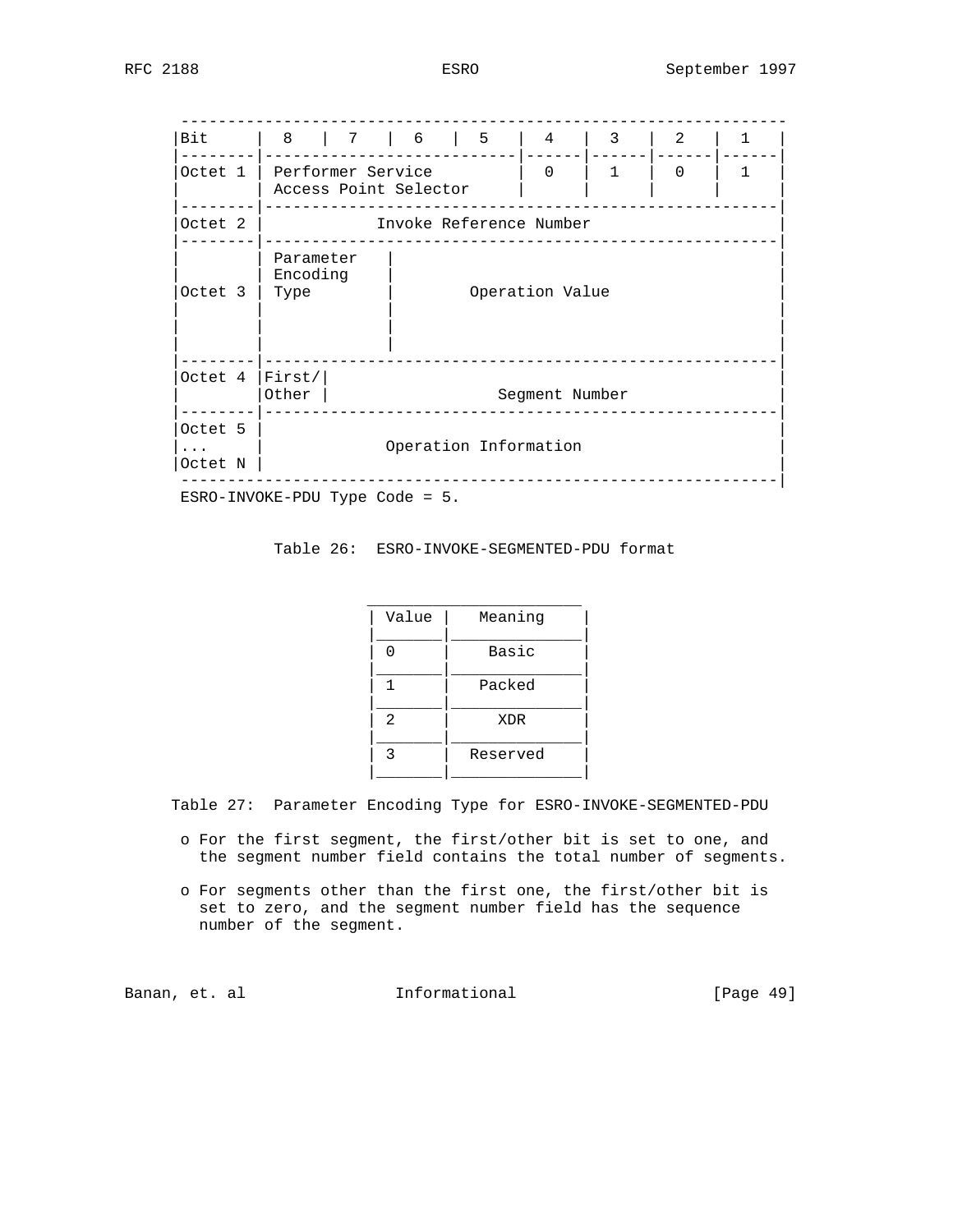The values of the three fields Performer-SAP, Parameter-Encoding- Type, and Operation-Value of the first segment are used by performer and these fields are ignored in the segments other than the first one.

4.4.7 ESRO-RESULT-SEGMENTED-PDU Format

 Bit string format of the ESRO-RESULT-SEGMENTED-PDU is represented in Table 28 and Table 29.

 o For the first segment, the first/other bit is set to one, and the

segment number field contains the total number of segments.

 o For segments other than the first one, the first/other bit is set

 to zero, and the segment number field has the sequence number of the segment.

 The values of the Parameter-Encoding-Type field of the first segment is used by invoker and this field is ignored in the segments other than the first one.

| Bit              | 8<br>$\overline{7}$   | 6                       | 5                | 4              | 3        | 2        |   |
|------------------|-----------------------|-------------------------|------------------|----------------|----------|----------|---|
|                  | Parameter<br>Encoding |                         |                  |                |          |          |   |
| Octet 1          | Type                  | $\Omega$                | $\mathbf{1}$     | $\Omega$       | $\Omega$ | $\Omega$ | 1 |
|                  |                       |                         |                  |                |          |          |   |
|                  |                       |                         |                  |                |          |          |   |
|                  |                       |                         |                  |                |          |          |   |
| Octet 2          |                       | Invoke Reference Number |                  |                |          |          |   |
| Octet 4   First/ |                       |                         |                  |                |          |          |   |
|                  | Other                 |                         |                  | Segment Number |          |          |   |
|                  |                       |                         |                  |                |          |          |   |
| Octet 5          |                       |                         |                  |                |          |          |   |
| $\ddots$         |                       |                         | Result Parameter |                |          |          |   |
| Octet N          |                       |                         |                  |                |          |          |   |

ESRO-RESULT-SEGMENTED-PDU Type Code = 1.

Table 28: ESRO-RESULT-SEGMENTED-PDU format

Banan, et. al informational informational [Page 50]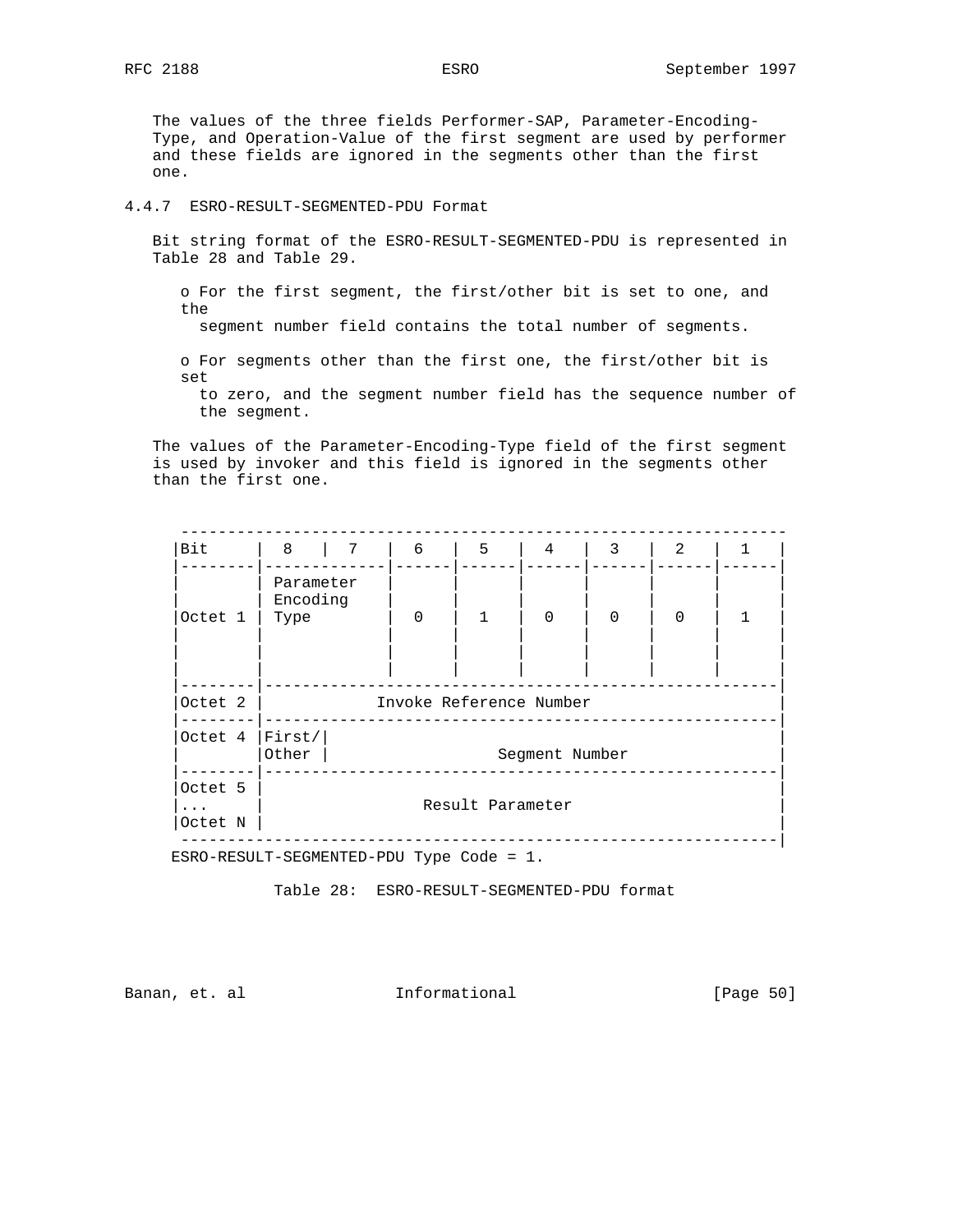| Value | Meaning  |
|-------|----------|
|       | Basic    |
|       | Packed   |
| 2     | XDR      |
| ঽ     | Reserved |
|       |          |

Table 29: Parameter Encoding Type for ESRO-RESULT-SEGMENTED-PDU

| Bit                 | 8   7                              |  | 6                       | 5               | 4        | 3        | 2            | 1        |  |  |
|---------------------|------------------------------------|--|-------------------------|-----------------|----------|----------|--------------|----------|--|--|
| Octet 1             | Parameter<br>Encoding<br>Type      |  | $\Omega$                | $\mathbf{1}$    | $\Omega$ | $\Omega$ | $\mathbf{1}$ | $\Omega$ |  |  |
|                     |                                    |  |                         |                 |          |          |              |          |  |  |
| Octet 2             |                                    |  | Invoke Reference Number |                 |          |          |              |          |  |  |
| Octet $3$           | First/ <br>Other<br>Segment Number |  |                         |                 |          |          |              |          |  |  |
| Octet 4             | Error Value                        |  |                         |                 |          |          |              |          |  |  |
| Octet 5             |                                    |  |                         |                 |          |          |              |          |  |  |
| $\cdots$<br>Octet N |                                    |  |                         | Error Parameter |          |          |              |          |  |  |

ESRO-ERROR-SEGMENTED-PDU Type Code = 2.

Table 30: ESRO-ERROR-SEGMENTED-PDU

4.4.8 ESRO-ERROR-SEGMENTED-PDU Format

 Bit string format of the ESRO-ERROR-PDU is represented in Table 30 and Table 31.

Banan, et. al **Informational** [Page 51]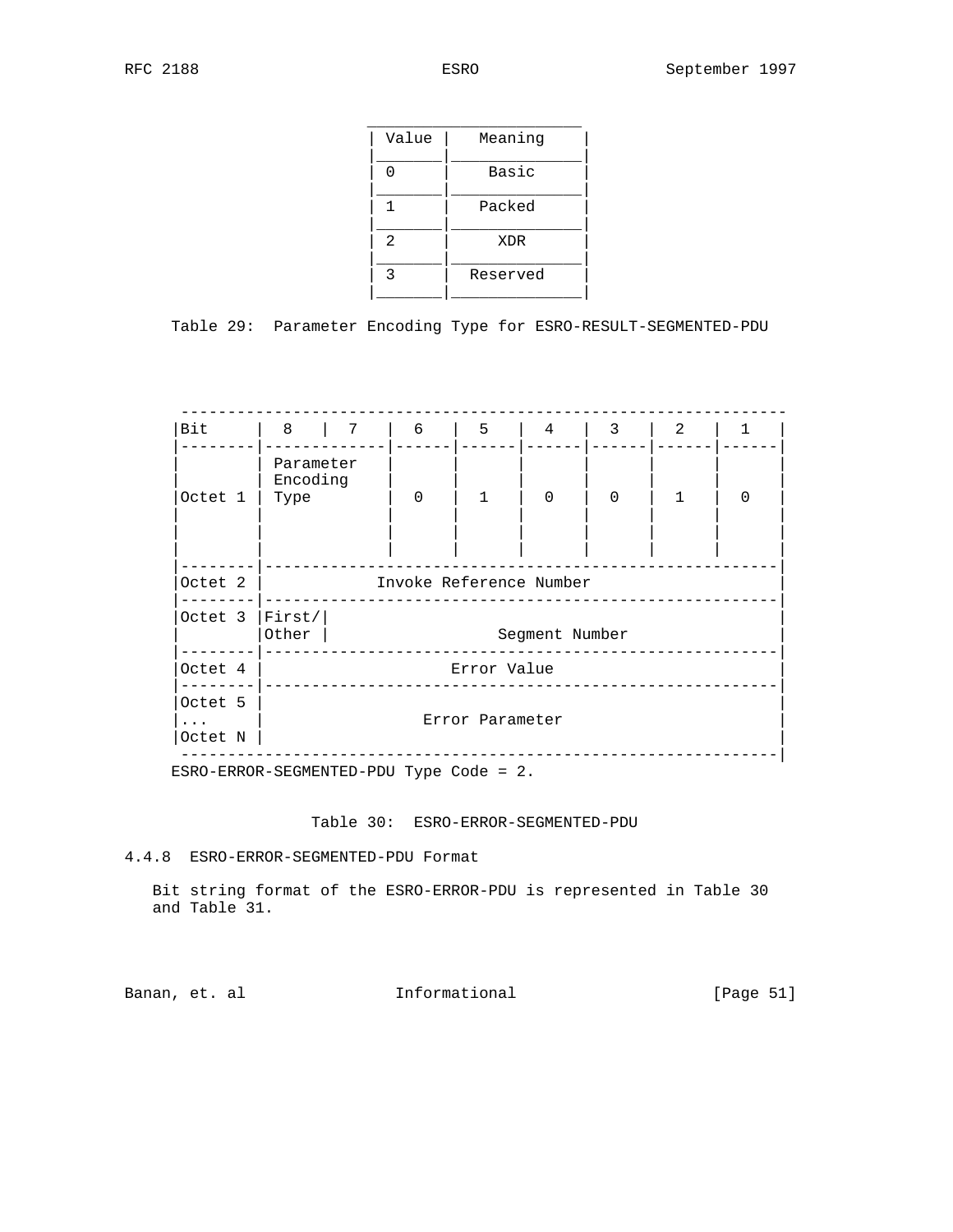- o For the first segment, the first/other bit is set to one, and the segment number field contains the total number of segments.
- o For segments other than the first one, the first/other bit is set to zero, and the segment number field has the sequence number of the segment.

 The values of the Parameter-Encoding-Type field of the first segment is used by invoker and this field is ignored in the segments other than the first one.

#### 4.5 Concatenation and Separation

 The procedure for concatenation and separation conveys multiple ESRO-PDUs in one TSDU. This is accomplished by ESRO-CONCATENATED-PDU.

| Value         | Meaning  |
|---------------|----------|
|               |          |
|               | Basic    |
|               |          |
|               | Packed   |
|               |          |
| $\mathcal{L}$ | XDR      |
|               |          |
| ς             | Reserved |
|               |          |
|               |          |

Table 31: Parameter Encoding Type for ESRO-SEGMENTED-ERROR-PDU

 An ESRO-CONCATENATED-PDU can contain one or more of the following PDUs: INVOKE, RESULT, ERROR, FAILURE, and ACK.

 The ESRO-PDUs within a concatenated set may be distinguished by means of the length indicator. A one byte length indicator comes before each ESRO-PDU.

 The number of ESRO-PDUs in an ESRO-CONCATENATED-PDU is bounded by the maximum length of TSDU.

Banan, et. al informational informational [Page 52]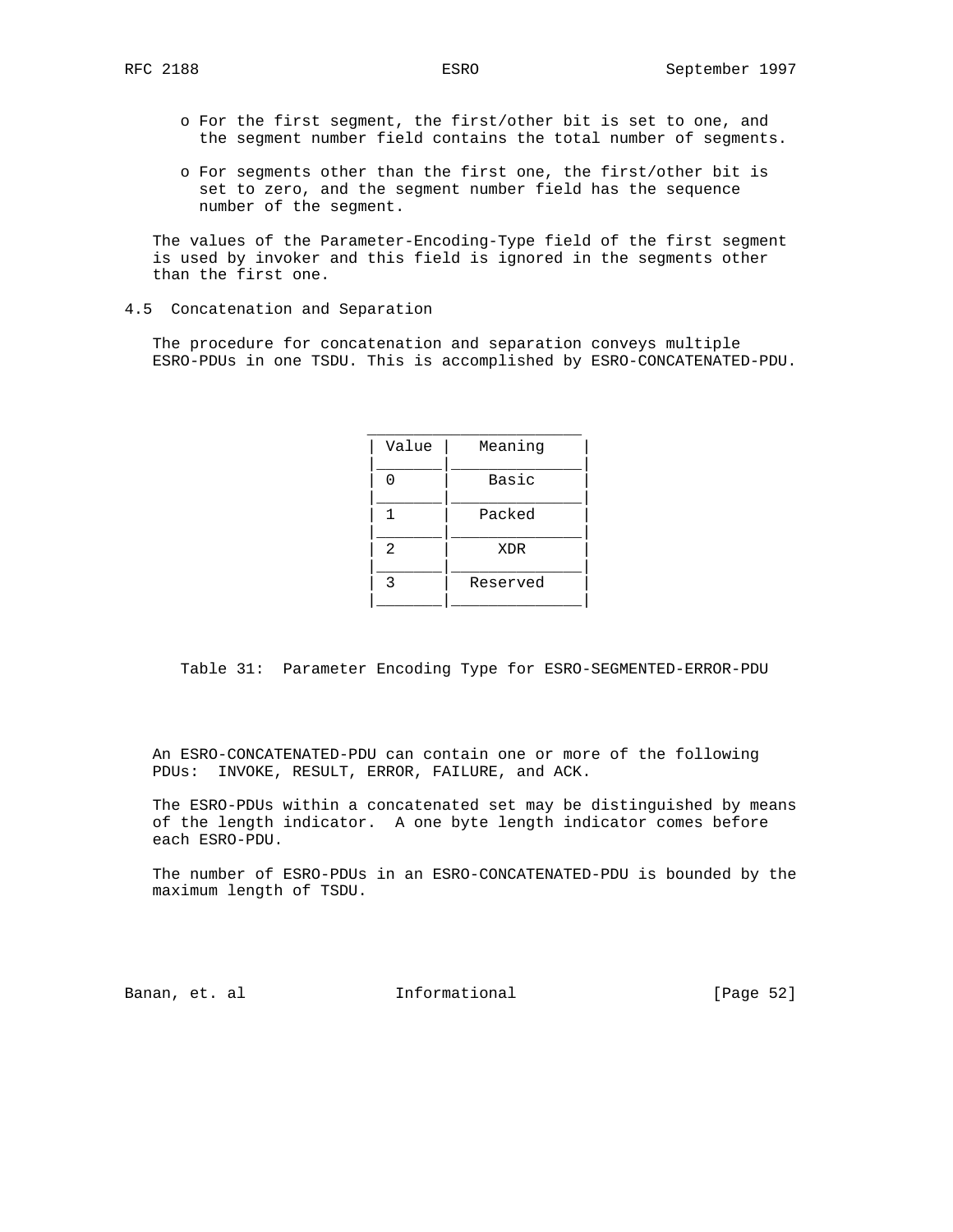### 4.5.1 Procedures

Concatenation

The ESROS provider concatenates PDUs as follows:

- o PDU type code 8 is used.
- o The length indicator which is the total length of first ESRO-PDU (header and data) in octets is placed after PDU type code in length indicator field of ESRO- CONCATENATED-PDU (see Section 4.5.2).
- o The first PDU (header and data) is placed after the length indicator field and in the ESRO-PDU field of ESRO-CONCATENATED- PDU (see Section 4.5.2).
- o For any additional ESRO-PDU, the length indicator and PDUs are concatenated.

Separation

 When the ESRO service provider receives a PDU with PDU type code 8, it separates the concatenated PDUs as described below:

- o Length indicator field coming after type code field (see Section 4.5.2) specifies the total length of the first PDU in octets.
- o The first PDU is in the ESRO-PDU field after the length indicator field (see Section 4.5.2).
- o Any additional PDU has its length indicator field specifying the total length of PDU, followed by PDU itself (see Section 4.5.2).
- o PDUs are separated until the end of the ESRO-CONCATENATED-PDU is reached.

4.5.2 ESRO-CONCATENATED-PDU format

 Bit string format of the ESRO-CONCATENATED-PDU containing multiple concatenated ESRO-PDUs is represented in Table 32.

Banan, et. al **Informational** [Page 53]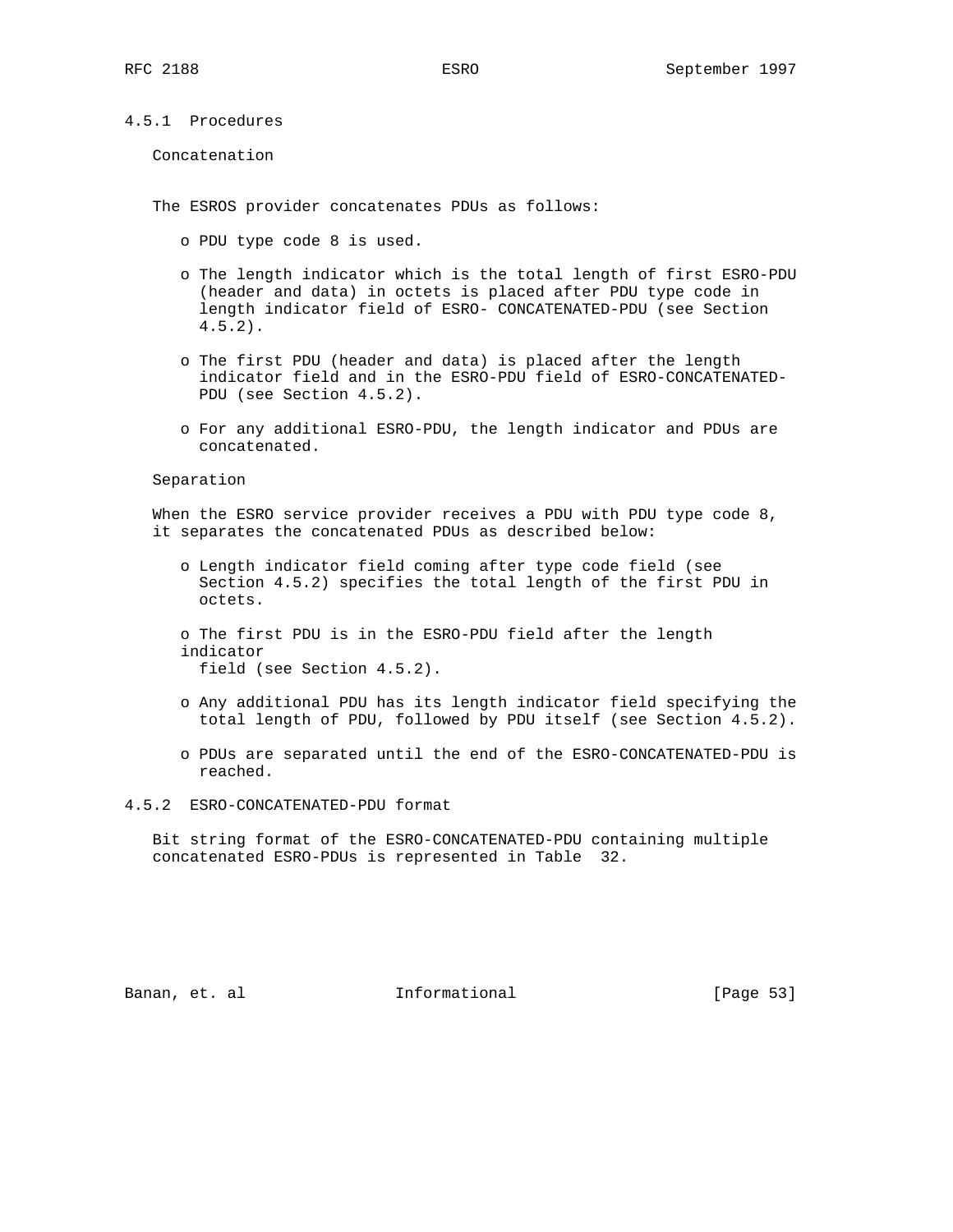Length Indicator field

 This field is contained in one octet and comes before each ESROS-PDU in the concatenated PDU. The length indicated is total length of the ESRO-PDU (including header and data) coming after it in octets.

ESRO-PDU field

 This field contains an ESRO-INVOKE-PDU, ESRO-RESULT-PDU, ESRO-ERROR- PDU, ESRO-FAILURE-PDU, or ESRO-ACK-PDU.

 The length of this field is specified by the length indicator field coming before it.

4.6 ES Remote Operations Protocol Parameters

4.6.1 PDU size

o CLRO\_SMALL\_PDU\_MAX\_SIZE:

| Bit                                | 8 | $7\overline{ }$ | $6\overline{6}$ | $\vert$ 5 | $\overline{4}$   | 3           | 2           | 1        |
|------------------------------------|---|-----------------|-----------------|-----------|------------------|-------------|-------------|----------|
| Octet 1                            |   | Not used        |                 |           | $\mathbf{1}$     | $\mathbf 0$ | $\mathbf 0$ | $\Omega$ |
| Octet 2                            |   |                 |                 |           | Length Indicator |             |             |          |
| Octet 3                            |   |                 |                 |           |                  |             |             |          |
| $\cdot$ $\cdot$ $\cdot$<br>Octet N |   |                 |                 | ESRO-PDU  |                  |             |             |          |
| Octet<br>N+1                       |   |                 |                 |           | Length Indicator |             |             |          |
| Octet<br>$N+2$                     |   |                 |                 | ESRO-PDU  |                  |             |             |          |
| $\cdots$                           |   |                 |                 |           |                  |             |             |          |

ESRO-CONCATENATED-PDU Type Code = 8.

Table 32: ESRO-CONCATENATED-PDU format

Banan, et. al **Informational** [Page 54]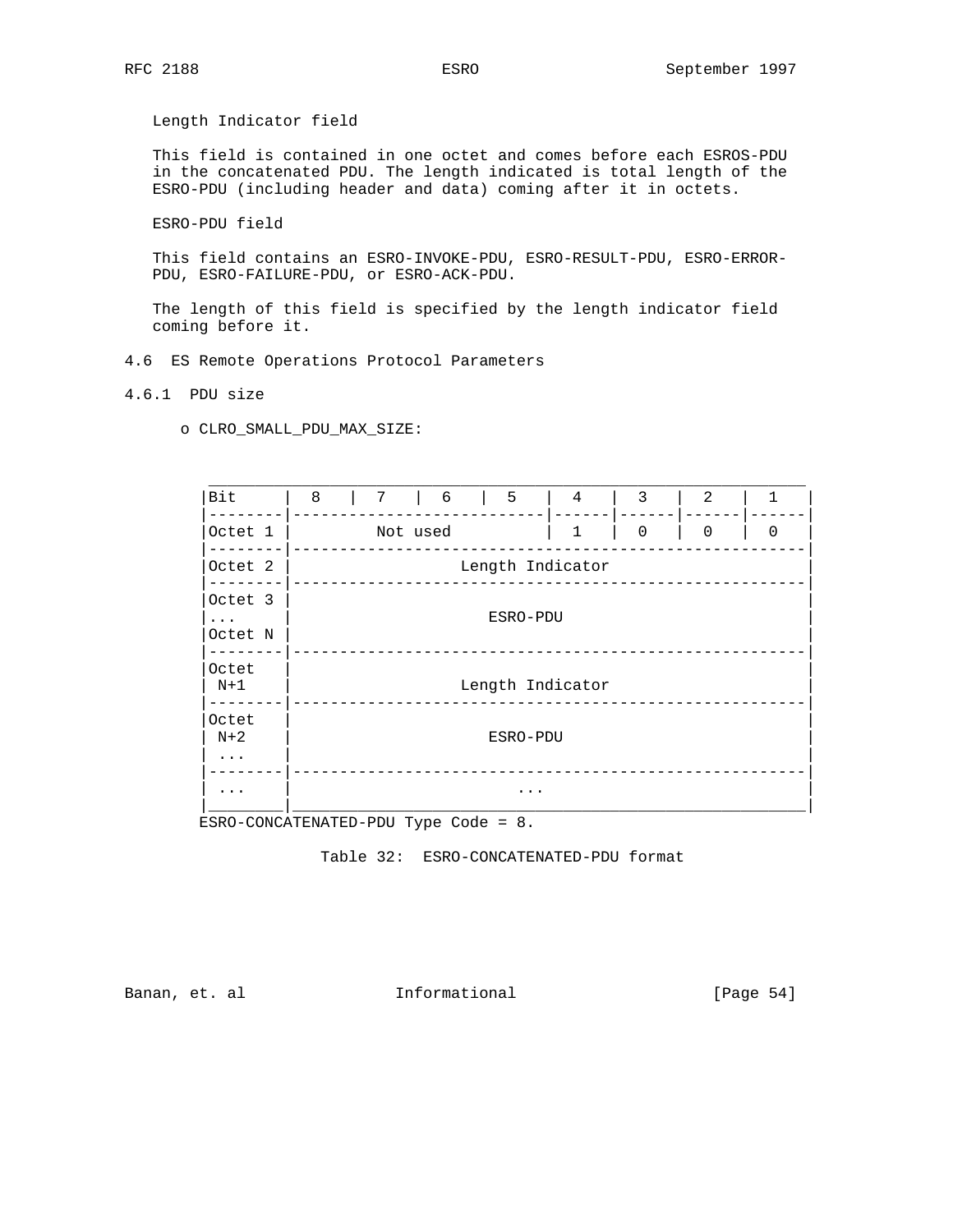The value of this parameter should be chosen based on the specifics of the subnetwork in use. For example, in CDPD the maximum size of SN-Userdata size can be up to 2048 bytes (see part 404-2.b of CDPD Specification V1.1). Based on this value and IP and UDP protocol information fields, the value of CLRO\_SMALL\_PDU\_MAX\_SIZE may be determined for CDPD. Again based on the specifics of the subnetwork, the optimum value of CLRO\_SMALL\_PDU\_MAX\_SIZE may best be determined based on field experience and may be smaller than the maximum size that the subnetwork supports.

o CLRO\_SEGMENTED\_PDU\_MAX\_SIZE

 The value of this parameter should be chosen based on the specifics of the subnetwork in use. The optimum value of CLRO\_SEGMENTED\_PDU\_MAX\_SIZE may best be determined based on field experience.

o CLRO\_MAX\_PDU\_SEGMENTS

 The value of this parameter should be chosen based on the specifics of the subnetwork in use. The optimum value of CLRO\_MAX\_PDU\_SEGMENTS may best be determined based on field experience. In any case, this value should be smaller than 127.

#### 4.6.2 Timers

o INVOKE\_PDU\_RETRANSMISSION\_INTERVAL:

 The INVOKE\_PDU retransmission interval should be specified and optimized based on the characteristics of the network in use.

o RESULT\_ERROR\_PDU\_RETRANSMISSION\_INTERVAL:

 The RESULT and ERROR-PDU retransmission interval should be specified and optimized based on the characteristics of the network in use.

o MAX\_RETRANSMISSIONS:

 The maximum number of retransmissions should be specified and optimized based on the characteristics of the network in use.

o INACTIVITY\_TIME:

 The minimum waiting time during which no duplicate PDU is received should be specified and optimized based on the characteristics of the network in use.

Banan, et. al **Informational** [Page 55]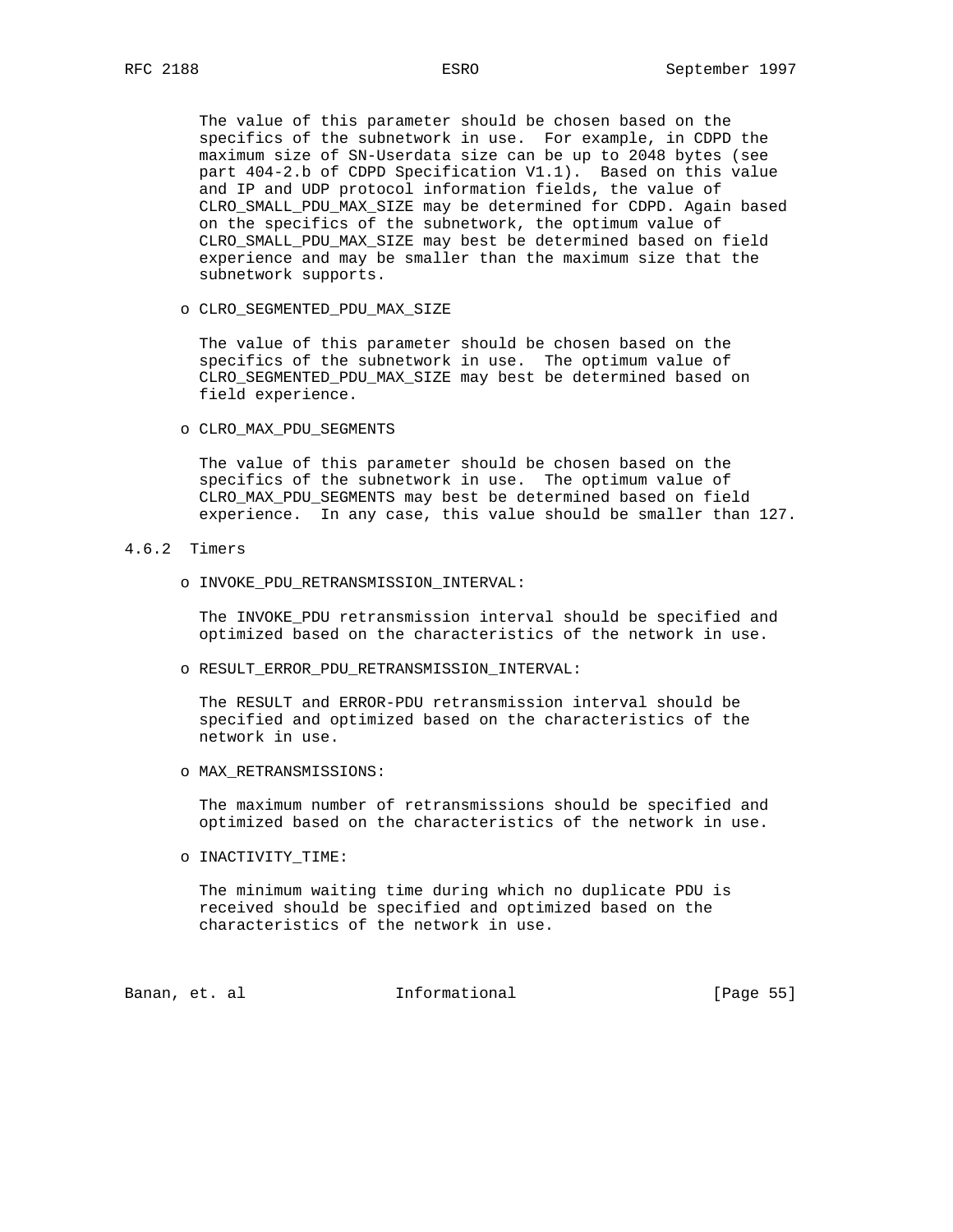o REFERENCE\_NUMBER\_TIME: The reference number lifetime timer should be specified and optimized based on the characteristics of the network in use.

4.6.3 Use of lower layers

ESRO protocol uses UDP port number 259.

5 ACKNOWLEDGMENTS

 Development of this specification was funded by AT&T Wireless Services (AWS). This protocol specification has been derived from AT&T Wireless Services' document titled: "Limited Size Remote Operation Services (LSROS)", Revision 0.8, dated April 20, 1995.

 This specification is technically consistent with CDPD Forum's Implementor's Guidelines Part 1028, Release 1.03, June 21, 1996.

6 SECURITY CONSIDERATIONS

 ESROS has no authentication mechanism. Authentication is the responsibility of the performer (which is outside of the scope of

 ESROS) and the performer is not expected to honor the invoker when it is not authenticated.

7 AUTHORS' ADDRESSES

 Mohsen Banan Neda Communications, Inc. 17005 SE 31st Place Bellevue, WA 98008

EMail: mohsen@neda.com

 Mark S. Taylor Director of Strategic Engineering AT&T Wireless Services Wireless Data Division 10230 NE Points Drive Kirkland, WA 98033-7869 USA

EMail: mark.taylor@airdata.com

Banan, et. al **Informational** [Page 56]